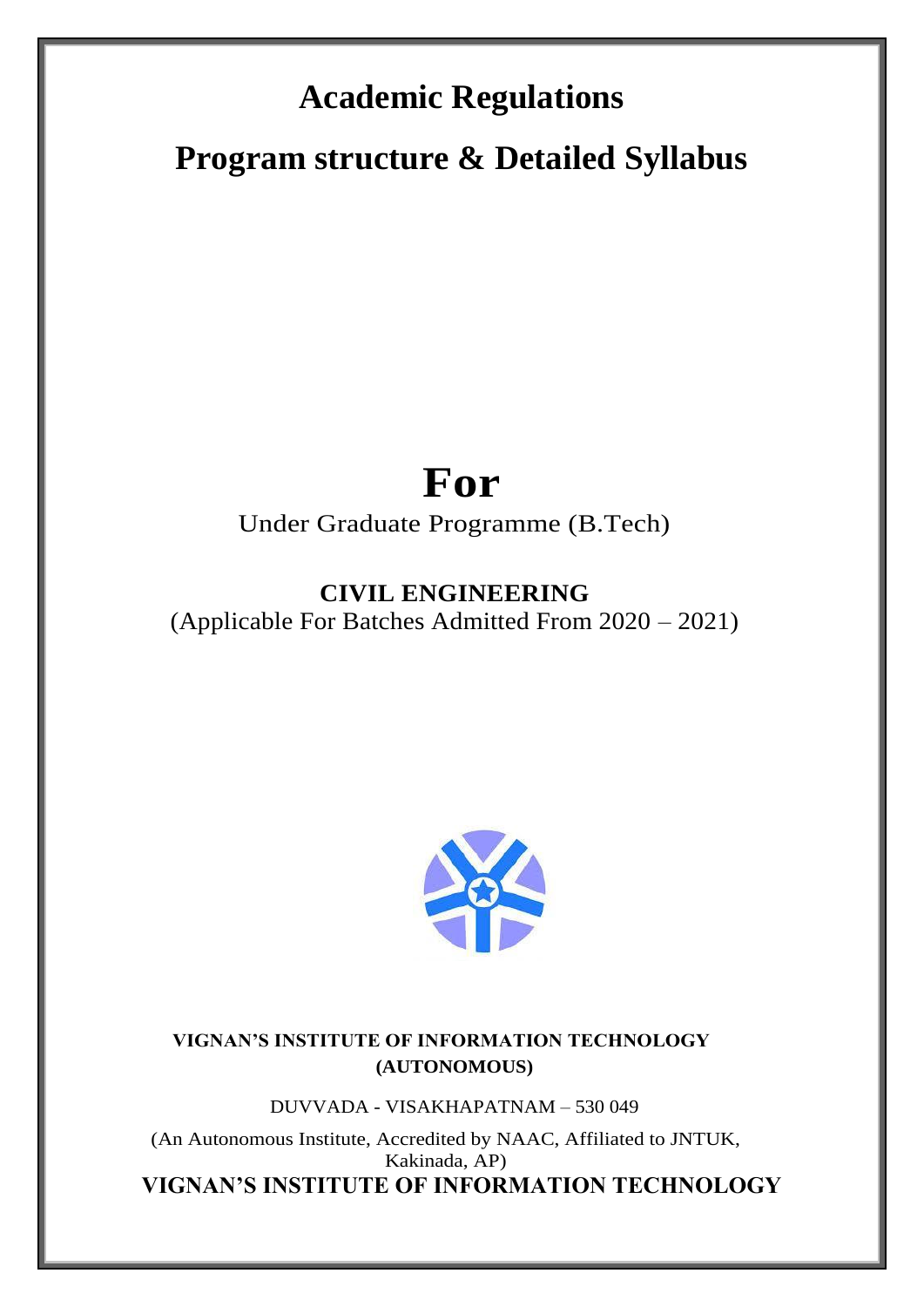Program Structure & Detailed Syllabus (VR-20)

# **(AUTONOMOUS)**

# **INDEX**

| S.NO.         | <b>LIST OF ITEMS</b>     | PAGE NO. |  |
|---------------|--------------------------|----------|--|
|               | <b>Program Structure</b> |          |  |
|               | <b>Detailed Syllabus</b> |          |  |
| $\mathcal{L}$ | I Year- I Semester       | $4 - 22$ |  |
|               | I Year-II Semester       | 23-45    |  |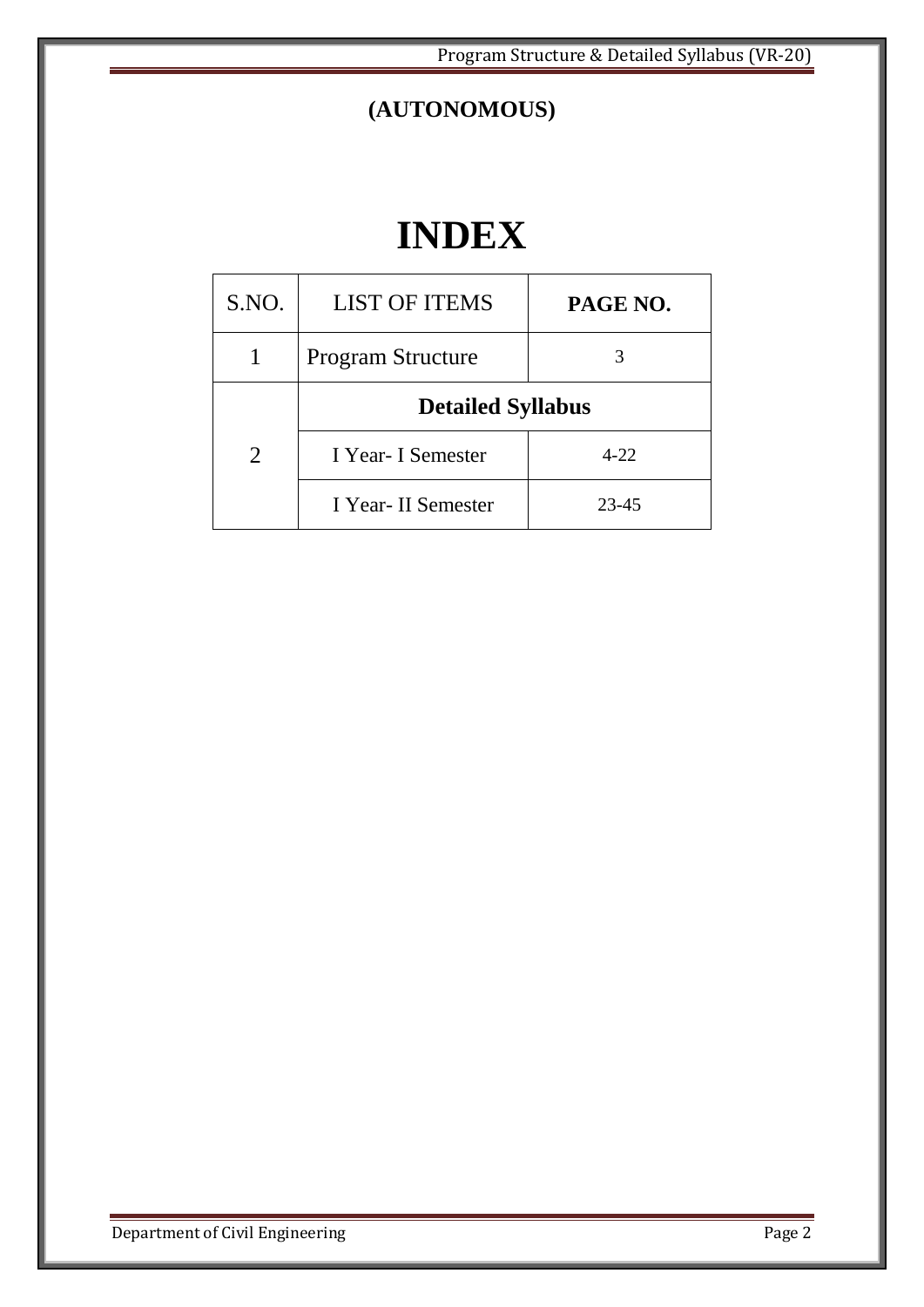# **VIGNAN'S INSTITUTE OF INFORMATION TECHNOLOGY (AUTONOMOUS) DEPARTMENT OF CIVIL ENGINEERING PROGRAM STRUCTURE – VR-20**

#### **I Year I Semester**

| S. No. | <b>Course Code</b> | <b>Course Title</b>                            | L | T | ${\bf P}$ | $\mathbf C$    |
|--------|--------------------|------------------------------------------------|---|---|-----------|----------------|
| 1.     | 1000201100         | Mathematics-1                                  |   |   |           | 3              |
| 2.     | 1003201100         | <b>Engineering Mechanics</b>                   |   |   |           | 3              |
| 3.     | 1005201100         | Problem Solving and Programming using C        |   |   |           | 3              |
| 4.     | 1000201101         | <b>Engineering Physics</b>                     |   |   |           | 3              |
| 5.     | 1000201102         | <b>Technical English Communication</b>         |   |   |           | 2              |
| 6.     | 1000201110         | <b>Technical English Communication Lab</b>     |   |   |           | 1.5            |
| 7.     | 1005201110         | Problem Solving and Programming using C<br>Lab |   |   |           | 1.5            |
| 8.     | 1000201111         | <b>Engineering Physics Lab</b>                 |   |   |           | 1.5            |
| 9.     | 1000201120         | Game, Sports & Yoga                            |   |   |           | $\overline{0}$ |
|        |                    | <b>Total Credits</b>                           |   |   |           | 19.5           |

| S. No.                       | <b>Course Code</b> | <b>Course Title</b>                                     |  | T | P | $\mathbf C$ |
|------------------------------|--------------------|---------------------------------------------------------|--|---|---|-------------|
| $\overline{2}$               | 1000201200         | <b>Engineering Chemistry</b>                            |  |   |   | 3           |
| $\overline{4}$               | 1001201200         | Surveying                                               |  |   |   | 3           |
| 5                            | 1003201101         | <b>Engineering Drawing</b>                              |  |   |   | 3           |
| 3                            | 1000201201         | Transforms & Vector Calculus                            |  |   |   | 3           |
| 1                            | 1000201104         | Mathematics-II                                          |  |   |   | 3           |
| 6                            | 1002201210         | Basics of Electrical and Electronics<br>Engineering Lab |  |   |   | 1.5         |
| 7                            | 1000201210         | <b>Engineering Chemistry Lab</b>                        |  |   |   | 1.5         |
| 8                            | 1001201210         | Surveying Lab                                           |  |   |   | 1.5         |
| 9                            | 1000201160         | <b>Engineering Exploration</b>                          |  |   |   | 1           |
| 10                           | 1000201121         | Constitution of India                                   |  |   |   | $\theta$    |
| 20.5<br><b>Total Credits</b> |                    |                                                         |  |   |   |             |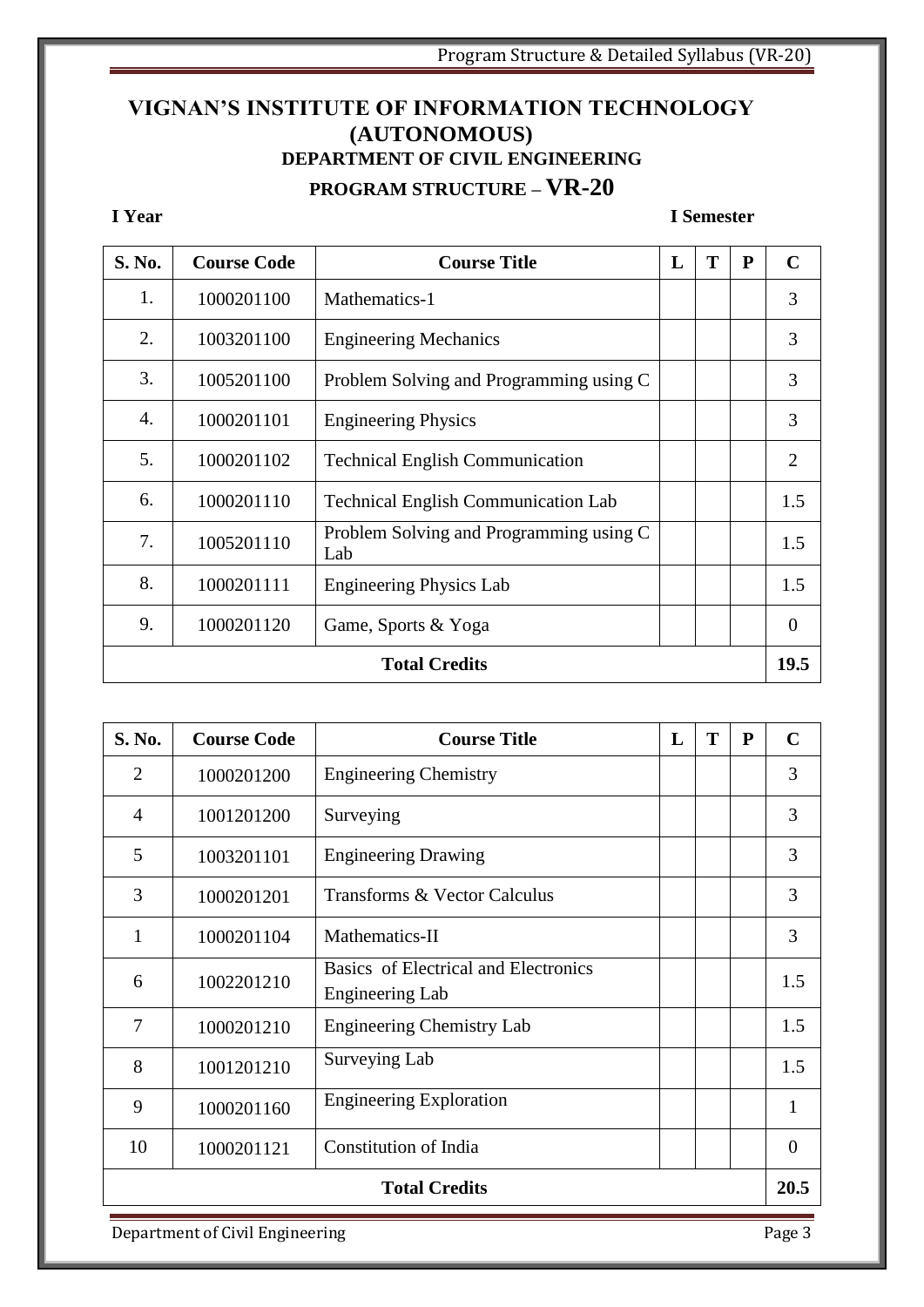# **I YEAR - I SEMESTER**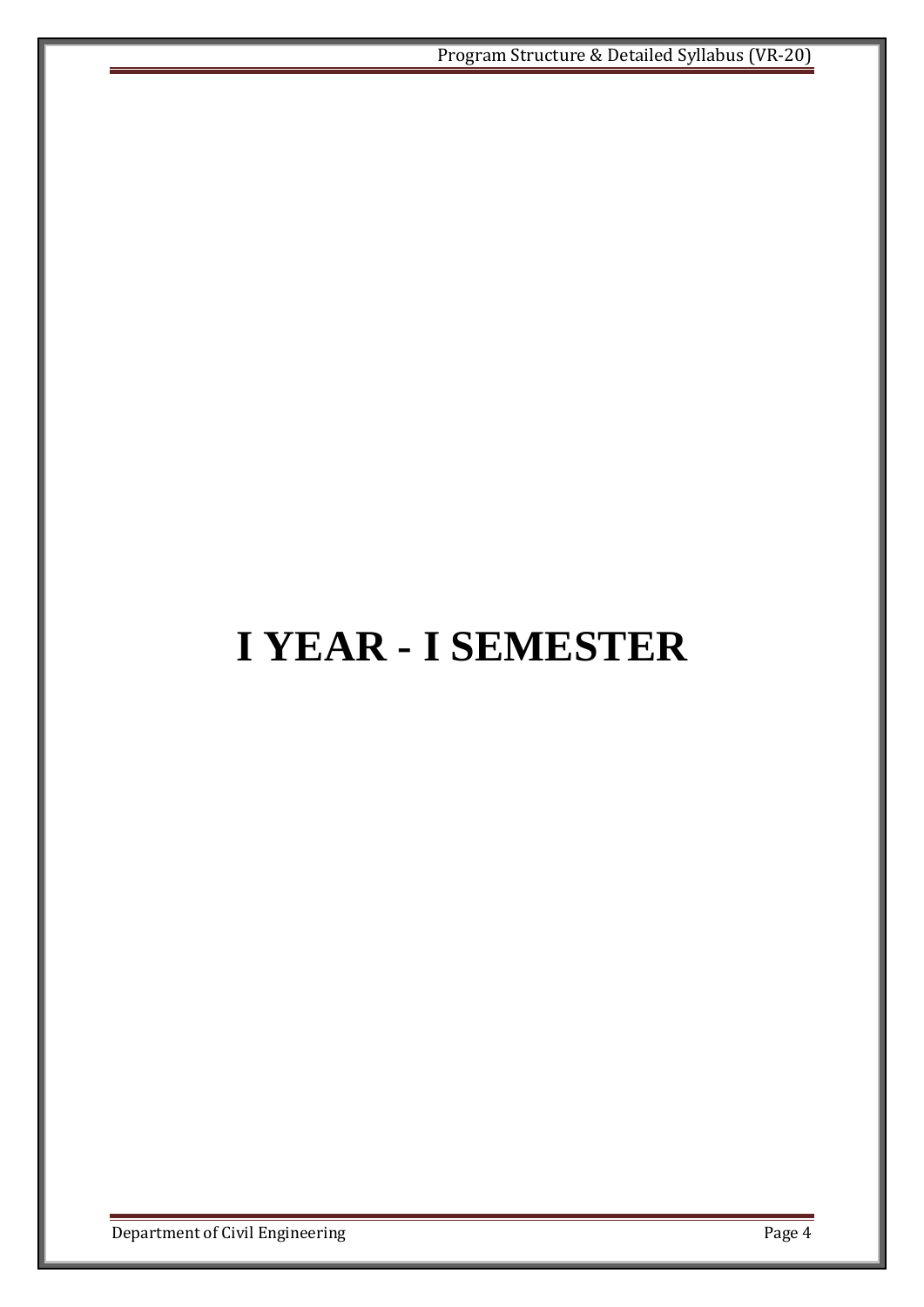# **VIGNAN'S INSTITUTE OF INFORMATION TECHNOLOGY (AUTONOMOUS) DEPARTMENT OF CIVIL ENGINEERING PROGRAM STRUCTURE – VR-20**

#### **I Year I Semester**

| S. No. | <b>Course Code</b> | <b>Course Title</b>                            | L | T | P | $\mathbf C$    |
|--------|--------------------|------------------------------------------------|---|---|---|----------------|
| 1.     | 1000201100         | Mathematics-1                                  |   |   |   | 3              |
| 2.     | 1003201100         | <b>Engineering Mechanics</b>                   |   |   |   | 3              |
| 3.     | 1005201100         | Problem Solving and Programming using C        |   |   |   | 3              |
| 4.     | 1000201101         | <b>Engineering Physics</b>                     |   |   |   | 3              |
| 5.     | 1000201102         | <b>Technical English Communication</b>         |   |   |   | $\overline{2}$ |
| 6.     | 1000201110         | <b>Technical English Communication Lab</b>     |   |   |   | 1.5            |
| 7.     | 1005201110         | Problem Solving and Programming using C<br>Lab |   |   |   | 1.5            |
| 8.     | 1000201111         | <b>Engineering Physics Lab</b>                 |   |   |   | 1.5            |
| 9.     | 1000201120         | Game, Sports & Yoga                            |   |   |   | $\theta$       |
|        |                    | <b>Total Credits</b>                           |   |   |   | 19.5           |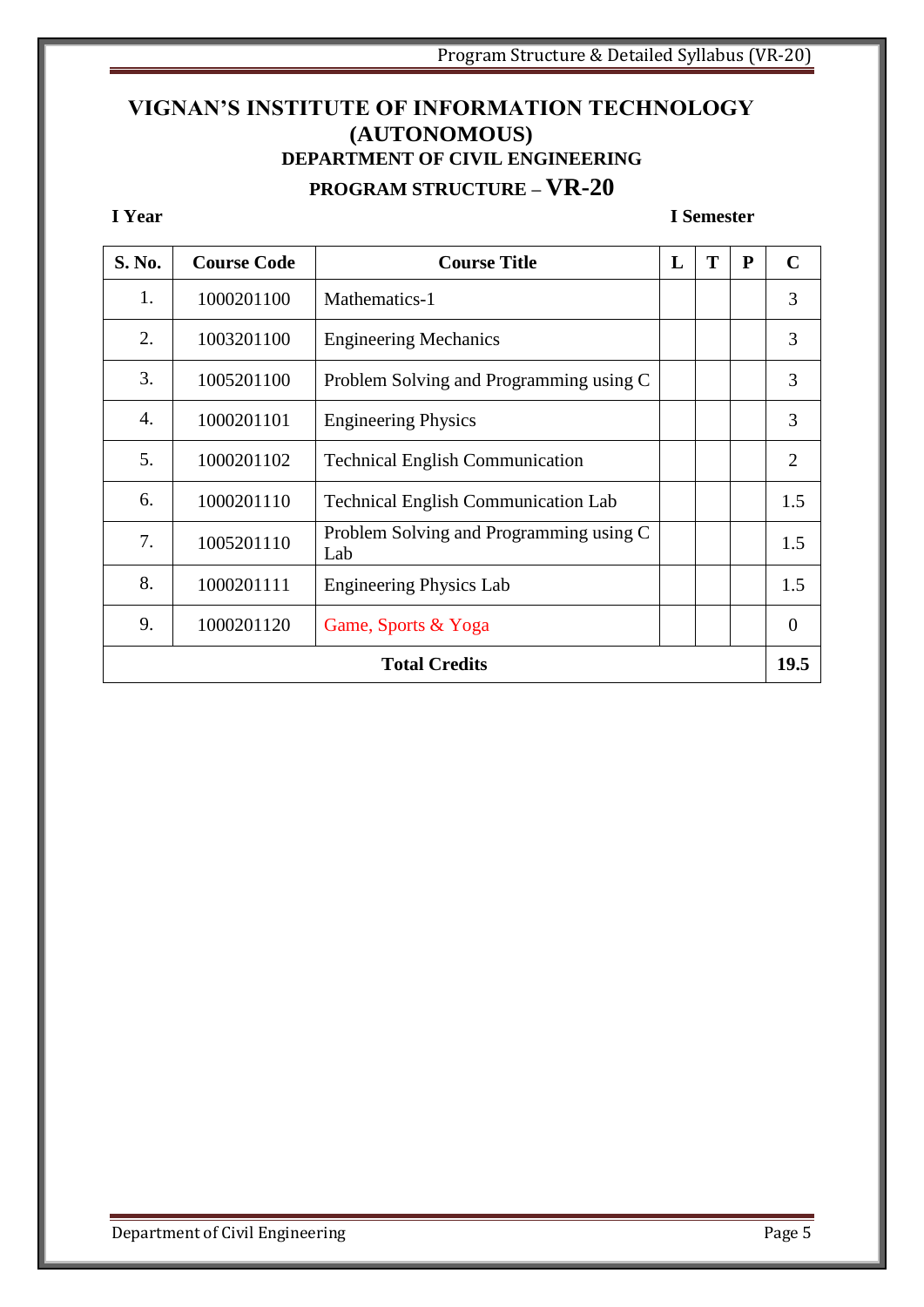| <b>Course Code</b> |
|--------------------|
| 1000201100         |

### **MATHEMATICS -1**

| <b>Course Code</b> |                       | . . | m |   |  |
|--------------------|-----------------------|-----|---|---|--|
| 1000201<br>$00\,$  | <b>MATHEMATICS -1</b> |     |   | 0 |  |

#### **COURSE OBJECTIVES:**

#### **Course Objectives:**

- 1. Utilize mean value theorems to find the characteristics of the function and acquire the knowledge maxima and minima of functions of two variables.
- 2. To discuss higher order differential equations.
- 3. To discuss Laplace Transform and its properties.
- 4. To apply Inverse Laplace transform to different types of functions and to solving initial value problems.
- 5. To construct partial differential equations by eliminating arbitrary constants and functions and to solve first order partial differential equations.

#### **COURSE OUTCOMES:**

| $\cos$          | At the end of the course, the student will have<br>the ability to:                                                                | POs<br><b>Mapped</b> | <b>Strength of</b><br>mapping    |
|-----------------|-----------------------------------------------------------------------------------------------------------------------------------|----------------------|----------------------------------|
| CO <sub>1</sub> | <b>Understand</b> the mean value theorems and evaluate<br>maxima and minima of functions of two variables<br>without constraints. | 1<br>2               | $\overline{2}$<br>$\overline{4}$ |
| CO <sub>2</sub> | Understand different analytical methods to solve<br>higher order linear differential equations                                    | 1<br>2               | 2<br>3                           |
| CO <sub>3</sub> | <b>Understand</b> Laplace transform technique to solve<br>initial and boundary value problems arising in<br>engineering stream.   | 1<br>2               | $\overline{2}$<br>3              |
| CO <sub>4</sub> | <b>Understand</b> solution of first order linear partial<br>differential equations                                                | $\overline{2}$       | $\overline{2}$<br>3              |

### **UNIT-1** [10 HOURS]

**Mean Value Theorems:** Rolle's Theorem – Lagrange's Mean Value Theorem – Cauchy's Mean value Theorem. Functions of several variables – Partial derivatives – Total derivatives – Chain rule-Jacobian – Functional dependence – Maxima and Minima of functions of two variables without constraints.

#### **UNIT-11** [8 HOURS ]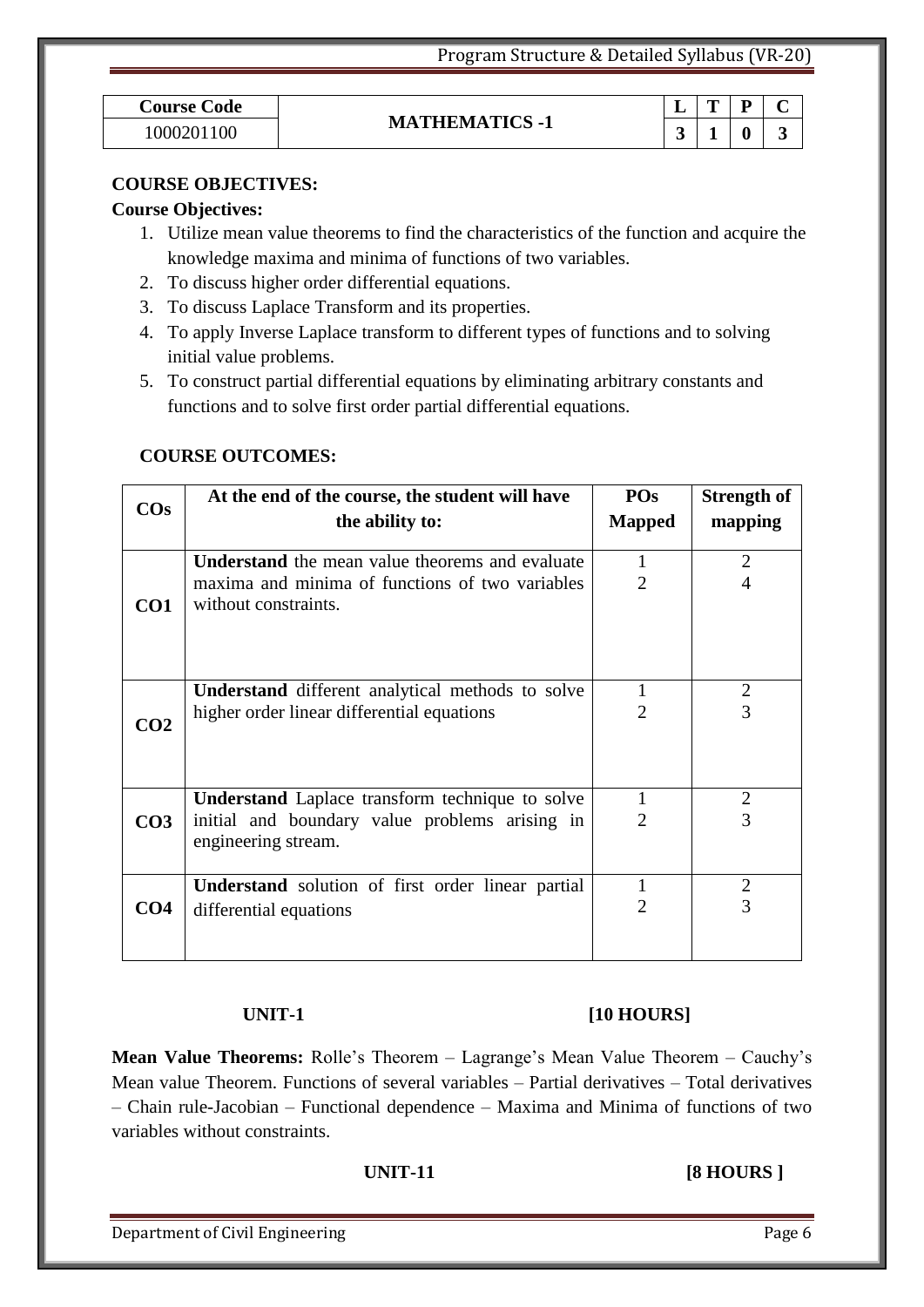**Linear Differential Equations of Higher Order:** Non-homogeneous linear differential equations of second and higher order with constant coefficients with non-homogeneous terms of the type  $e^{ax}$ , sin  $ax$ , cos  $ax$ ,  $x^k$ , method of variation of parameters.

#### **UNIT- III [10 HOURS]**

**Laplace Transforms**: Introduction - Laplace transforms of standard functions – Shifting Theorems - Transforms of derivatives and integrals - multiplication by  $t^n$  - division by  $t -$ Unit step/Heaviside's function - Dirac'sDelta Function (or Unit Impulse Function) - Laplace Transform of Periodic Function.

#### **UNIT- IV [10 HOURS]**

**Inverse Laplace Transforms** –Introduction - Properties – Inverse Laplace by using partial fractions and Convolution theorem - solving initial and boundary value problems by using Laplace Transform.

#### **UNIT- V [10 HOURS]**

**Partial Differential Equations of first order:** Introduction -Solutions of first order linear (Lagrange) equation and nonlinear (standard type  $f(p, q) = 0$ ,  $f(z, p, q) = 0$ ,  $f(x, p) = 0$  $g(y, q)$ &Claurits) equations

#### **Text Books:**

1. Higher Engineering Mathematics by H.K. Dass, S. Chand Publications.

2. Higher Engineering Mathematics 2e, B. V. Ramana, Tata McGraw Hill Publishing Co. Ltd.

#### **REFERENCE BOOKS**

- 1. Engineering Mathematics, Greenburg, 2nd Ed, Pearson education.
- 2. Higher Engineering Mathematics 43rd Edition by Dr. B. S. Grewal, Khanna Publishers, New Delhi.
- 3. A Text book of Engineering Mathematics, N.P. Bali, Laxmi Publications (P) Ltd.
- 4. Advanced Engineering Mathematics, Erwin Kreszig, 8thEd, Wiley Student Edition.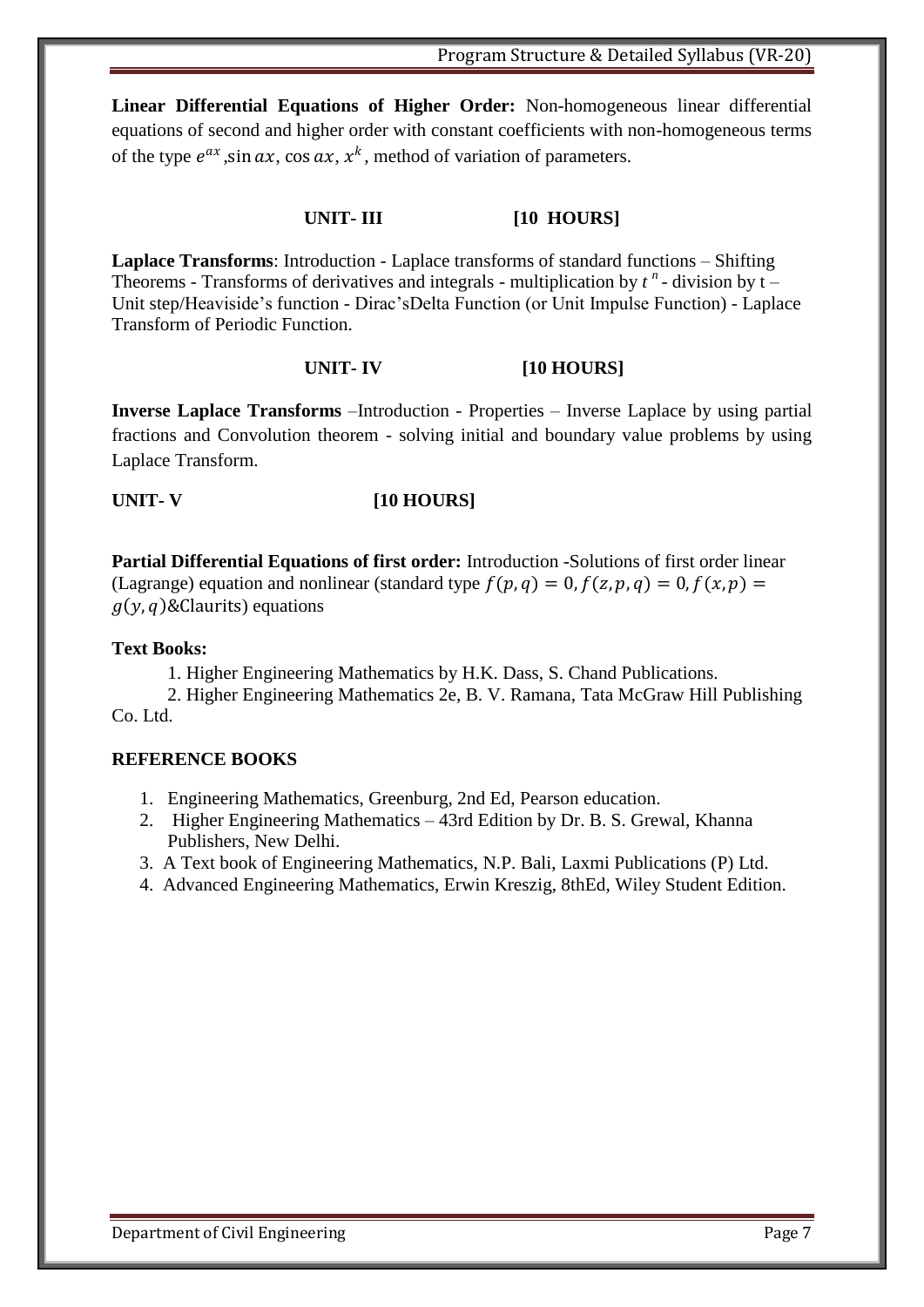| Course Code |  |
|-------------|--|
| 1003201100  |  |

# 1003201100 **ENGINEERING MECHANICS** 3 1\* 0 3

|   |     | υ |  |
|---|-----|---|--|
| × | $+$ |   |  |

#### **COURSE OBJECTIVES:**

Learn how to resolve forces and understand the conditions of equilibrium.

To Understand and Analyze the Concept of Friction.

To identify the concepts of Centroid and Centre of Gravity and evaluate moment of inertia. To understand the dynamics where the bodies subjected to motion are analyzed.

#### **COURSE OUTCOMES:**

|            | At the end of the course, the student will have      | <b>POs</b>     | <b>Strength of</b> |
|------------|------------------------------------------------------|----------------|--------------------|
| CO's       | the ability to:                                      | <b>Mapped</b>  | mapping            |
|            |                                                      |                | 3                  |
|            | Study the force systems for equilibrium conditions   |                |                    |
| CO1        | and able to draw Free Body Diagram and               | 3              |                    |
|            | Solve related problems                               | 9              |                    |
|            |                                                      | 12             |                    |
|            |                                                      |                | 3                  |
|            |                                                      |                | 2                  |
|            | Evaluate the frictional forces between contact       | 2              |                    |
| <b>CO2</b> | surfaces.                                            | 3              | 2                  |
|            |                                                      | 9              |                    |
|            |                                                      | 12             |                    |
|            |                                                      |                | 3                  |
|            | Able to differentiate between centroid and centre of | $\overline{2}$ | 2                  |
| <b>CO3</b> | gravity and determine Centroid, centre of gravity    | 3              |                    |
|            | and second moment of area for composite sections.    | 9              | 2                  |
|            |                                                      | 12             |                    |
|            |                                                      |                | 3                  |
|            | Analyse<br>the motion and calculate<br>trajectory    | 2              | 2                  |
| CO4        | characteristics.                                     | 3              |                    |
|            |                                                      | 9              |                    |
|            |                                                      |                |                    |

#### **UNIT- I**

#### **SYSTEMS OF FORCES [ 13 Hours]**

Introduction to Engg. Mechanics – Basic Concepts. Systems of Forces: Coplanar Concurrent Forces – Resultant – Moment of Force and its Application – Couples and Resultant of Force Systems, Graphical method for the equilibrium of coplanar forces. Free Body Diagrams, Equations of Equilibrium of Coplanar Systems, Lami's Theorem.

### **UNIT- II**

**FRICTION [13 Hours]** Introduction to Friction - limiting friction and impending motion, coulomb's laws of dry friction, coefficient of friction, cone of friction. Applications – Ladder friction and wedge friction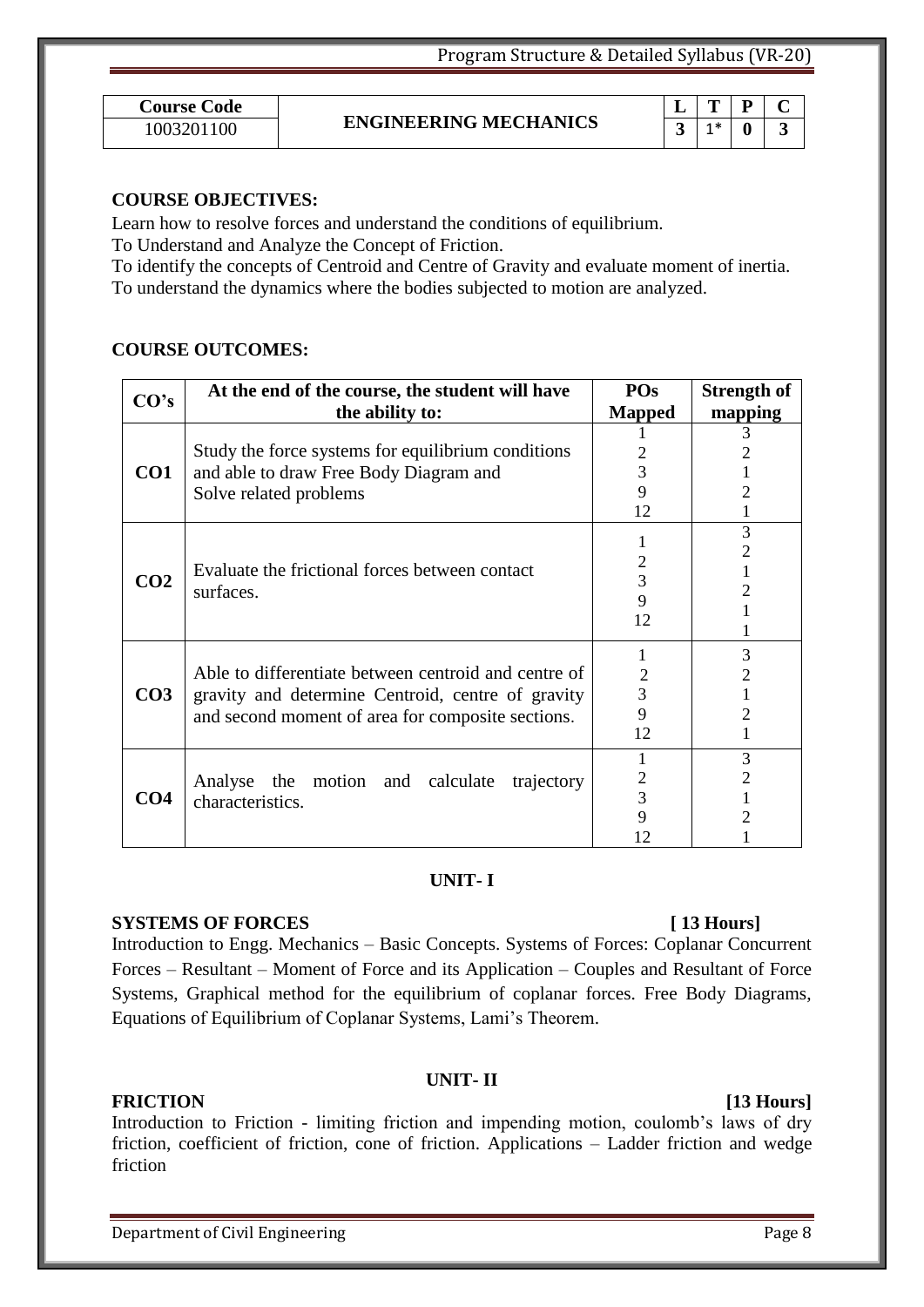### **UNIT- III**

### **CENTROID &CENTRE OF GRAVITY [13 Hours]**

Centroid : Centroids of simple figures (from basic principles) – Centroids of Composite Figures

Centre of Gravity: Centre of gravity of simple body (from basic principles), centre of gravity of composite bodies, pappus theorem.

### **UNIT- IV**

### **MOMENT OF INERTIA [13 Hours]**

Area moments of Inertia : Definition – Polar Moment of Inertia, Transfer Theorem, Moments of Inertia of Composite Figures.

Mass Moment of Inertia: Moment of Inertia of Masses, mass moment of inertia of composite bodies.

### **UNIT- V**

### **DYNAMICS [13 Hours]**

Kinematics: Rectilinear motion – Velocity and Acceleration – Motion of Rigid Body

Kinetics : Analysis as a Particle and Analysis as a Rigid Body in Translation.

Work – Energy Method: Equations for Translation, Work-Energy Applications to Particle Motion, Connected System.

Impulse momentum method.

### **Text Books:**

- 1. Engineering Mechanics: Statics and Dynamics,N H Dubey,McGraw Hill publications.
- 2. Engineering Mechanics S. Timoshenko & D. H. Young., 4th Edn ,McGraw Hill publications.
- 3. Engineering Mechanics", Bhattacharya, Oxford Press.

### **Reference Books:**

- 1. Engineering Mechanics, Tayal. Umesh Publications.
- 2. A Text Book of Engineering Mechanics R S Khurmi.
- 3. A Text Book of Engineering MechanicsDr. R.k. bansalandsanjaybansal
- 4. Engineering Mechanics statics and dynamics R. C. Hibbeler, 11th Edn Pearson Publ.
- 5. J. L. Meriam and L. G. Kraige, Engineering Mechanics, Vol I Statics, Vol II Dynamics, 6th Ed, John Wiley, 2008.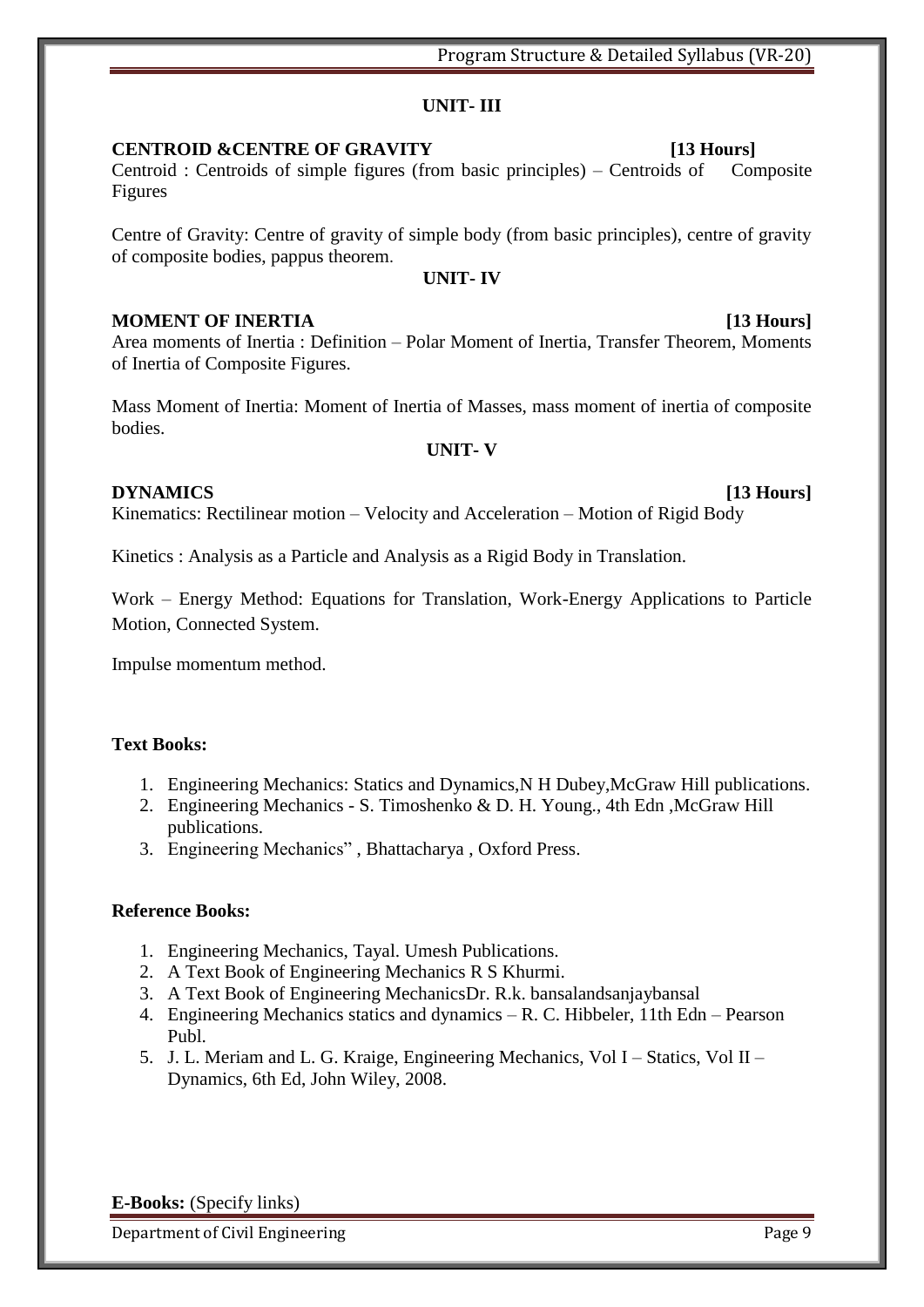#### **engineering-mechanics-khurmi-hm-booksformech-blogspot-com-pdf**

#### **engineering-mechanics-by-s-s-bhavikatti-book-pdf.html**

### **NPTEL/MOOC: (**Specify Links)

<https://nptel.ac.in/courses/112/106/112106286/>

<https://nptel.ac.in/courses/122/104/122104015/>

<https://nptel.ac.in/courses/112/103/112103109/>

<https://www.coursera.org/learn/engineering-mechanics-statics>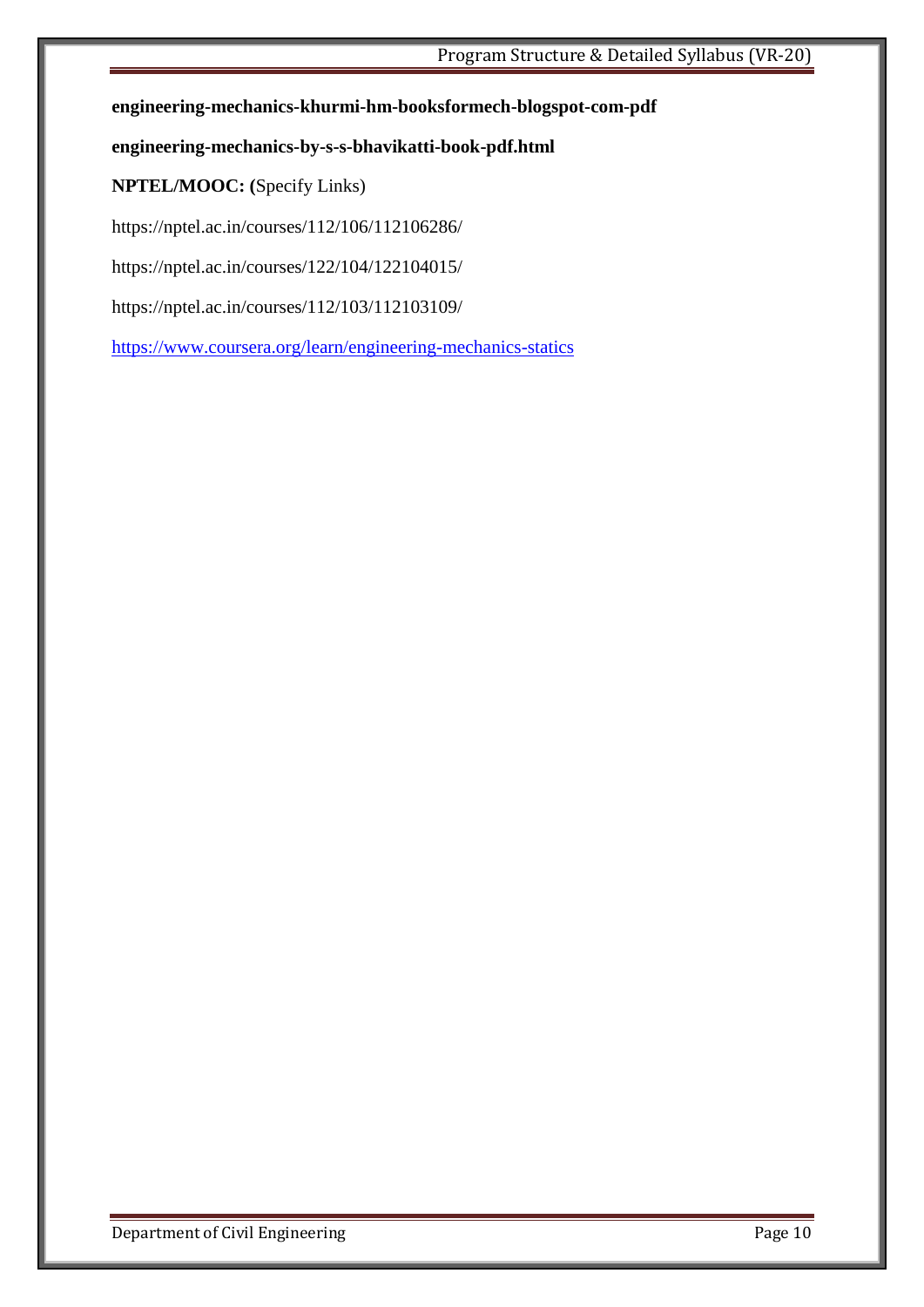# **Course Code PROBLEM SOLVING AND PROGRAMMING USING C** 3 0 3

| Ι. | T  | P | I. |
|----|----|---|----|
| 3  | 1) | o | 3  |

### **COURSE OBJECTIVES:**

- 1. To understand computer programming and its roles in problem solving.
- 2. To understand and develop well-structured programs using C language.

### **COURSE OUTCOMES:**

| CO's            | At the end of the course, the student will have<br>the ability to: | <b>POs</b><br><b>Mapped</b>                           | <b>Strength of</b><br>mapping |
|-----------------|--------------------------------------------------------------------|-------------------------------------------------------|-------------------------------|
| CO <sub>1</sub> | Write compile and debug Programs in C<br>language                  | PO <sub>1</sub><br>PO <sub>2</sub>                    |                               |
| CO <sub>2</sub> | Use operators, data types and write programs                       | PO <sub>3</sub><br>PO <sub>1</sub>                    | $\overline{2}$<br>3           |
| CO <sub>3</sub> | Select the best loop construct for a given<br>problem              | PO <sub>2</sub><br>PO <sub>3</sub>                    | 3<br>2                        |
| CO <sub>4</sub> | Design and implement C programs                                    | PO <sub>1</sub><br>PO <sub>2</sub><br>PO <sub>3</sub> | 2<br>3<br>$\overline{2}$      |

#### **UNIT- I**

**Introduction to computers:** Computer systems, computer Languages, computer number systems.

**Introduction to C programming:** Background and characteristics of C, Flow Charts, algorithms and pseudo code. Structure of a C Program, Input/output Statements in C, writing C programs, compiling and executing C programs. **[6 Hours]**

### **UNIT- II**

**Programming Style:** Tokens of C, Keywords, Variables, Constants and rules to form variables and constants, Data Types, Declaration of Variables and initialization, Operators, Operator precedence and associativity. Type conversions

**Flow of Control:** Selection: Two way selection, multi-way selection

**Repetition and Unconditional Control Statements:** concept of loop ,pre test and post test loops, initialization and updating loops ,while statement, do-while statement, for statements, nested loops, break ,continue, goto. **[10 Hours]**

### **UNIT- III**

### **Arrays and Strings:**

**Arrays:** One-Dimensional Arrays, Declaration, Array Initialization, Input and Output of Array Values, Two-Dimensional Arrays.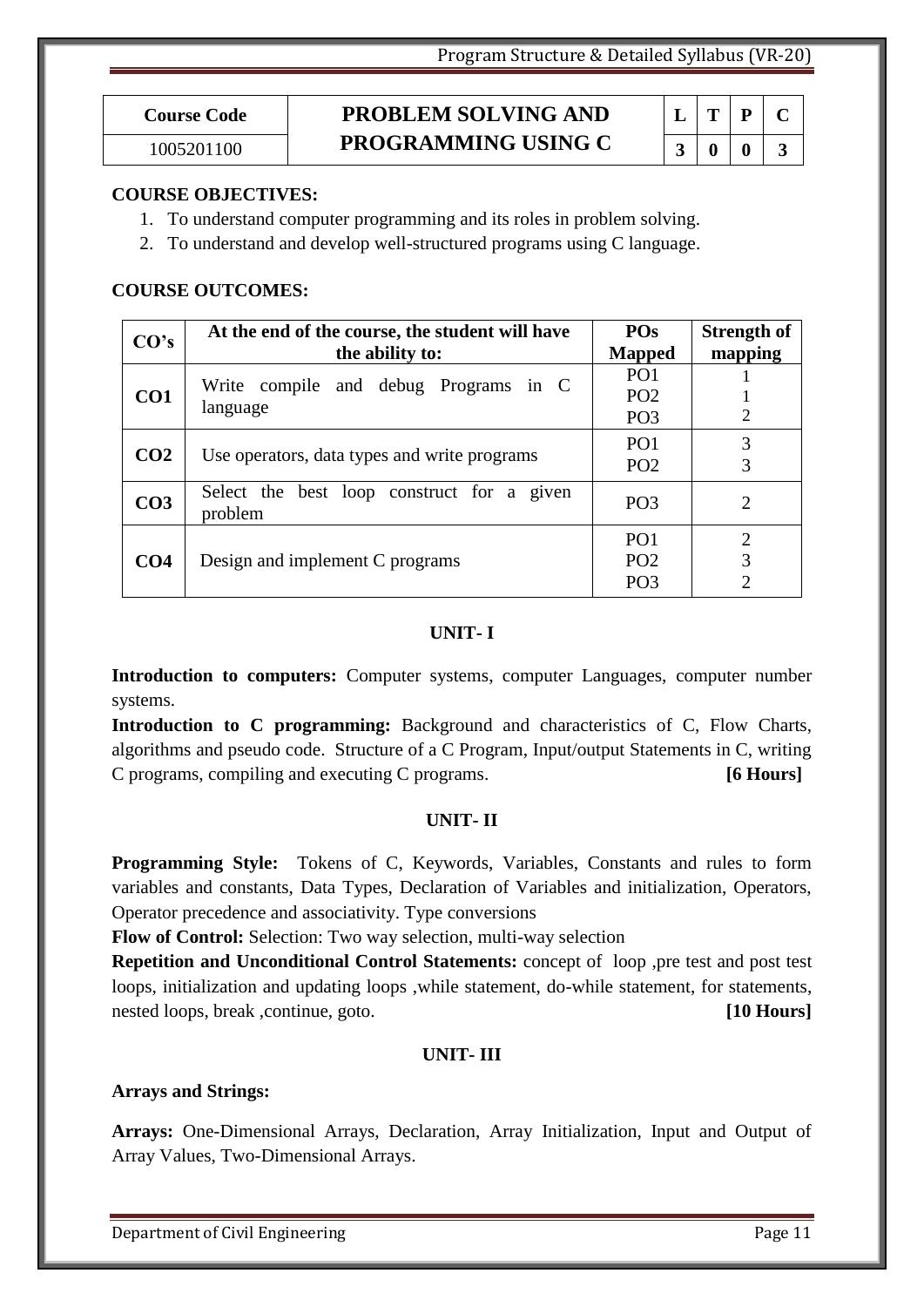**Strings:** String Fundamentals, String Input and Output, String manipulation functions. **[8 Hours]**

#### **UNIT- IV**

#### **Modular Programming:**

**Function and Parameter Declarations:** Function definition, types of functions, declaration and definition of user defined functions, its prototypes and parameters, calling a function. Arrays as Function Arguments, Variable Scope, storage class, recursive functions. . **[7Hours]**

#### **UNIT- V**

#### **Pointers, Structures, Unions and files:**

**Pointers:** Concept of a Pointer, Initialization of pointer variables, pointers as function arguments, address arithmetic, pointers to pointers, Pointers and arrays, Array of Pointers, parameter passing techniques. Dynamic memory allocation.

**Structures and Unions:** Structures declaration, Initialization of structures, accessing structures, unions.

Files: Declaring, Opening and closing file streams, Reading from and writing to text files.

#### **[10 Hours]**

#### **Text Books:**

- 1. Programming in C, ReemaThareja, and Oxford.
- 2. The C programming Language, Brain W.kernighan, Dennis Ritchie,2e,pearson
- 3. C Programming-A Problem Solving Approach, Forouzan, Gilberg, Cengage. Pub. Programming with C, Bichkar, Universities Press.

#### **Reference Books:**

- 1. ANSIC Programming garyJ.Bronson. Cengage learning.
- 2. Let us 'C' by yashwantkanethkar, BPB Publications, 16 edition.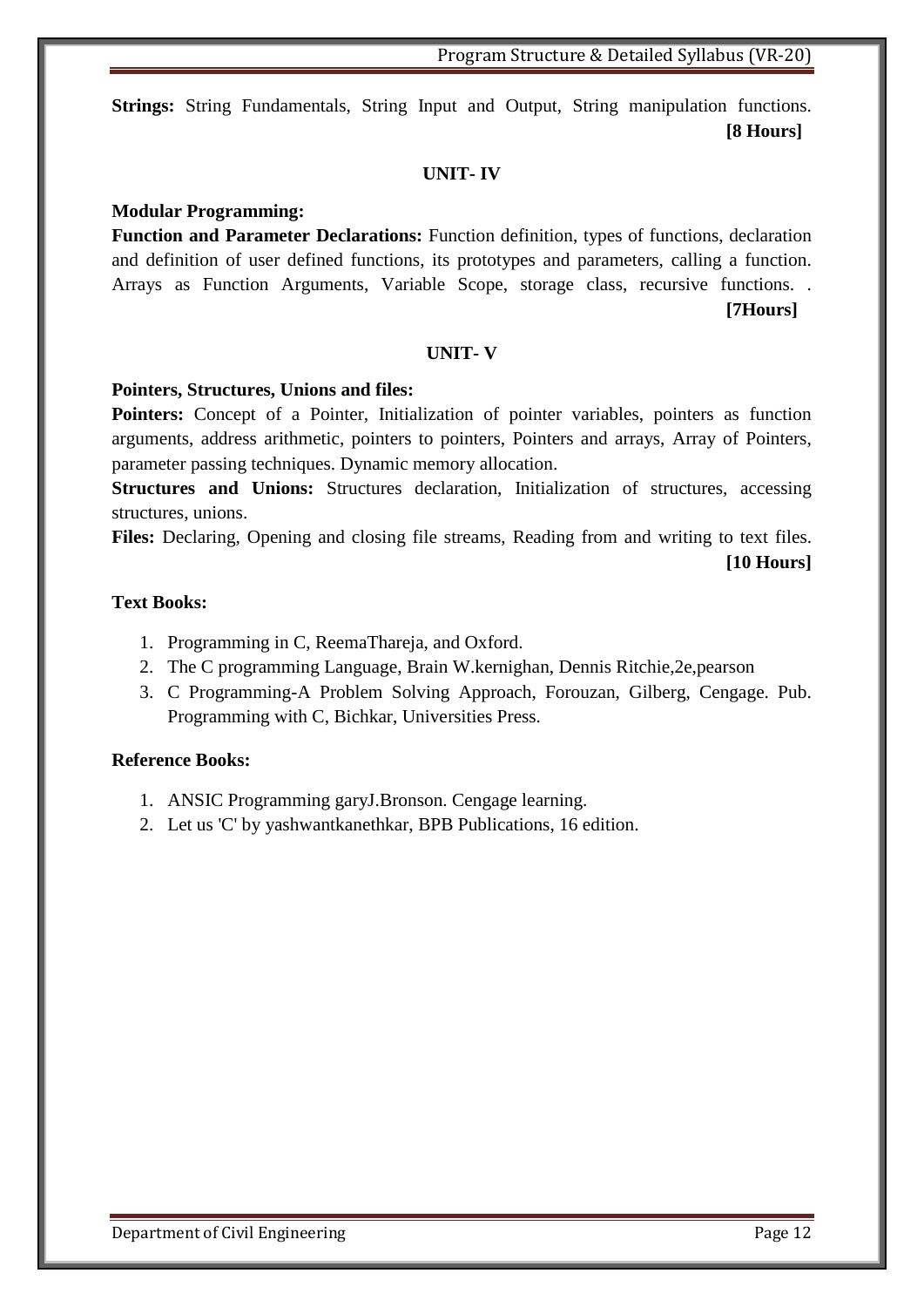| <b>Course Code</b> |                            |   | m | D                |   |
|--------------------|----------------------------|---|---|------------------|---|
| 1000201101         | <b>ENGINEERING PHYSICS</b> | ັ | 0 | $\boldsymbol{0}$ | ັ |

#### **COURSE OBJECTIVES:**

To introduce the basic concepts of magnetic, superconducting, dielectric and nanomaterials. Understandingof the concepts in semiconductor physics provide an insight into fiber optic sensors**.**

#### **COURSE OUTCOMES:**

| CO's            | At the end of the course, the student will have the             | <b>POs</b>    | <b>Strength of</b> |
|-----------------|-----------------------------------------------------------------|---------------|--------------------|
|                 | ability to:                                                     | <b>Mapped</b> | mapping            |
|                 |                                                                 |               |                    |
| CO <sub>1</sub> | Describe the properties and production techniques of            |               |                    |
|                 | nanomaterials.                                                  | 9             |                    |
|                 |                                                                 | 12            |                    |
|                 |                                                                 |               | C.                 |
|                 | Make use of the concepts of pumping and total                   | 2             | 2                  |
| CO <sub>2</sub> | internal reflection to set up lasers and optical fiber          | 3             |                    |
|                 | sensors.                                                        | 9             |                    |
|                 |                                                                 | 12            |                    |
|                 | Identify the various planes in crystal and discuss the          |               | 2                  |
| CO <sub>3</sub> | structural determination of crystal using X-ray<br>diffraction. | 2             |                    |
|                 |                                                                 | 9             |                    |
|                 |                                                                 | 12            |                    |
|                 | Apply the knowledge of acoustics and ultrasonics for            |               | 3                  |
| CO <sub>4</sub> | characterization of acoustics design and non-                   | 2             |                    |
|                 |                                                                 | 9             |                    |
|                 | destructive testing.                                            | 12            |                    |

#### **UNIT- I**

#### **CRYSTAL STRUCTURES [ 8 Hours]**

Introduction to solids -Fundamental terms of crystal structures - Unit cell- coordination number- Lattice parameters - Seven crystal systems - Bravais lattices - Packing factor for Simple cubic, Body centered cubic and Face centered cubic.

### **UNIT- II**

### **CRYSTAL PLANES AND X-RAY DIFFRACTION [10 Hours]**

Introduction— Important features and significance of Miller indices - Crystal planes - Separation between successive (h k l) planes - Bragg's law- Experimental technique for Xray diffraction: Laue method (single crystal)

### **UNIT- III**

#### **OSCILLATIONS AND VIBRATIONS [10 Hours]**

Introduction - Simple Harmonic Motion- Damped Simple Harmonic Motion- Forced oscillations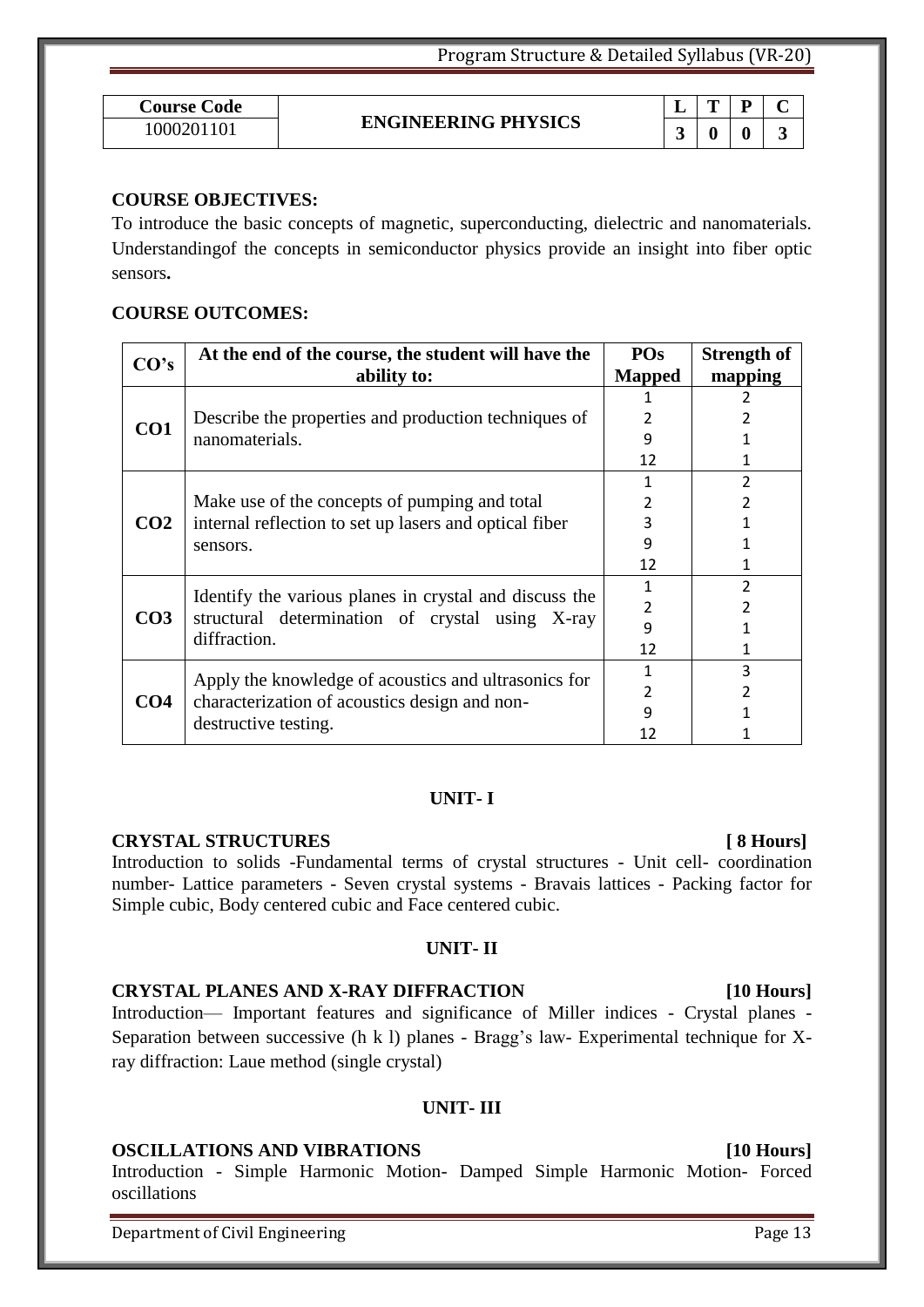### Program Structure & Detailed Syllabus (VR-20)

### **ACOUSTICS AND ULTRASONICS**

Introduction **-** Reverberation time - Sabine's formula – Acoustics of concert-hall, ultrasonics production (Magnetostriction and piezoelectric method) – Applications of Ultrasonics

#### **UNIT- IV**

### **LASERS AND FIBER OPTICS [12 Hours]**

Characteristics of laser light – stimulated absorption, spontaneous and stimulated emission of radiation – population inversion (2-level, 3-level and 4–level schemes) - Einstein coefficients – basic components of laser - Ruby laser – He - Ne laser and applications of lasers Construction of an optical fiber, Basic principle of an optical fiber: concept of total internal reflection - critical angle-Acceptance angle - Numerical aperture- Applications

#### **UNIT- V**

#### **NANOMATERIALS [10 Hours]**

Introduction to Nanomaterials – Zero dimensional, One- dimensional and Two-dimensional nanomaterials, Important factors: Increase in Surface area to volume ratio and quantum confinement effect -Methods of preparation - Top- down approach: Ball milling, and Bottomup approach: Sol-gel method, Applications of nanomaterials.

### **Text Books:**

- 1. B. Rogers, J. Adams, S. Pennathur, [Nanotechnology: Understanding small systems,](https://www.amazon.in/NANO-Essentials-Understanding-Nanoscience-Nanotechnology/dp/0070617880/ref=sr_1_2?crid=6D6QHZ1OY6SS&keywords=introduction+to+nanoscience+and+nanotechnology&qid=1558063037&s=gateway&sprefix=introduction+to+nano+%2Caps%2C332&sr=8-2)  [CRC press, Taylor & Francis group,](https://www.amazon.in/NANO-Essentials-Understanding-Nanoscience-Nanotechnology/dp/0070617880/ref=sr_1_2?crid=6D6QHZ1OY6SS&keywords=introduction+to+nanoscience+and+nanotechnology&qid=1558063037&s=gateway&sprefix=introduction+to+nano+%2Caps%2C332&sr=8-2)(2015)
- 2. F. T. S. Yu, S. Yin, Fiber Optic Sensors, Marcel dekker Inc., (2002)
- 3. A. J. Dekker, Solid State Physics, Macmillan India Pvt. Ltd., (2011)
- 4. C. Kittel, Introduction to Solid State Physics, Wiley indiaPvt. Ltd, (2012)
- 5. M. A. Wahab, Solid State Physics: Structure and Properties of Materials, Narosa Publishing House Pvt. Ltd. (2005)
- 6. William T. Silfvast, Laser Fundamentals, 2nd edn, Cambridge University press, New York (2004)

### **Reference Books:**

- 1. J. David N. Cheeke, Fundamentals and Applications of Ultrasonic Waves, CRC Press LLC (2002).
- 2. Dr. M. N. Avadhanulu and Dr. P. G. KshiraSagar, A Text Book of Engineering Physics, S.Chand& Company Ltd., (2014).
- 3. [Resnick](https://www.amazon.in/s/ref=dp_byline_sr_book_1?ie=UTF8&field-author=Resnick&search-alias=stripbooks) , [Halliday,](https://www.amazon.in/s/ref=dp_byline_sr_book_2?ie=UTF8&field-author=Halliday&search-alias=stripbooks) [Krane,](https://www.amazon.in/s/ref=dp_byline_sr_book_3?ie=UTF8&field-author=Krane&search-alias=stripbooks)PhysicsVol 1& 2 (5ed), Wiley; Fifth edition (2007)
- 4. A.K. Sharma, Semiconductor Electronics, New Age International (P) Limited Publisher, New Delhi. (2011)

**E-Books:** (Specify links) **NPTEL/MOOC: (**Specify Links)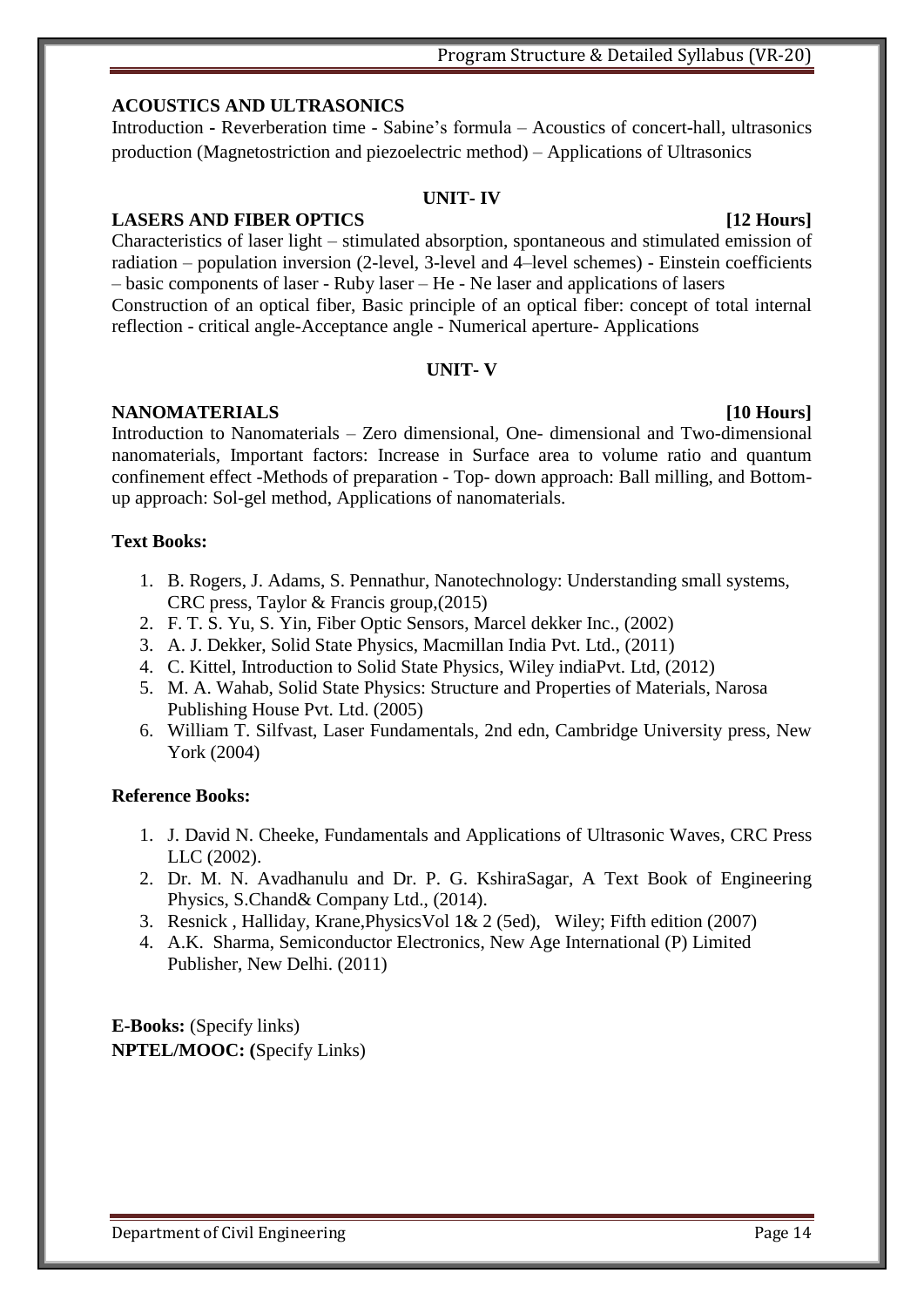$L | T | P | C$ 

|                                    |  |  |  | <b>Listening:</b> TED Talk on Water Harvesting (LC) -Answering comprehension-based Qs $\sim$ |  |
|------------------------------------|--|--|--|----------------------------------------------------------------------------------------------|--|
| Listening to improve pronunciation |  |  |  |                                                                                              |  |

Writing: Functional grammar [articles, prepositions of time, place, direction and movement,

|  |  | <b>Speaking:</b> Functional English( $LC$ ) ~ Introducing oneself |
|--|--|-------------------------------------------------------------------|
|--|--|-------------------------------------------------------------------|

verb-tense, subject-verb agreement]

**Activities:** Reading Comprehension- Note making while reading 1&2,Letter Writing

Department of Civil Engineering Page 15

| <b>COURSE OBJECTIVES:</b> |
|---------------------------|
|                           |

To introduce students to the specific use of English for Technical Communication.

**Course Code TECHNICAL ENGLISH** 

 To develop the overall English proficiency of students and enable them to function effectively in different professional contexts.

1000201102 **3 0 0 2 COMMUNICATION** 

 To strengthen student skills in the areas of reading, writing, listening and speaking and enable them to function effectively in their professional sphere

#### **COURSE OUTCOMES:**

| CO              | At the end of the course, the student<br>will have the ability to:                                                              | <b>POs</b><br><b>Mapped</b>   | <b>Strength of mapping</b> |
|-----------------|---------------------------------------------------------------------------------------------------------------------------------|-------------------------------|----------------------------|
| CO <sub>1</sub> | Read, understand and interpret material on<br>Environment, Science and Technology,<br>tourism, Energy Sources, Social Awareness | PO7, PO10,<br>PO6, PO12       |                            |
| CO <sub>2</sub> | Analyze the functions of language and<br>grammar in spoken and written forms.                                                   | PO10, PO12<br>P <sub>OS</sub> |                            |
| CO <sub>3</sub> | Write effectively on various domains.                                                                                           | PO10, PO12                    |                            |
| CO <sub>4</sub> | Prepare and exhibit oral presentation skills<br>by using ICT.(Individual/Team)                                                  | PO10, PO12<br>,PO9,PO5        |                            |

\*\*Strength of mapping (Intensity Scale) – 1(Lightly mapped), 2(Moderately mapped), 3(Heavily mapped)

### **UNIT- I** No. of lecture hours: 10

#### **INIT-II** No. of lecture hours:10

**Reading Texts:** 1) The Hubble Telescope 2) Genesis of ISRO

**Writing:** Writing formal letters ~ Functional grammar ~Modals - Paraphrasing

**Reading:** 1) How to Regain Green Cover 2) Solution to Plastic Pollution

**Listening:** Listening to a debate on "Colonizing the Moon" (LC)  $\sim$  Note Taking

**Speaking:** (LC) Making mini presentations on general topics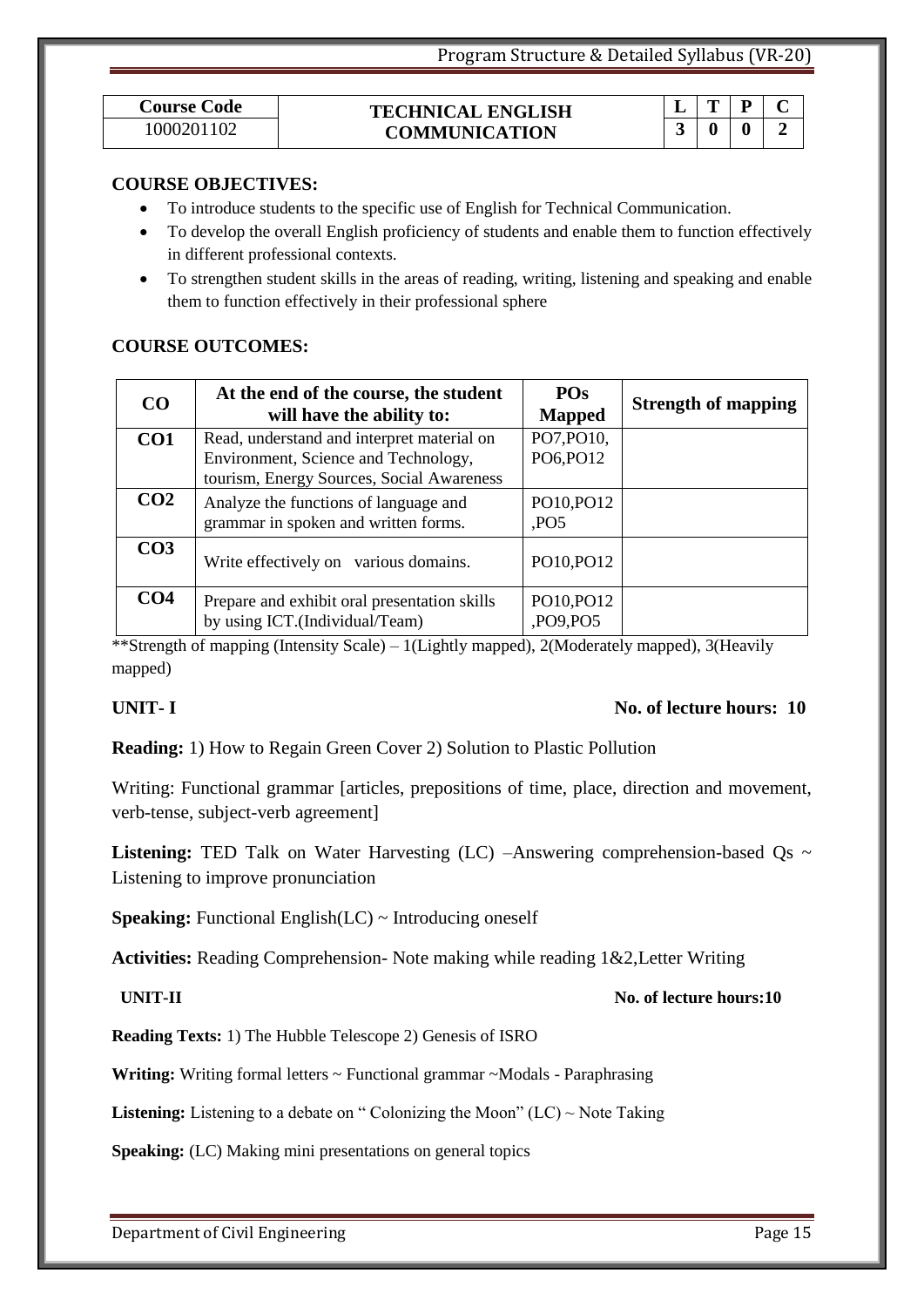#### **Activities:**

• Reading Comprehension

Letter Writing-Formal

#### **Unit-III: No.of lecture hours: : 10**

**Reading Texts:**1) Southern Splendour 2) Tourism in India: Role in Conflict and Peace

Writing: Paragraph writing ~ Functional grammar [relative pronouns, comparative adjectives, adverbs]

Listening: (LC) Listening comprehension ~ Listening for global meaning ~ Listening for getting at the nuances and the mood of the speaker

**Speaking:** (LC) Telephonic Skills **~** participating in an interactive video and teleconferencing **Activities:** 

Reading Comprehension Paragraph writing Essay writing

#### **Unit-IV:** No. of lecture hours: 10

**Reading Texts:** 1) Wind Energy 2) How pertinent is the nuclear option

**Writing:** Writing a formal E-mail

**Speaking:** Group Discussion (LC)

**Listening:** Listening to an Interview (LC) related to the text  $\sim$  listening critically for understanding the attitude/tone of the speaker

**Activities:** Reading Comprehension ,Email Writing

#### **Unit-V:** No. of lecture hours: 10

**Reading Texts**: 1) The Evolution of Media 2) The Top Ten Developments in Journalism in the 2000s

Writing:Interpret graphic tools [tables, pie & bar charts ~ writing an abstract ~ Leveraging ICT for communication  $\sim$  Preparing a PPT(LC)

**Speaking:** Making short presentations [individual/team] with the aid of PPT

**Listening:** Listening to Situation/Scene ~ Sub skills: Listening to understand one's viewpoint ~Listening to understand speaker's intention ~Listening for local understanding.

#### **Activity:**

Information Transfer

#### **Suggested Books:**

 Elango, K et.al 2014. *Mindscapes: English for Technologists and Engineers*, Orient Blackswan, Hyderabad.

#### **Reference Books:**

- Balasubramanian M. 1985. *Business Communication*. Vani Educational Books, New Delhi
- Balasubramanian T. 1989. *A Text book of Phonetics for Indian Students*. Orient Longman, New Delhi.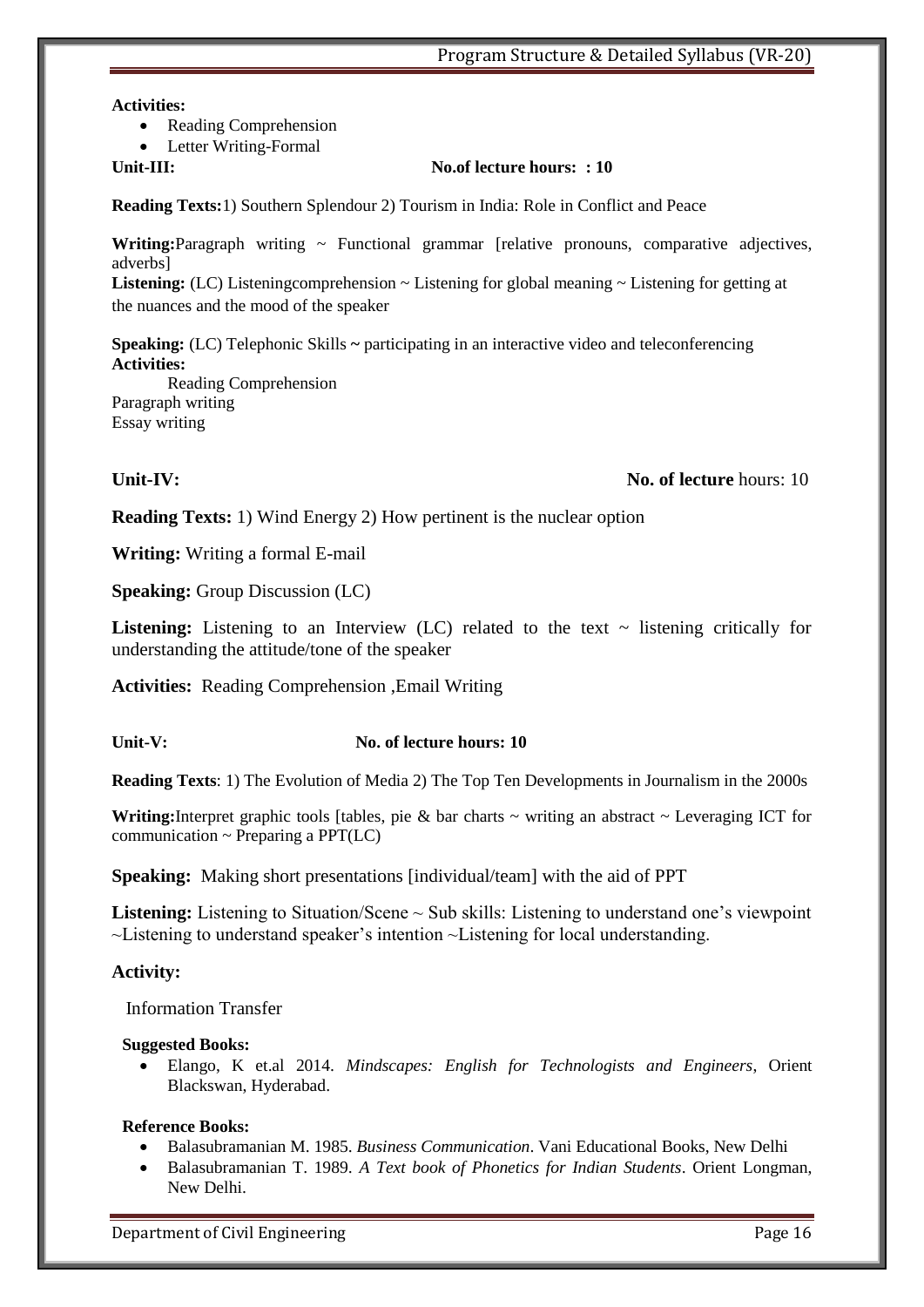- Krishnaswamy, N and Sriraman, T. 1995. *Current English for Colleges*. Macmillan India Ltd. Madras.
- Mohan Krishna and Meera Banerjee. 1990. *Developing Communication Skills*. Macmillan India Ltd. New Delhi.
- Narayanaswamy V R. 1979. *Strengthen your Writing*. Orient Longman, New Delhi.
- Naterop, Jean, B. and Rod Revell. 1997. *Telephoning in English.* Cambridge University Press, Cambridge.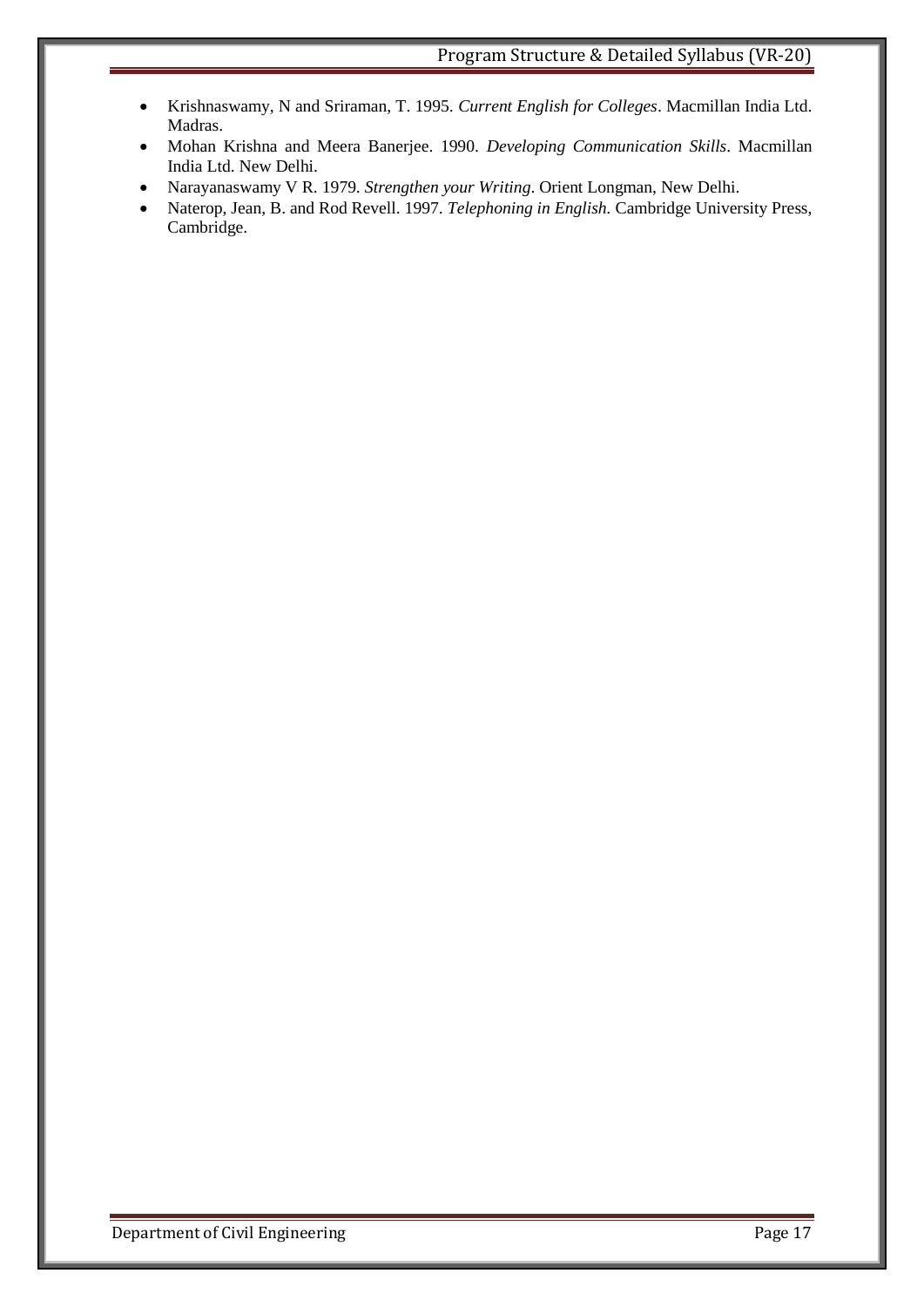#### **Course Code TECHNICAL ENGLISH**  1000201110 **1000201110 COMMUNICATION LAB 10 0 3 1.5**

|  | .5 |
|--|----|

#### **COURSE OBJECTIVES:**

- To introduce students to the specific use of English for Technical Communication.
- To develop the overall English proficiency of students and enable them to function effectively in different professional contexts.
- To strengthen student skills in the areas of reading, writing, listening and speaking and enable them to function effectively in their professional sphere.

### **COURSE OUTCOMES:**

| $\cos$          | At the end of the course, the student will<br>have the ability to:             | <b>POs Mapped</b> | <b>Strength</b><br>of<br>mapping |
|-----------------|--------------------------------------------------------------------------------|-------------------|----------------------------------|
| CO <sub>1</sub> | Analyze the functions of language and grammar in<br>spoken and written forms.  | PO10, PO12, PO5   | $\mathcal{R}$                    |
| CO <sub>2</sub> | Write effectively on various domains.                                          | PO10, PO12        |                                  |
| CO <sub>3</sub> | Prepare and exhibit oral presentation skills by using<br>ICT.(Individual/Team) | PO10,PO12,PO9,PO5 |                                  |

\*\*Strength of mapping (Intensity Scale) – 1(Lightly mapped), 2(Moderately mapped), 3(Heavily mapped)

### **LIST OF EXPERIMENTS**

| S.No.                   | Name of the experiment                           | <b>Skill</b>                      |
|-------------------------|--------------------------------------------------|-----------------------------------|
| 1                       | Just A Minute – Tell about oneself               | Speaking                          |
| $\boldsymbol{2}$        | Note Taking                                      | Listening $&$ Writing             |
| $\overline{\mathbf{3}}$ | Interactions                                     | Listening & Speaking              |
| 4                       | Mini Presentation                                | Speaking                          |
| 5                       | Letters and Sounds- Some pronouncing<br>Patterns | Speaking                          |
| 6                       | Telephonic Skills                                | Speaking & Listening              |
| 7                       | <b>Group Discussion</b>                          | Team work, leadership<br>Speaking |
| 8                       | Mock-Interview                                   | Speaking                          |
| 9                       | Impromptu individual presentations               | Speaking                          |
| 10                      | <b>Information Transfer</b>                      | Writing                           |

**Text Books:**Speak Well-Maruthi Publications

#### **Reference Books:**Interact –Orient Blackswan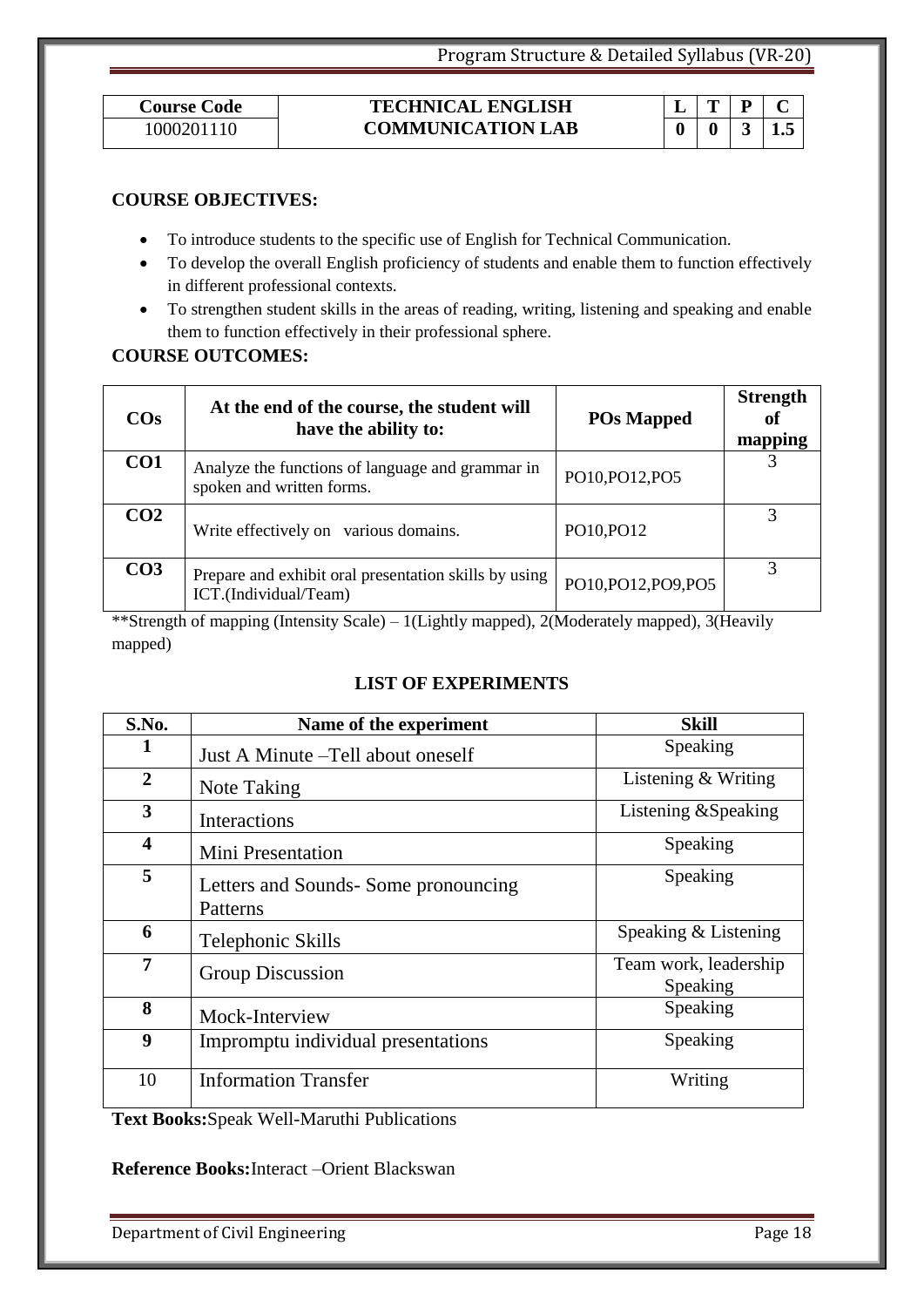# **Course Code PROBLEM SOLVING AND PROGRAMMING USING C LAB** 1005201110 **0 0 3 1.5**

|    | ш  | р | L   |
|----|----|---|-----|
| 11 | 11 |   | 1.5 |

### **COURSE OBJECTIVES:**

- 1. To understand computer programming and its roles in problem solving.
- 2. To understand and develop well-structured programs using C language.

#### **COURSE OUTCOMES:**

| CO's            | At the end of the course, the student will have       | <b>POs</b>      | <b>Strength of</b> |
|-----------------|-------------------------------------------------------|-----------------|--------------------|
|                 | the ability to:                                       | <b>Mapped</b>   | mapping            |
|                 | Write compile and debug Programs in C                 | PO <sub>1</sub> |                    |
| CO <sub>1</sub> |                                                       | PO <sub>2</sub> |                    |
|                 | language                                              | PO <sub>3</sub> | $\overline{2}$     |
|                 |                                                       | PO <sub>1</sub> | 3                  |
| CO <sub>2</sub> | Use operators, data types and write programs          | PO <sub>2</sub> | 3                  |
| CO <sub>3</sub> | Select the best loop construct for a given<br>problem | PO <sub>3</sub> | 2                  |
|                 |                                                       | PO <sub>1</sub> | $\overline{2}$     |
| CO <sub>4</sub> | Design and implement C programs                       | PO <sub>2</sub> | 3                  |
|                 |                                                       | PO <sub>3</sub> | ◠                  |

### **LIST OF EXPERIMENTS**

| S.No.            | Name of the experiment                                                                                                                                                                                                                | <b>Skill</b>                              |
|------------------|---------------------------------------------------------------------------------------------------------------------------------------------------------------------------------------------------------------------------------------|-------------------------------------------|
| 1.               | Exercise $-1$<br>a) Write a C program to compute perimeter and area of<br>rectangle<br>b) Write a C program to calculate distance between points<br>c) Write a C Program to Simulate 3 Laws of Motion                                 | Input/Output                              |
| 2.               | Exercise $-2$<br>a) Write a C Program to convert Celsius to Fahrenheit and<br>vice versa<br>b) Write a C program to find maximum of three numbers<br>using conditional operator.                                                      | Input/Output                              |
| 3.               | Exercise $-3$<br>a) Write a C Program to find Whether the Given Year is a<br>Leap Year or not.<br>b) Write a C Program to find grade of student.<br>c) Write a menu driven program to compute area of different<br>geometrical shapes | Control<br><b>Statements</b>              |
| $\overline{4}$ . | <b>Exercises -4</b><br>a) Write a C Program to Find Whether the Given Number is<br>i)Strong number ii)perfect number<br>b) Write a C Program to print the following between 1 to n<br>i)Prime Number ii) Armstrong Number             | Loops and<br>Control<br><b>Statements</b> |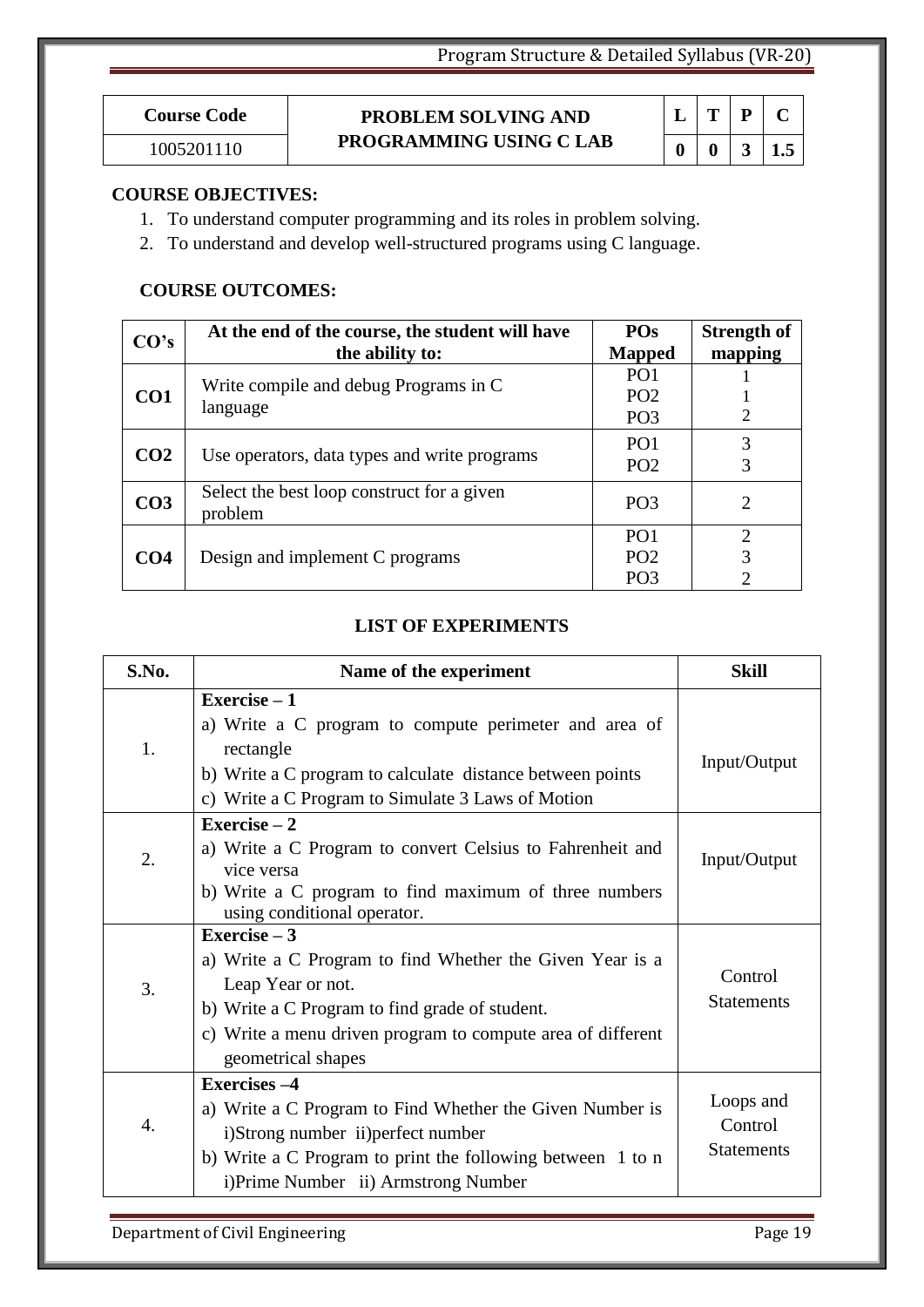# Program Structure & Detailed Syllabus (VR-20)

|     | <b>Exercise -5 Demonstration of arrays &amp; Strings</b><br>a) Write a C program to perform Linear Search<br>b) Write a C program to perform transpose of two matrices |                   |
|-----|------------------------------------------------------------------------------------------------------------------------------------------------------------------------|-------------------|
| 5.  | c) Write a C program to perform multiplication of two                                                                                                                  | Arrays and        |
|     | matrices                                                                                                                                                               | <b>Strings</b>    |
|     | d) Implementation of string manipulation operations with                                                                                                               |                   |
|     | and without library function.<br>i)copy ii) concatenate iii)length iv)compare                                                                                          |                   |
|     | <b>Exercise -6</b>                                                                                                                                                     |                   |
|     | a) Write a C program to find cube of any number using                                                                                                                  |                   |
|     | function.                                                                                                                                                              |                   |
| 6.  | b) Write a c program to find area and volume of geometric                                                                                                              | Functions         |
|     | shapes using functions.                                                                                                                                                |                   |
|     | c) Write a C program to check whether a number is even or<br>odd using functions.                                                                                      |                   |
|     | <b>Exercise -7</b>                                                                                                                                                     |                   |
| 7.  | a) Write a C Program illustrating Fibonacci, Factorial using                                                                                                           |                   |
|     | recursion                                                                                                                                                              | Recursive         |
|     | b) Write a C program to find power of any number using<br>recursion.                                                                                                   | <b>Functions</b>  |
|     | c) Write a C program to find GCD and LCM using recursion                                                                                                               |                   |
|     | <b>Exercise -8</b>                                                                                                                                                     |                   |
|     | a) Write a C Program to Access Elements of an Array Using                                                                                                              |                   |
| 8.  | Pointer                                                                                                                                                                | Pointers          |
|     | b) Write a C Program to find the sum of numbers with arrays<br>and pointers.                                                                                           |                   |
|     | c) Write a c program to illustrate parameter passing                                                                                                                   |                   |
|     | techniques                                                                                                                                                             |                   |
|     | <b>Exercise -9</b>                                                                                                                                                     |                   |
| 9.  | a) Write a C Program to Store Information of a student Using                                                                                                           | <b>Structures</b> |
|     | <b>Structures</b>                                                                                                                                                      |                   |
|     | b) Write a C program to create memory for int, char and float<br>variable at run time.                                                                                 |                   |
|     | <b>Exercise -10</b>                                                                                                                                                    |                   |
| 10. | a) Write a program in C to copy a file in another name                                                                                                                 | Files             |
|     | b) Write a C program to append multiple lines at the end of                                                                                                            |                   |
|     | file                                                                                                                                                                   |                   |

### **Text Books:**

- 1. Programming in C, ReemaThareja, and Oxford.
- 2. The C programming Language, Brain W.kernighan, Dennis Ritchie,2e,pearson
- 3. C Programming-A Problem Solving Approach, Forouzan, Gilberg, Cengage. Pub. Programming with C, Bichkar, Universities Press.

#### **Reference Books:**

- 1. ANSIC Programming garyJ.Bronson. Cengage learning.
- 2. Let us 'C' by yashwantkanethkar, BPB Publications, 16 edition.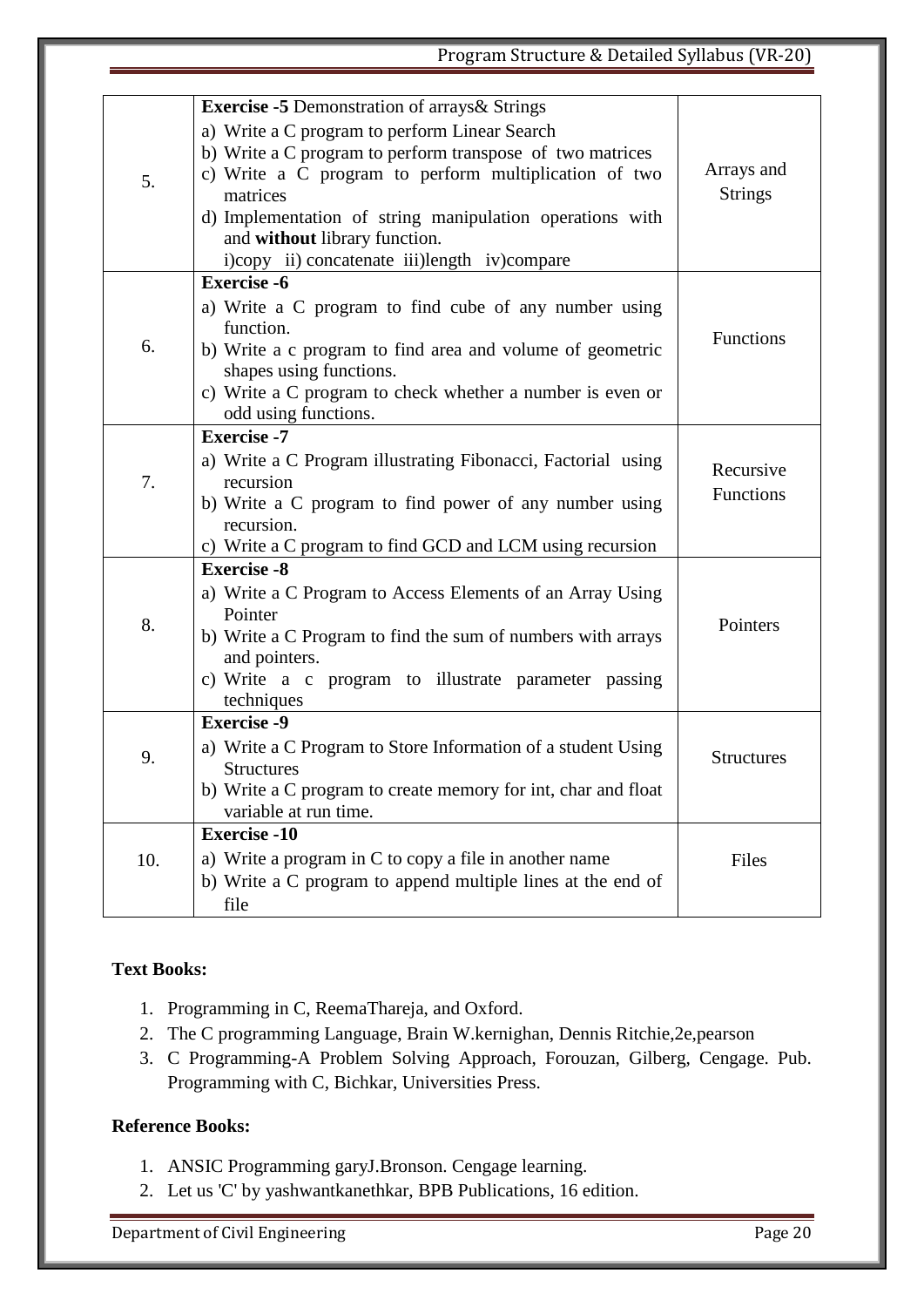# **ENGINEERING PHYSICS LABORATORY** 1000201111 **0 0 3 1.5**

|  | i<br>E |
|--|--------|

### **COURSE OBJECTIVES:**

To study the laws of vibrations in stretched string and characteristics of laser, optical fiber and ultrasonics. Apply the analytical techniques and graphical analysis to the experimental data.

### **COURSE OUTCOMES:**

|                 | At the end of the course, the student will have<br>CO's                                                          |               | <b>Strength of</b> |
|-----------------|------------------------------------------------------------------------------------------------------------------|---------------|--------------------|
|                 | the ability to:                                                                                                  | <b>Mapped</b> | mapping            |
|                 |                                                                                                                  |               |                    |
| CO <sub>1</sub> | Demonstrate the photoelectric effect and                                                                         |               |                    |
|                 | determination of Planck constant and lattice                                                                     |               |                    |
|                 | constant                                                                                                         |               |                    |
|                 |                                                                                                                  | 12            |                    |
|                 |                                                                                                                  |               |                    |
|                 | Analyze the anode current in ultrasonic<br>interferometer and estimate velocity of ultrasonic<br>waves in liquid |               |                    |
| CO <sub>2</sub> |                                                                                                                  |               |                    |
|                 |                                                                                                                  |               |                    |
|                 |                                                                                                                  | 12            |                    |
|                 |                                                                                                                  |               |                    |
| CO <sub>3</sub> | Study the characteristics of optical fibers and                                                                  |               |                    |
|                 | Lasers.                                                                                                          |               |                    |
|                 |                                                                                                                  |               |                    |
|                 |                                                                                                                  |               |                    |
| CO4             | Identify the type of waves and verify the laws of                                                                |               |                    |
|                 | stretched string.                                                                                                |               |                    |
|                 |                                                                                                                  |               |                    |

### **LIST OF EXPERIMENTS**

| S.No.                       | Name of the experiment                            | <b>Skill</b>                                                                    |
|-----------------------------|---------------------------------------------------|---------------------------------------------------------------------------------|
|                             | <b>Compound Pendulum</b>                          | Determination of acceleration due to gravity                                    |
| $\mathcal{D}_{\mathcal{L}}$ | Melde's                                           | Determination of frequency of stretched<br>string                               |
| 3                           | Numerical aperture of optical fiber<br>experiment | Determination of numerical Aperture of<br>optical fiber                         |
| $\overline{4}$              | Bending losses of Optical fibers                  | Determination of bending losses of optical<br>fiber                             |
| 5                           | Sonometer                                         | Verification of laws of stretched string                                        |
| 6                           | Lattice constant                                  | Determination of lattice constant of given<br>crystal using diffraction pattern |
| 7                           | Laser light diffraction by grating                | Determination of wavelength of laser light                                      |
| 8                           | Laser beam divergence experiment                  | Determination of laser beam divergence and<br>spot size                         |
| 9                           | Ultrasonic interferometer                         | Determination of velocity of ultrasonic<br>waves in liquid medium               |
| 10                          | Planck constant                                   | Determination of Planck constant<br>determination                               |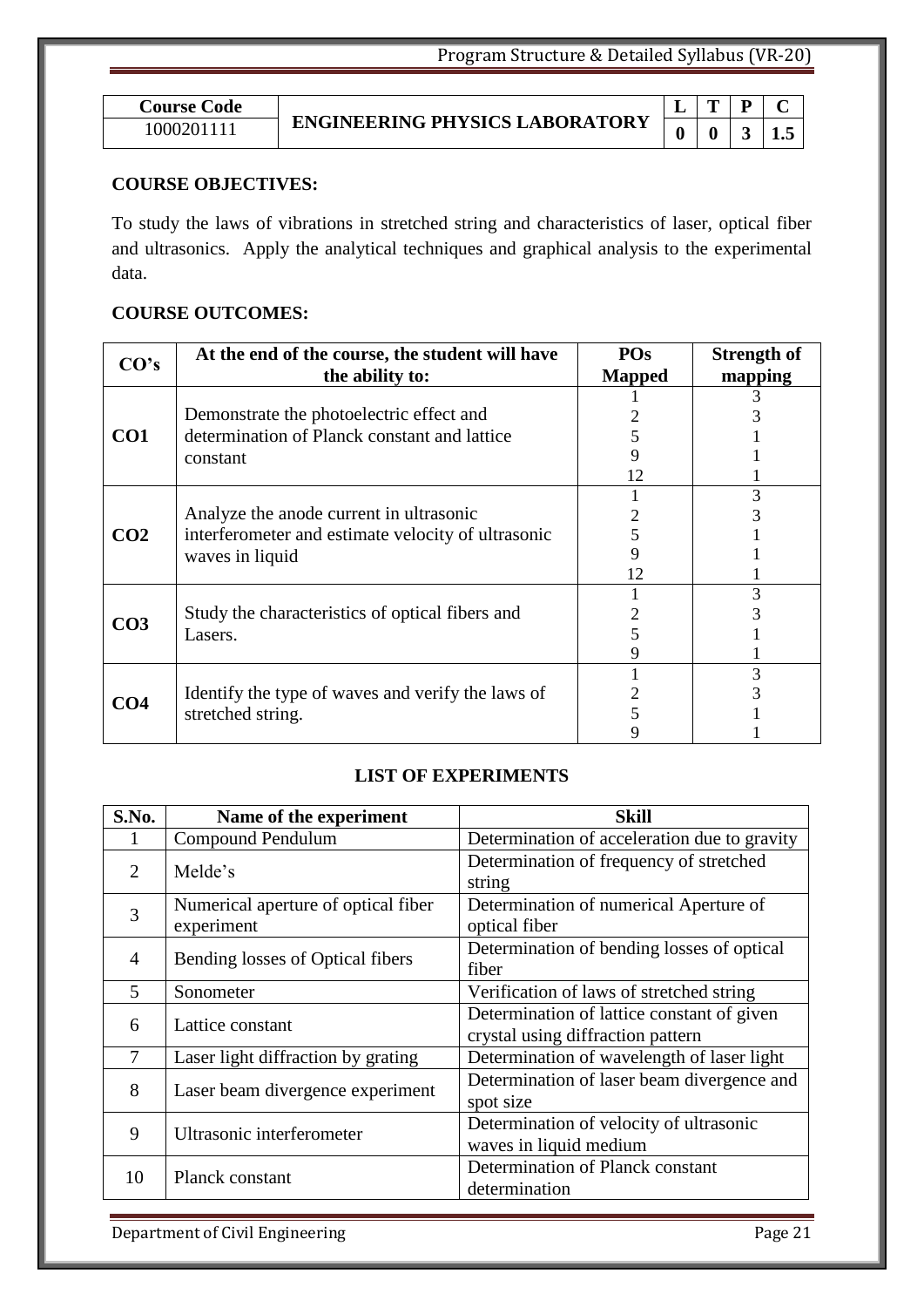### **Text Books:**

- 1. C.L. Arora, Practical physics, S. Chand Publication
- 2. B.L. Worsnop and H. T. Flint, Advanced Practical Physics, Asia Publishing House

### **Reference Books:**

1. P.K. Mittal, N. H. Ayachit, Engineering Physics: With Laboratory Manual, Wiley India.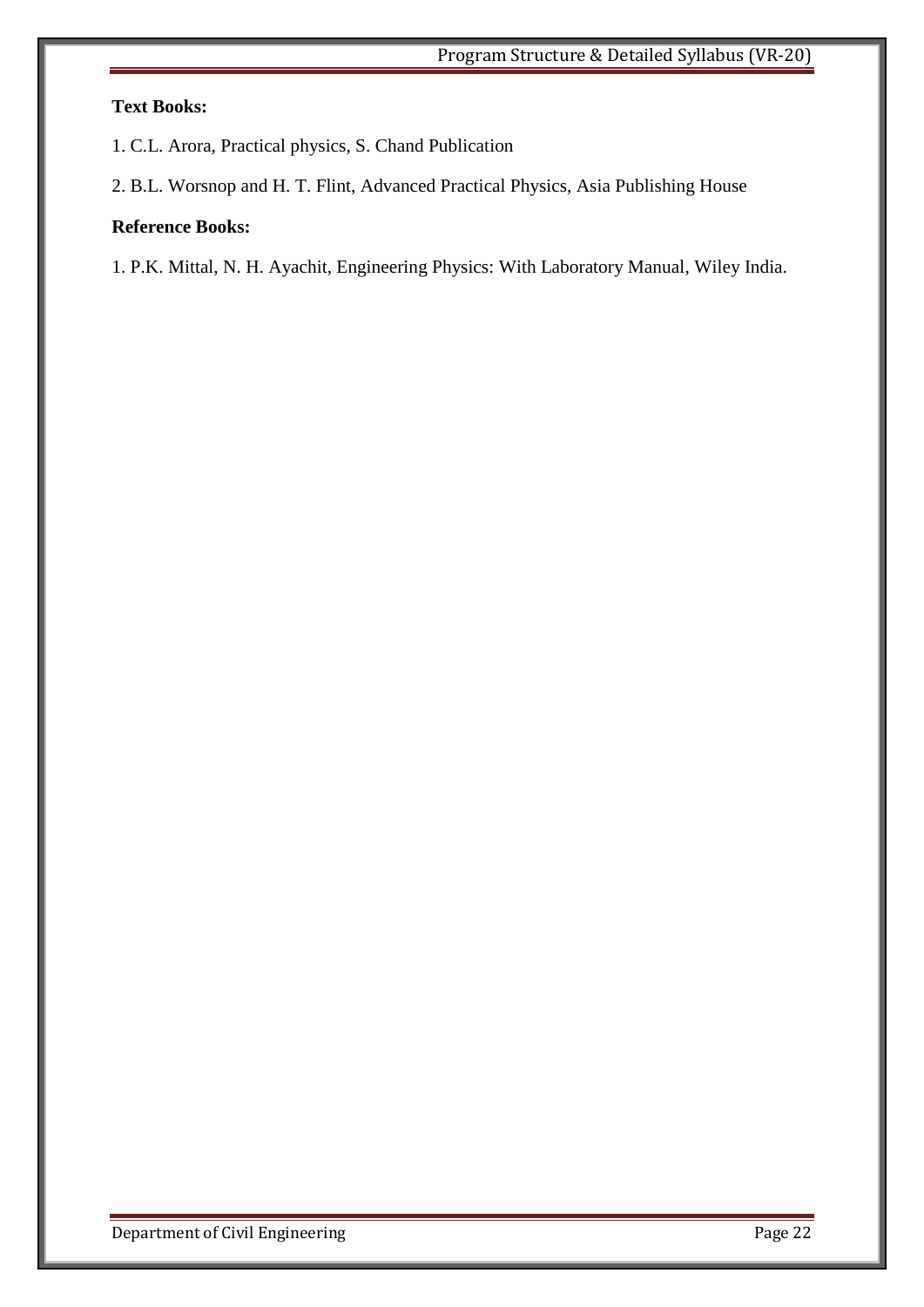# **I YEAR - II SEMESTER**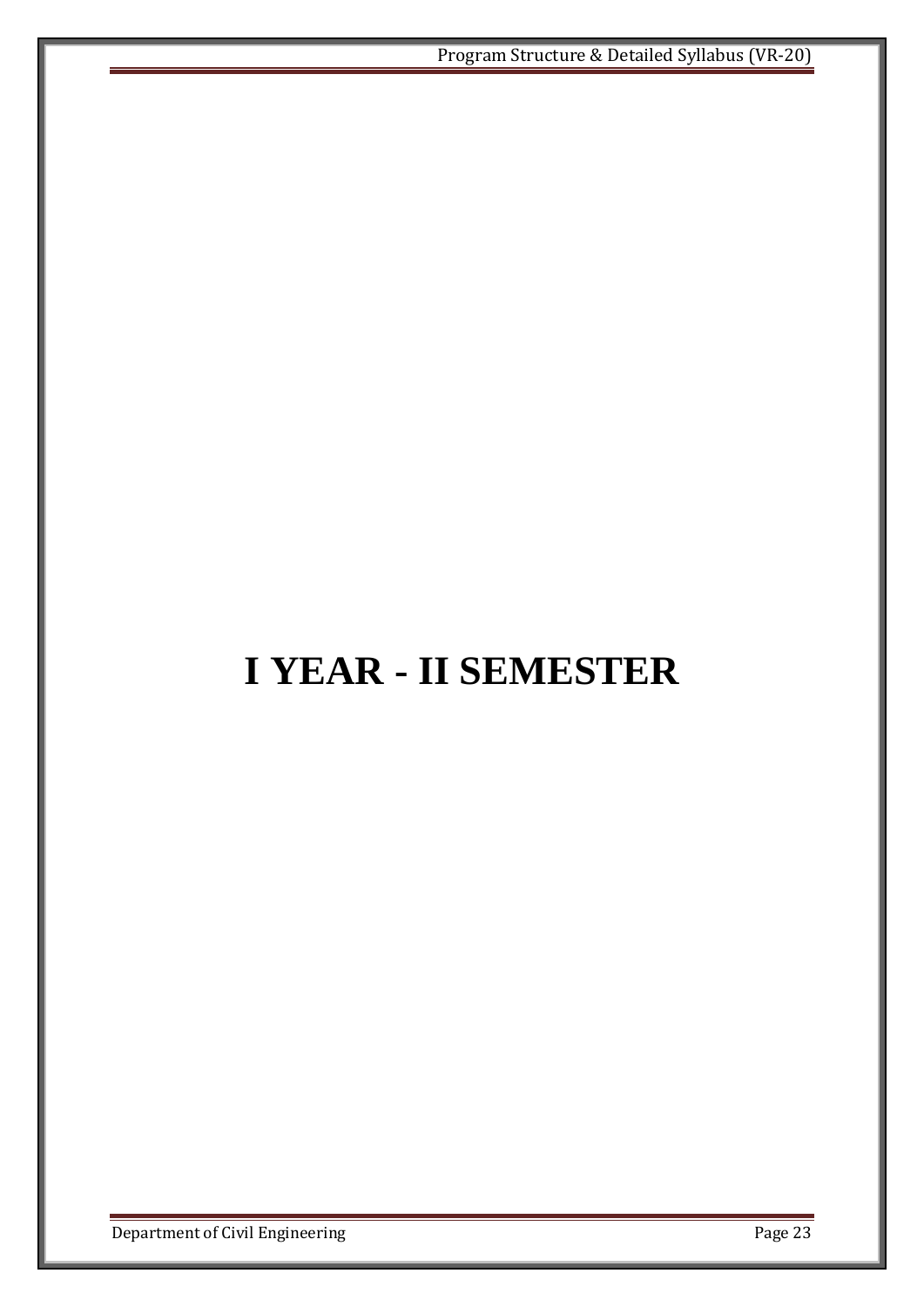## **VIGNAN'S INSTITUTE OF INFORMATION TECHNOLOGY (AUTONOMOUS) DEPARTMENT OF CIVIL ENGINEERING PROGRAM STRUCTURE – VR-20**

**I Year II Semester**

| S. No.               | <b>Course Code</b> | <b>Course Title</b>                                            | L | T | $\mathbf{P}$ | $\mathbf C$  |
|----------------------|--------------------|----------------------------------------------------------------|---|---|--------------|--------------|
| 2                    | 1000201200         | <b>Engineering Chemistry</b>                                   |   |   |              | 3            |
| $\overline{4}$       | 1001201200         | Surveying                                                      |   |   |              | 3            |
| 5                    | 1003201101         | <b>Engineering Drawing</b>                                     |   |   |              | 3            |
| 3                    | 1000201201         | Transforms & Vector Calculus                                   |   |   |              | 3            |
| 1                    | 1000201104         | Mathematics-II                                                 |   |   |              | 3            |
| 6                    | 1002201210         | Basics of Electrical and Electronics<br><b>Engineering Lab</b> |   |   |              | 1.5          |
| 7                    | 1000201210         | <b>Engineering Chemistry Lab</b>                               |   |   |              | 1.5          |
| 8                    | 1001201210         | Surveying Lab                                                  |   |   |              | 1.5          |
| 9                    | 1000201160         | <b>Engineering Exploration</b>                                 |   |   |              | $\mathbf{1}$ |
| 10                   | 1000201121         | Constitution of India                                          |   |   |              | $\Omega$     |
| <b>Total Credits</b> |                    |                                                                |   |   | 20.5         |              |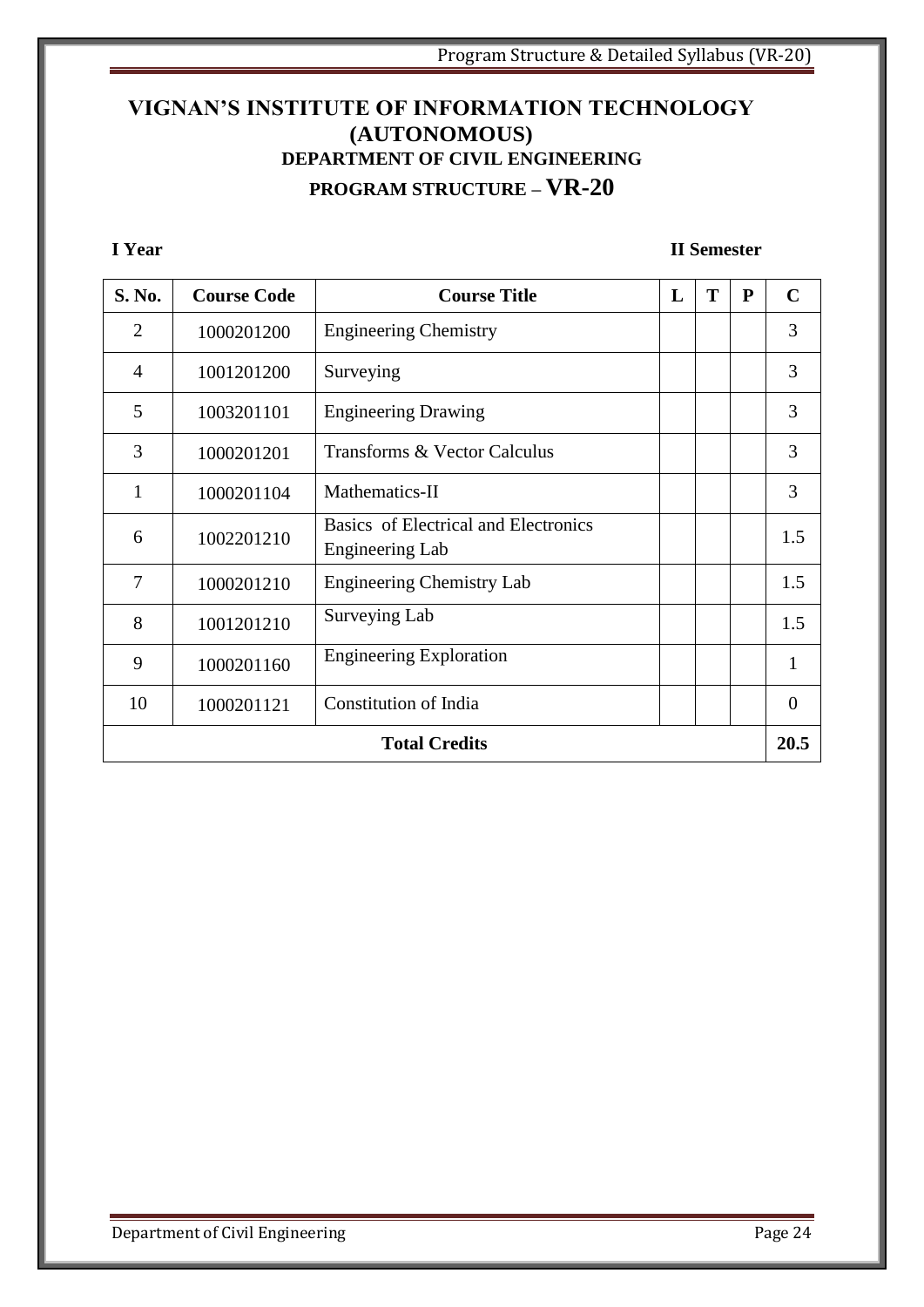| <b>Course Code</b> | <b>ENGINEERING CHEMISTRY</b> | $\overline{\phantom{a}}$ | m | D |   |
|--------------------|------------------------------|--------------------------|---|---|---|
| 200<br>10002012    |                              | ⌒                        |   |   | ~ |
|                    |                              |                          |   |   |   |

#### **COURSE OBJECTIVES:**

To provide basic understanding of softening methods of water, knowledge in the concepts of refining of petroleum, knocking and to develop alternatefuels, train the students on the applications of Polymers and to acquire knowledge on binding materials and various properties oflubricants.

#### **COURSE OUTCOMES:**

| CO's            | At the end of the course, the student will have                                                                 | <b>POs</b>                  | <b>Strength of</b>  |
|-----------------|-----------------------------------------------------------------------------------------------------------------|-----------------------------|---------------------|
|                 | the ability to:                                                                                                 | <b>Mapped</b>               | mapping             |
| CO <sub>1</sub> | Measure of water quality parameters.                                                                            | 9                           |                     |
| CO <sub>2</sub> | Analyze different forms of energy sources                                                                       | $\mathcal{D}_{\mathcal{L}}$ | $\mathcal{D}$       |
| CO <sub>3</sub> | Inspect corrosive environments and protection of<br>precious metal.                                             | 10                          | 3                   |
| CO <sub>4</sub> | Identify different polymers and their functionalities,<br>acquire knowledge on various Engineering<br>materials | 2<br>10                     | 3<br>$\overline{c}$ |

#### **UNIT- I**

#### **WATER TECHNOLOGY** [8 Hours]

Introduction –Soft water and hard water, Estimation of hardness by EDTA Method - Boiler troubles **-** scales and sludges, Boiler corrosion; potable water – specifications, water treatment - ion-exchange process, desalination of brackish water, reverse osmosis (RO) and electro dialysis.

#### **UNIT- II**

#### **FUEL CHEMISTRY** [10 Hours]

Introduction of Fuels **–** Types of fuels, calorific value and Bomb Calorimeter; Solid fuels Analysis of coal (proximate & ultimate analysis) Liquid fuels - refining of petroleum; Cracking – knocking; anti - knocking agents. Bio dieselpreparation.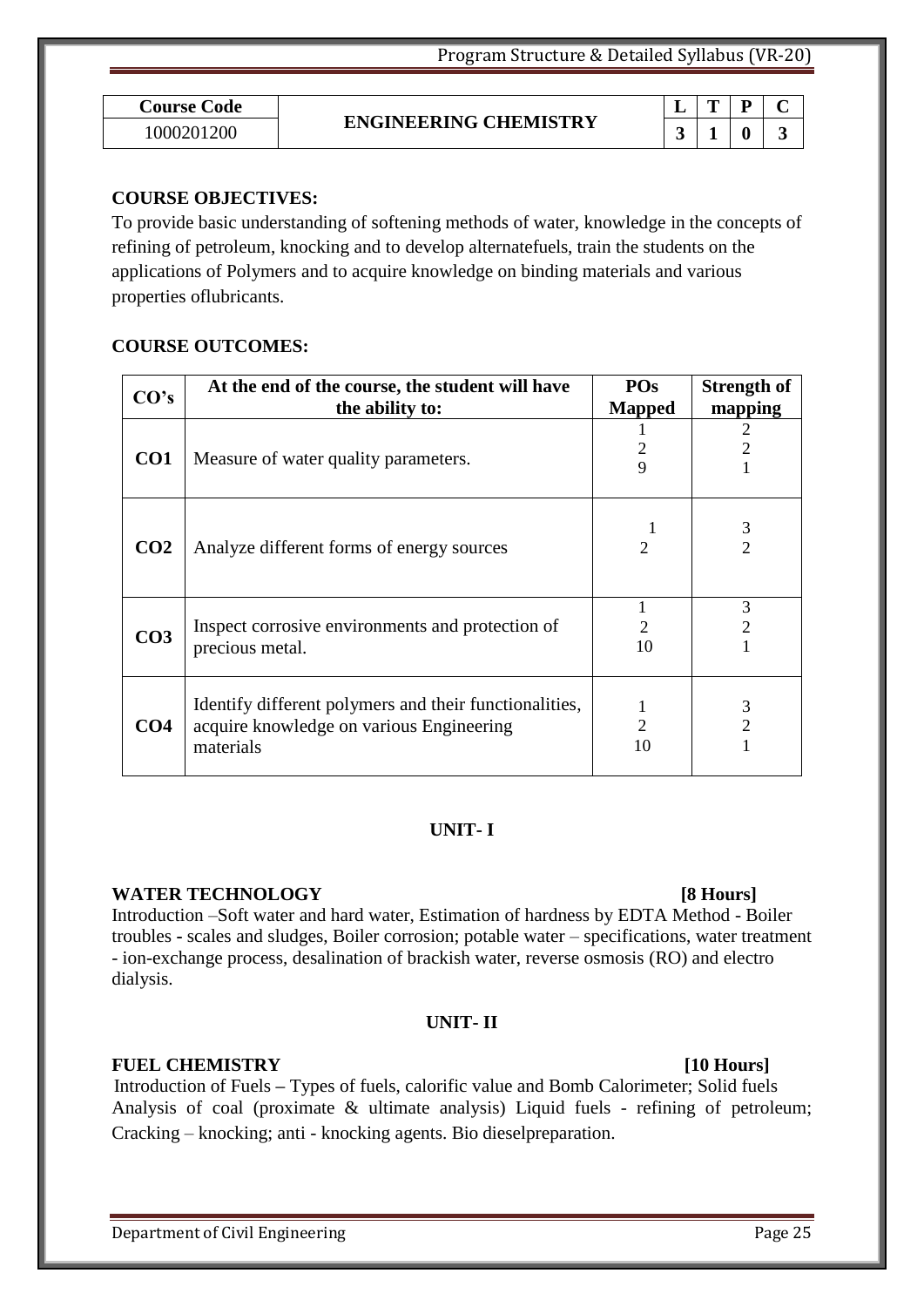### **UNIT- III**

### **CORROSION [10 Hours]**

Introduction to corrosion, dry corrosion with mechanism, electrochemical theory of corrosion with mechanism, Factors influencing rate of Corrosion, Types of wet corrosion (differential aeration corrosion, galvanic corrosion, pitting corrosion  $\&$  stress corrosion), protection – cathodic protection, corrosion inhibitors, Cathodic& Anodic coatings, Galvanizing and Tinning.

### **UNIT- IV**

### **POLYMER CHEMISTRY** [10 Hours]

Introduction to polymers, Classification of polymers, Types of polymerization (Addition, Condensation & copolymerization) with examples, properties of polymers (physical and mechanical).

Plastics - Thermoplastics & Thermosetting plastics, compounding of plastics, Moulding Techniques (Compression & Blow moulding) - Preparation, properties and applications of – PVC, andBakelite.

### **UNIT- V**

#### **CHEMISTRY OF ENGINEERING MATERIALS [12 Hours]**

Cement: Introduction to building materials – Portland cement, constituents, manufacturing process of Portland cement (wet process), setting & hardening of cement with chemical equations, decay of cementconcrete.

Lubricants: Classification, Mechanism and Properties (Viscosity, Flash and Fire points) Green Chemistry: 12 Principles of Green Chemistry Composites - Fiber reinforced materials – CFRP & GFRP

### **Text Books:**

- 1. Engineering Chemistry by Jain and Jain; DhanpatRaiPublicatingCo.
- **2.** Engineering Chemistry by Shikha Agarwal; Cambridge University Press,2015 edition.

### **Reference Books:**

- 1. Engineering Chemistry of wiley India Pvt. Ltd.,Vairam and others, 2014edition (second).
- 2. Engineering Chemistry by PrasanthRath, Cengage Learning, 2015edition.
- 3. A text book of engineering Chemistry by S. S. Dara; S. Chand & Co Ltd.,Latest Edition.
- 4. Engineering Chemistry by H.D. Gesser, SpringerPublishers.

**E-Books:** (Specify links)

### **NPTEL/MOOC: (**Specify Links)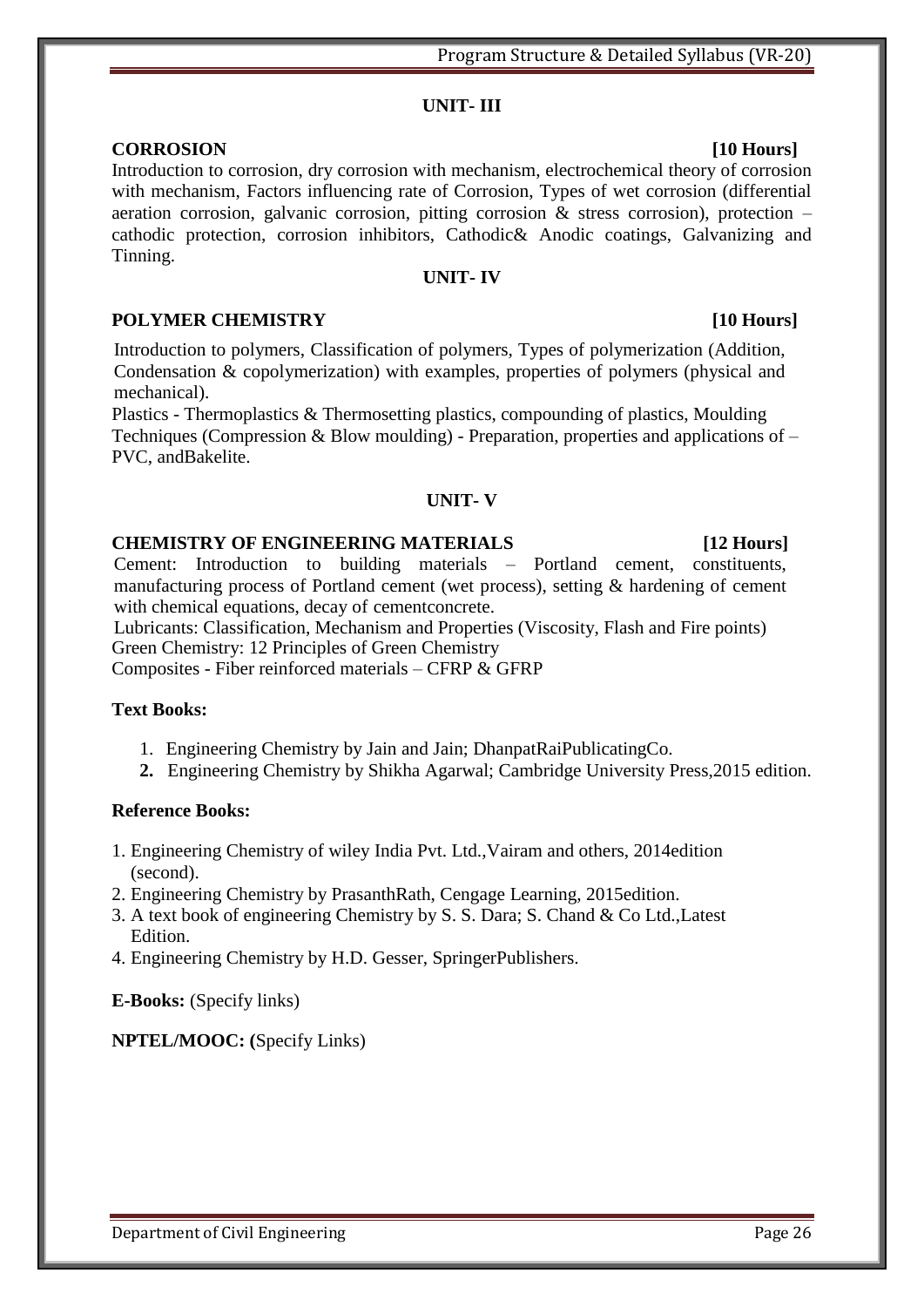| <b>Course Code</b> |                  | -<br>- | m<br><u>_</u> | D                | $\sim$<br>֊        |  |
|--------------------|------------------|--------|---------------|------------------|--------------------|--|
| 1001201200         | <b>SURVEYING</b> | ັ      | ₩             | $\boldsymbol{0}$ | $\rightarrow$<br>ັ |  |

### **COURSE OBJECTIVES:**

In this course student gets knowledge and can perform the operation of chain surveying, compass surveying, plane table surveying, levelling, theodolite survey, tacheomatric surveying, curve setting, areas from filed notes and total station survey.

### **COURSE OUTCOMES:**

| CO's            | At the end of the course, the student will have      | PO <sub>s</sub> | <b>Strength of</b> |
|-----------------|------------------------------------------------------|-----------------|--------------------|
|                 | the ability to:                                      | <b>Mapped</b>   | mapping            |
|                 | Use various types of surveying instruments along     |                 |                    |
| CO1             | with understanding of basic concepts of surveying    |                 |                    |
|                 |                                                      |                 |                    |
|                 |                                                      |                 | 3                  |
| CO <sub>2</sub> | Decide the suitable method of levelling and find the |                 |                    |
|                 | elevations followed by contour mapping               | 3               |                    |
|                 |                                                      |                 | 2                  |
|                 | Calculate the heights, elevations of the far object  |                 | 3                  |
| CO <sub>3</sub> | and also calculate the areas and volumes of any      |                 | 2                  |
|                 | irregular areas.                                     | 4               | 2                  |
|                 |                                                      |                 | 3                  |
| CO4             | Setting out of a simple and compound curve with      |                 | 2                  |
|                 | various methods and uses total station and GIS       |                 |                    |
|                 |                                                      |                 | 3                  |

### **UNIT- I**

#### **PLANE SURVEYING [10 Hours]**

Overview of plane surveying (chain, compass and plane table), Objectives, Principles and classifications

Distances and Direction**:** Distance measurement conventions and methods; use of chain and tape, Electronic distance measurements, Meridians, Azimuths and Bearings, declination, Linear and Angular measurements, Errors in surveying measurements.

#### **UNIT- II**

#### **LEVELING AND CONTOURING [8 Hours]**

Concept and Terminology, Temporary and permanent adjustments- method of leveling. Characteristics and Uses of contours- methods of conducting contour surveys and their plotting.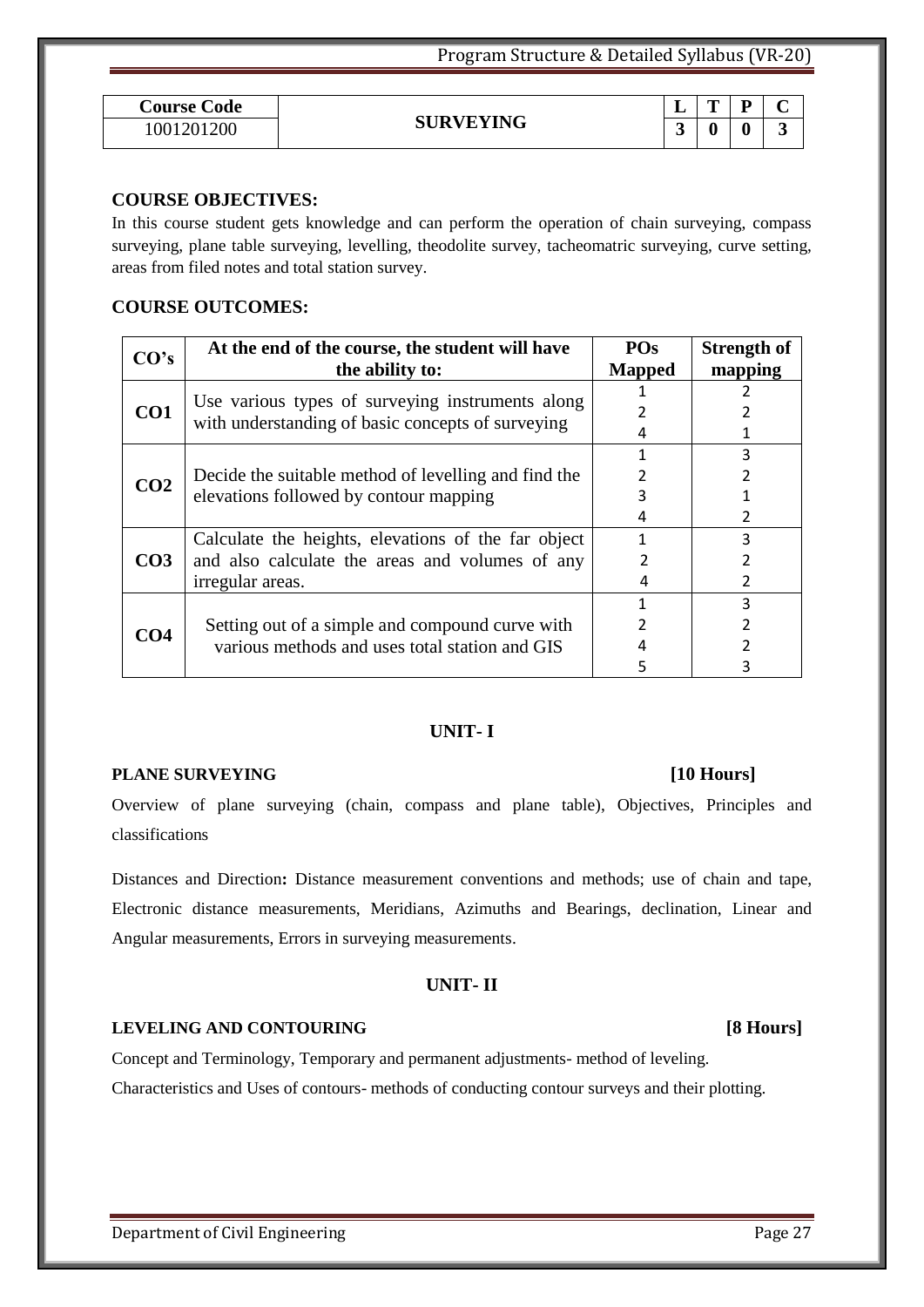#### **UNIT- III**

#### **COMPUTATION OF AREAS AND VOLUMES [10 Hours]**

Area from field notes, computation of areas along irregular boundaries and area consisting of regular boundaries. Embankments and cutting for a level section and two-level sections with and without transverse slopes, determination of the capacity of reservoir, volume of barrow pits.

#### **UNIT- IV**

#### **THEODOLITE [12 Hours]**

Theodolite, description, uses and adjustments – temporary and permanent - measurement of horizontal and vertical angles. Principles of Electronic Theodolite. Trigonometricalleveling, Traversing.

Tacheometric Surveying**:** Stadia and tangential methods of Tacheometry. Distance and Elevation formulae for Staff vertical position

#### **UNIT- V**

Types of curves, design and setting out – simple and compound curves.

Introduction to geodetic surveying, Total Station- working principle and Global positioning system, Introduction to Geographic information system (GIS).

#### **Text Books:**

- 1. "Surveying (Vol 1, 2 & 3), by B.C. Punmia, Ashok Kumar Jain and Arun Kumar Jain LaxmiPublications (P) ltd., New Delhi
- 2. Duggal S K, "Surveying (Vol 1, 2 & 3), Tata McGraw Hill Publishing Co. Ltd. New Delhi.

#### **Reference Books:**

- 1. Surveying and levelling by R. Subramanian, Oxford university press, New Delhi
- 2. Arora, K R "Surveying Vol  $1, 2 \& 3$ ), Standard Book House, Delhi, 2004
- 3. Chandra A M, "Higher Surveying", New Age International Pvt. Ltd., New Delhi.

#### **E-Books:<https://nptel.ac.in/courses/105/107/105107122/>**

<https://www.freebookcentre.net/civil-books-download/Introduction-to-Surveying.html>

#### **NPTEL/MOOC:<https://nptel.ac.in/courses/105/104/105104101/>**

Department of Civil Engineering Page 28

**Curves [12 Hours]**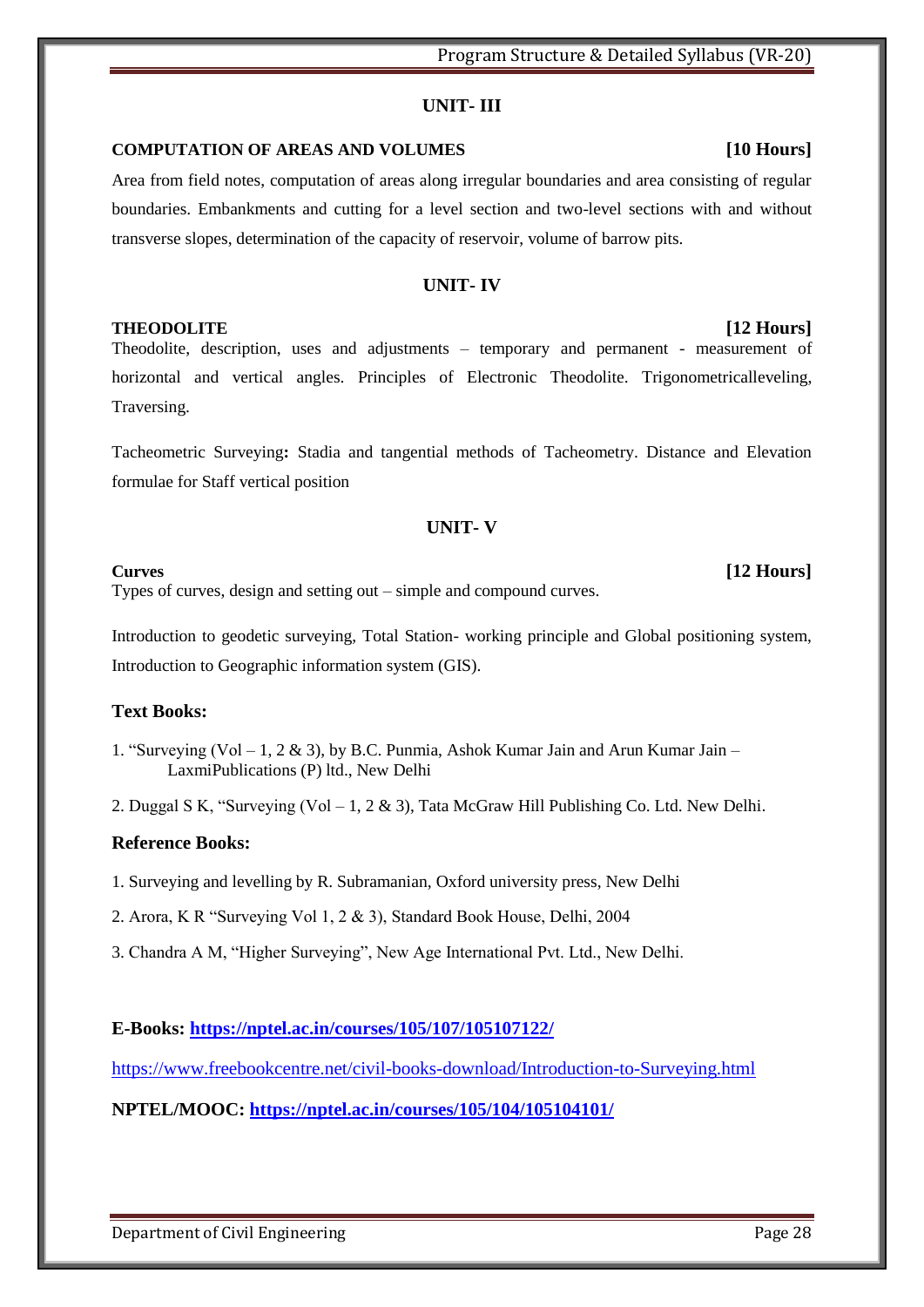$T | P | C$ 

| <b>Course Code</b> |                            | - | m | D |  |
|--------------------|----------------------------|---|---|---|--|
| 100320             | <b>ENGINEERING DRAWING</b> | ↗ |   | 0 |  |

#### **COURSE OBJECTIVES:**

To introduce the use and the application of drawing instruments and to make the students construct the polygons and curves. To introduce orthographic projections and to project the points and lines parallel to one plane and inclined to other.To make the students draw the projections of the plane and solids inclined to one planes.To make the students draw isometric views of simple objects

#### **COURSE OUTCOMES:**

| CO's            | At the end of the course, the student will have  | PO <sub>s</sub> | <b>Strength of</b> |
|-----------------|--------------------------------------------------|-----------------|--------------------|
|                 | the ability to:                                  | <b>Mapped</b>   | mapping            |
|                 |                                                  |                 |                    |
| CO1             | Understand the use of drawing instruments to     | 2               |                    |
|                 | construct the polygons and curves                | 3               | 1                  |
|                 |                                                  |                 |                    |
|                 |                                                  |                 | 2                  |
| CO <sub>2</sub> | Learn the principle of orthographic projections. |                 |                    |
|                 | Draw Orthographic projections of points, lines.  | 3               |                    |
|                 |                                                  | 12              |                    |
|                 |                                                  |                 | 2                  |
|                 |                                                  |                 |                    |
| CO <sub>3</sub> | Draw the various types of planes and solids its  | 2               |                    |
|                 | views in different Positions                     | 3               |                    |
|                 |                                                  | 12              |                    |
|                 |                                                  |                 | $\overline{2}$     |
| CO <sub>4</sub> | Draw isometric views of simple objects           |                 |                    |
|                 |                                                  |                 |                    |
|                 |                                                  |                 |                    |

#### **UNIT- I**

#### **INTRODUCTION TO ENGINEERING DRAWING [13 Hours]**

Polygons– Construction of regular polygons

Curvesused in Engineering Practice– Ellipse (General method and oblong Method only),Parabola& Hyperbola(General method only) Introduction to Scales– Vernier& Diagonal Scales.

#### **UNIT- II**

#### **ORTHOGRAPHIC PROJECTIONS [13 Hours]**

Projections of points– Projections of straight line– Line parallel to one plane and perpendicular to other plane– parallel to both the planes.

Projections of straight lines– parallel to one plane and inclined to the other plane. Straight lines inclined to both the planes.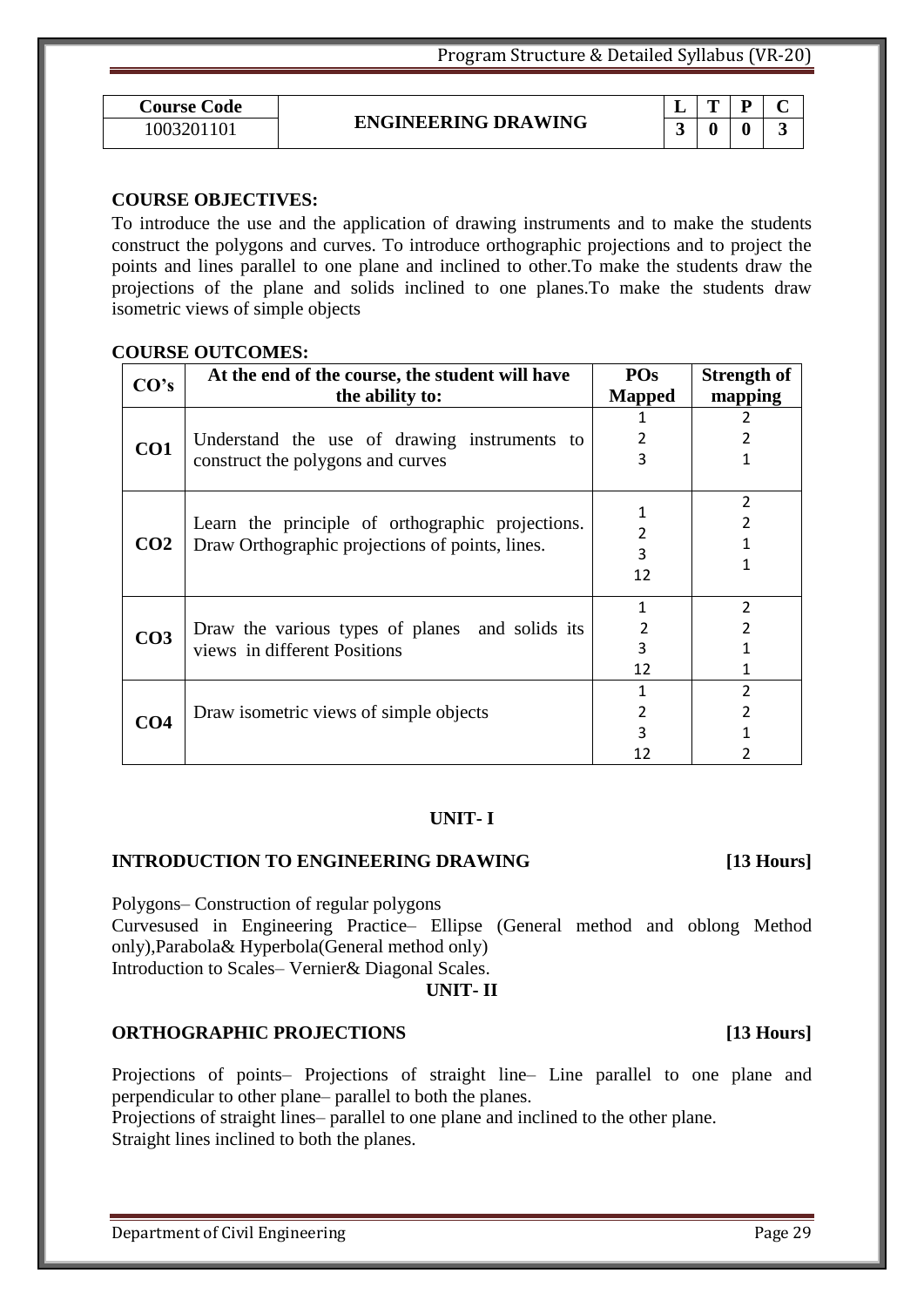#### **UNIT- III**

### **PROJECTIONS OF PLANES [13 Hours]**

Regular planes perpendicular/parallel to one plane and inclined to the other reference Plane inclined to both the reference planes.

#### **UNIT- IV**

### **PROJECTIONS OF SOLIDS [13 Hours]**

Prisms, Pyramids, Cones and Cylinders with the axis inclined to one of the plane only **UNIT- V** 

#### **ISOMETRIC PROJECTIONS [13 Hours]**

Conversion of Isometric Views to Orthographic Views Conversion of Orthographic Views to Isometric Views.

#### **Text Books:**

1. Engineering Drawing, N. D. Bhatt, Chariot Publications.

2. Engineering Drawing, K. L. Narayana& P. Kannaiah, Scitech Publishers

3.Engineering Drawing and Graphics by K Venugopal,New Age international publications .

#### **Reference Books:**

1. Engineering Drawing, Agarwal & Agarwal, Tata McGraw Hill Publishers.

2. Engineering Drawing + AutoCad – K Venugopal, V. Prabhu Raja, New Age.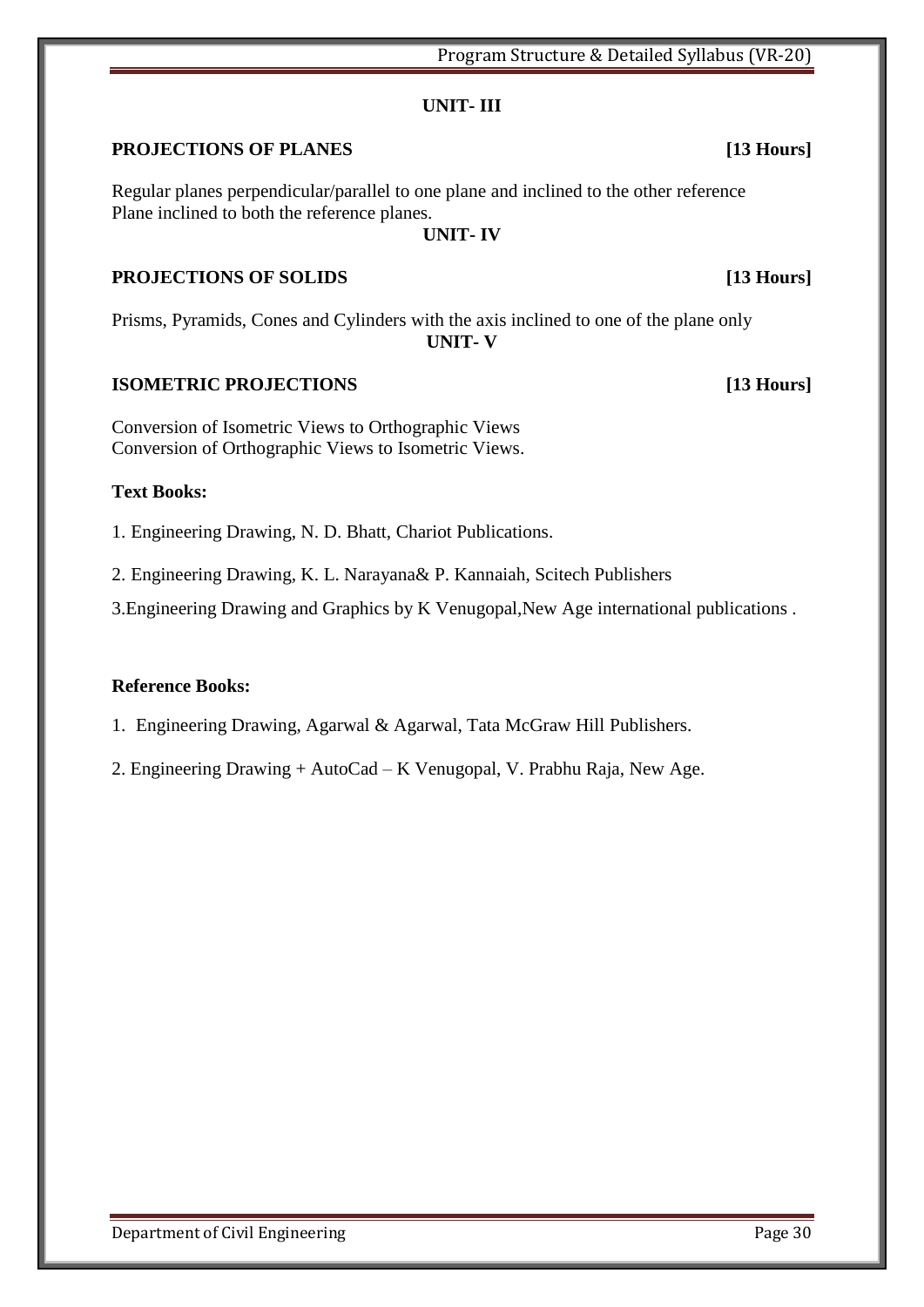| <b>Course Code</b> | <b>TRANSFORMS AND VECTOR</b> | π | D |  |
|--------------------|------------------------------|---|---|--|
| 1000201201         | <b>CALCULUS</b>              |   |   |  |

#### **COURSE OBJECTIVES:**

- 1. Know that any periodic function can be expressed as a Fourier series and determine the Fourier coefficients in the Fourier series of a given function
- 2. Analyze the characteristics and properties of Fourier transforms.
- 3. Familiarize with 2-dimensional and 3-dimensional coordinate systems.
- 4. Generalize calculus to vector functions and to compute line, surface and volume integrals.

| <b>COURSE OUTCOMES:</b> |
|-------------------------|
|                         |

| CO's            | At the end of the course, the student will have                                                          | POs            | <b>Strength of</b> |
|-----------------|----------------------------------------------------------------------------------------------------------|----------------|--------------------|
|                 | the ability to:                                                                                          | <b>Mapped</b>  | mapping            |
|                 | <b>Formulate</b> any periodic function in terms of sine<br>and cosine                                    | 1              | 1                  |
| CO1             |                                                                                                          | $\overline{2}$ | $\overline{2}$     |
|                 |                                                                                                          | 12             | 3                  |
|                 | Simplify<br>function<br>a non-periodic<br>integral<br>as<br>representation                               | 1              | $\overline{2}$     |
| CO <sub>2</sub> |                                                                                                          | $\overline{2}$ | $\overline{2}$     |
|                 |                                                                                                          | 3              | 3                  |
|                 | <b>Apply</b> Multiple integration techniques in evaluating<br>areas and volume bounded by region.        | 1              | 1                  |
| CO <sub>3</sub> |                                                                                                          | $\overline{2}$ | $\overline{2}$     |
|                 |                                                                                                          | 3              | 3                  |
|                 |                                                                                                          | $\overline{4}$ | 3                  |
|                 | <b>Explain</b> Gradient, divergence and curl operations in                                               | 1              | 1                  |
| CO <sub>4</sub> | vector and scalar fields and <i>Apply</i> Green's, Gauss<br>and Stoke's theorem as the generalization of | $\overline{2}$ | $\overline{2}$     |
|                 | fundamental theorem of integral calculus.                                                                | 3              | 3                  |
|                 |                                                                                                          |                |                    |

#### **UNIT- I**

### **Fourier series: [10 Hours]**

Determination of Fourier coefficients in interval  $(c, c + 2l)$  – Even and odd functions  $(-l, l)$  - Half- range Fourier sine and cosine expansion in the interval  $(0, l)$ .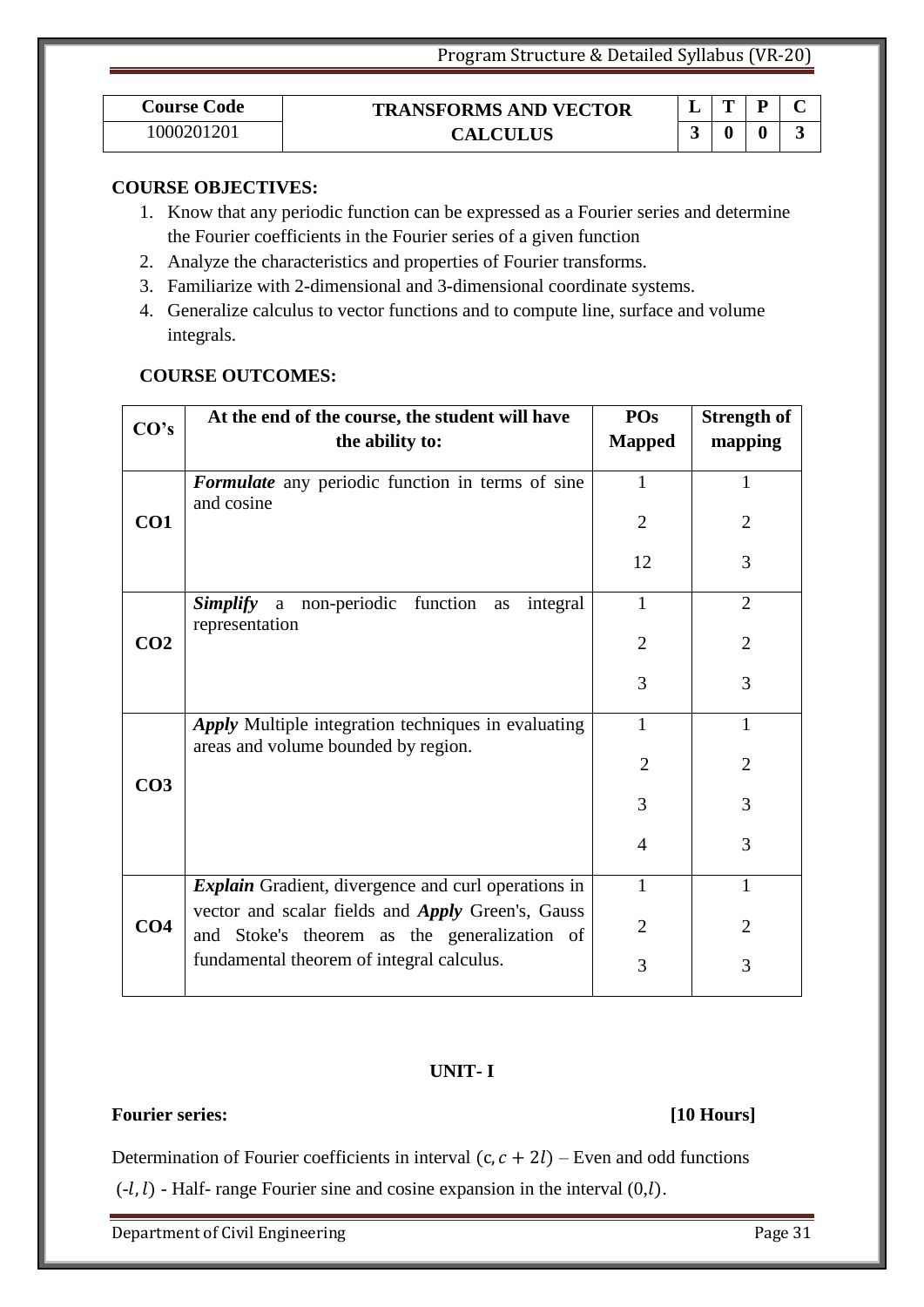### **UNIT- II**

**Fourier transforms**: **[10 Hours]** Fourier integral theorem – Fourier sine and cosine integrals. Fourier transform – Fourier sine and cosine transforms – properties – Finite Fourier sine and cosine transforms.

#### **UNIT- III**

### **Multiple integrals**: **[10 Hours]**

Double and triple integrals – change of variables (Polar, Spherical, Cylindrical) - change of order of integration - Areas and Volumes (Cartesian coordinates). **UNIT- IV** 

**Vector Differentiation**: **[8 Hours]** Scalar point function – vector point function – Vector differential operator – Gradient – directional derivative, angle between two surfaces- Divergence - Solenoidal Function - Curl - Irrotational Field - scalar potential.

### **UNIT- V**

#### **Vector Integration**: **[10 Hours]**

Line integral - Work done, Circulation, Conservative field – Surface and Volume integrals, Green's, Stoke's and Gauss Divergence theorems (without proofs).

### **TEXT BOOKS**

1. Higher Engineering Mathematics by H.K. Dass, S. Chand Publications.

2. Higher Engineering Mathematics 2e, B. V. Ramana, Tata McGraw Hill Publishing Co. Ltd.

### **REFERENCE BOOKS**

- 1. Engineering Mathematics, Greenburg, 2nd Ed, Pearson education.
- 2. 1. Higher Engineering Mathematics 43rd Edition by Dr. B. S. Grewal, Khanna Publishers, New Delhi.
- 3. A Text book of Engineering Mathematics, N.P. Bali, Laxmi Publications (P) Ltd.
- 4. Advanced Engineering Mathematics, Erwin Kreszig, 8thEd, Wiley Student Edition.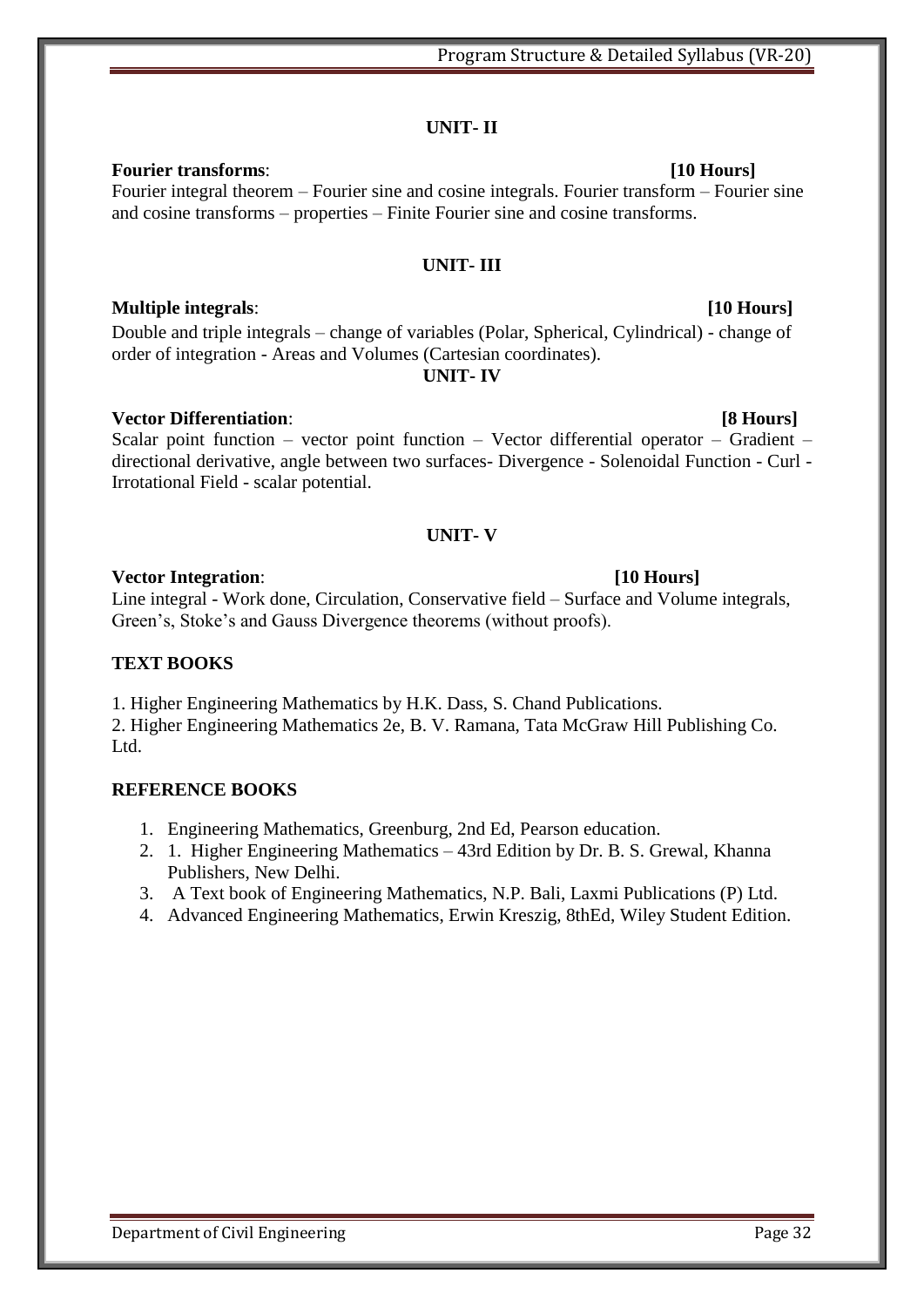| <b>Course Code</b> |                         | <u>. на та</u> | m | n<br>-           | $\sim$ |
|--------------------|-------------------------|----------------|---|------------------|--------|
| 000201<br>104      | <b>MATHEMATICS - II</b> |                |   | $\boldsymbol{0}$ | ັ      |

#### **COURSE OBJECTIVES:**

- 1. To familiarize the students with numerical methods of solving the non-linear equations, Interpolation, Numerical differentiation and integration.
- 2. Course will illuminate the student in the standard concepts of Linear algebra.
- 3. Methods to solving system of linear equations and compute Eigen values & Eigen vectors of a real matrix.
- 4. To apply mathematical statements, ideas and results, with the correct use of mathematical definitions.

#### **COURSE OUTCOMES:**

| $\cos$          | At the end of the course, the student will have<br>the ability to:                                          | POs<br><b>Mapped</b> | <b>Strength of</b><br>mapping |
|-----------------|-------------------------------------------------------------------------------------------------------------|----------------------|-------------------------------|
|                 |                                                                                                             |                      |                               |
|                 | <b>Compute</b> approximate roots of an equation by using                                                    |                      | 1                             |
| CO1             | different numerical methods.                                                                                | 2                    | $\overline{2}$                |
|                 | <i>Explain</i> difference operators and find the relation<br>among operators and apply forward and backward | 1                    | $\overline{2}$                |
| CO <sub>2</sub> | formulas for compute interpolating polynomial.                                                              | 2                    | $\overline{2}$                |
|                 |                                                                                                             | 3                    | 3                             |
|                 | <i>Applydifferent</i><br>numerical<br>methods<br>solve<br>to                                                |                      |                               |
| CO <sub>3</sub> | integrations and ordinary differential equations.                                                           | 2                    | $\overline{2}$                |
|                 |                                                                                                             | 3                    | 3                             |
|                 | <b>Understand</b> to solve the system of Linear                                                             |                      |                               |
| CO <sub>4</sub> | equationsby direct and iteration methods, and<br>compute eigen values and eigen vectors of a matrix         | 2                    | $\overline{2}$                |
|                 | and study the nature of Quadratic form.                                                                     | 3                    | 3                             |

#### **UNIT- I**

#### **Numerical Solution of Algebraic and Transcendental Equations: [8 Hours]**

Introduction – The Bisection Method – The Method of False Position – The Iteration Method – Newton-Raphson Method.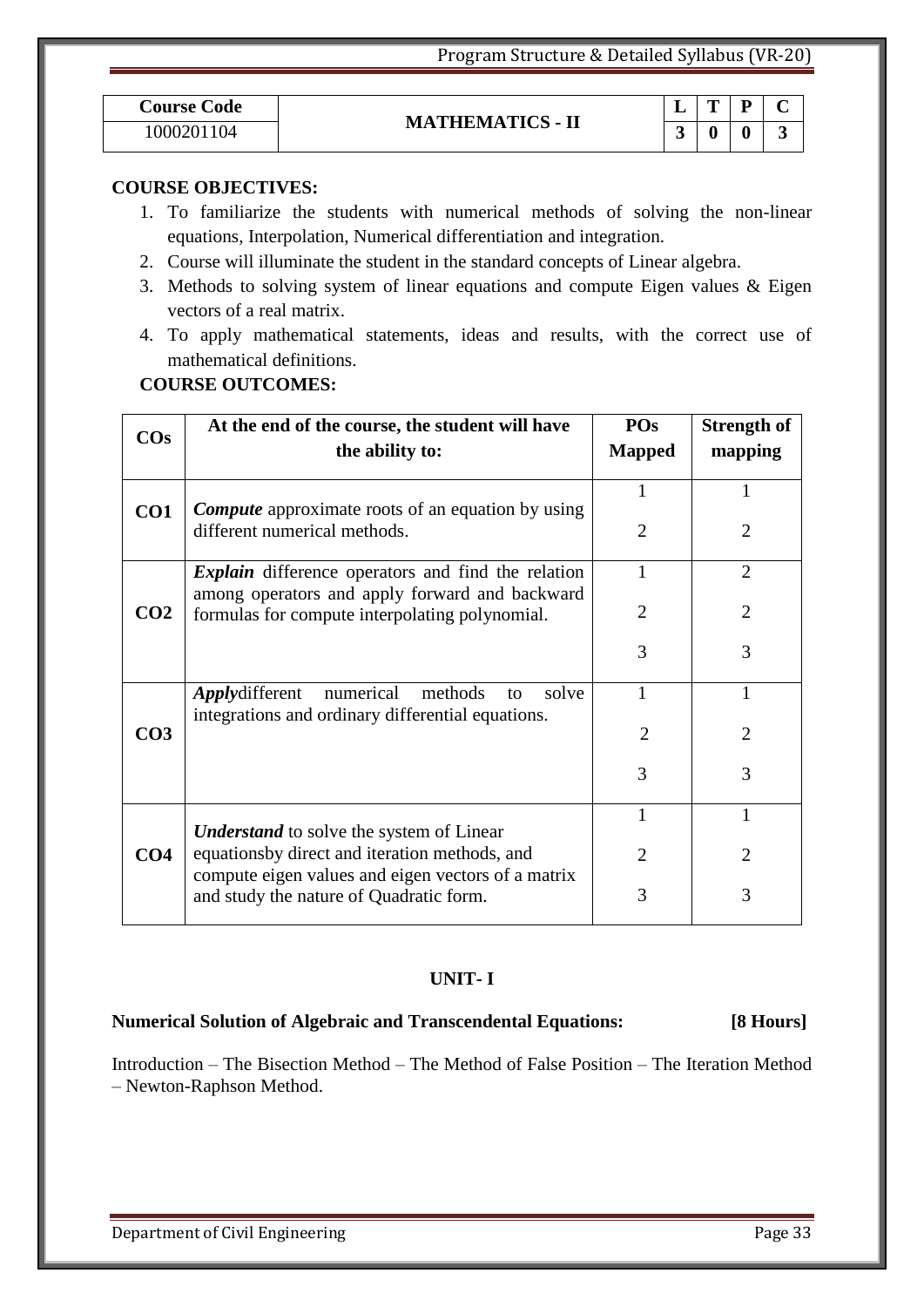#### **UNIT- II Interpolation**: **[8 Hours]**

#### Introduction– Forward Difference, Backward difference, Central difference operators – Newton's formulae for interpolation – Gauss' Central Difference Formulae –Interpolation with unevenly spaced points-Lagrange's Interpolation formula.

### **UNIT- III**

### **Numerical Integrations &Differential Equations: [8 Hours]**

Numerical Integration: – Trapezoidal rule – Simpson's  $1/3^{rd}$  Rule – Simpson's  $3/8^{th}$  Rule. **Numerical solution of Ordinary Differential equations**: Solution by Taylor's series method - Euler's method - Modified Euler's method-Runge-Kutta Method of 4<sup>th</sup> order.

#### **UNIT- IV**

#### **Linear system of equations:** [8 Hours]

Introduction-Rank-Echelon Form- Normal Form - System of Linear equations - Homogeneous and Non-Homogeneous , Consistency of system of Linear equations - Gauss elimination - Gauss Seidel method.

#### **UNIT- V**

### **Eigen values, Eigen vectors: [10 Hours]**

Introduction - Eigen values - Eigen vectors - Properties - Cayley Hamilton theorem (without proof) - Inverse and power of a matrix by using Cayley Hamilton theorem, Reduction of Quadratic form to canonical form by using orthogonal reduction – Rank, index, signature and Nature of quadratic form.

### **TEXT BOOKS**

1. Higher Engineering Mathematics by H.K. Dass, S. Chand Publications.

2. Higher Engineering Mathematics 2e, B. V. Ramana, Tata McGraw Hill Publishing Co. Ltd.

### **REFERENCE BOOKS**

- 1. Engineering Mathematics, Greenburg, 2nd Ed, Pearson education.
- 2. Higher Engineering Mathematics 43rd Edition by Dr. B. S. Grewal, Khanna Publishers, New Delhi.
- 3. A Text book of Engineering Mathematics, N.P. Bali, Laxmi Publications (P) Ltd.
- 4. Advanced Engineering Mathematics, Erwin Kreszig, 8thEd, Wiley Student Edition.

**E-Books:** (Specify links)

### **NPTEL/MOOC: (**Specify Links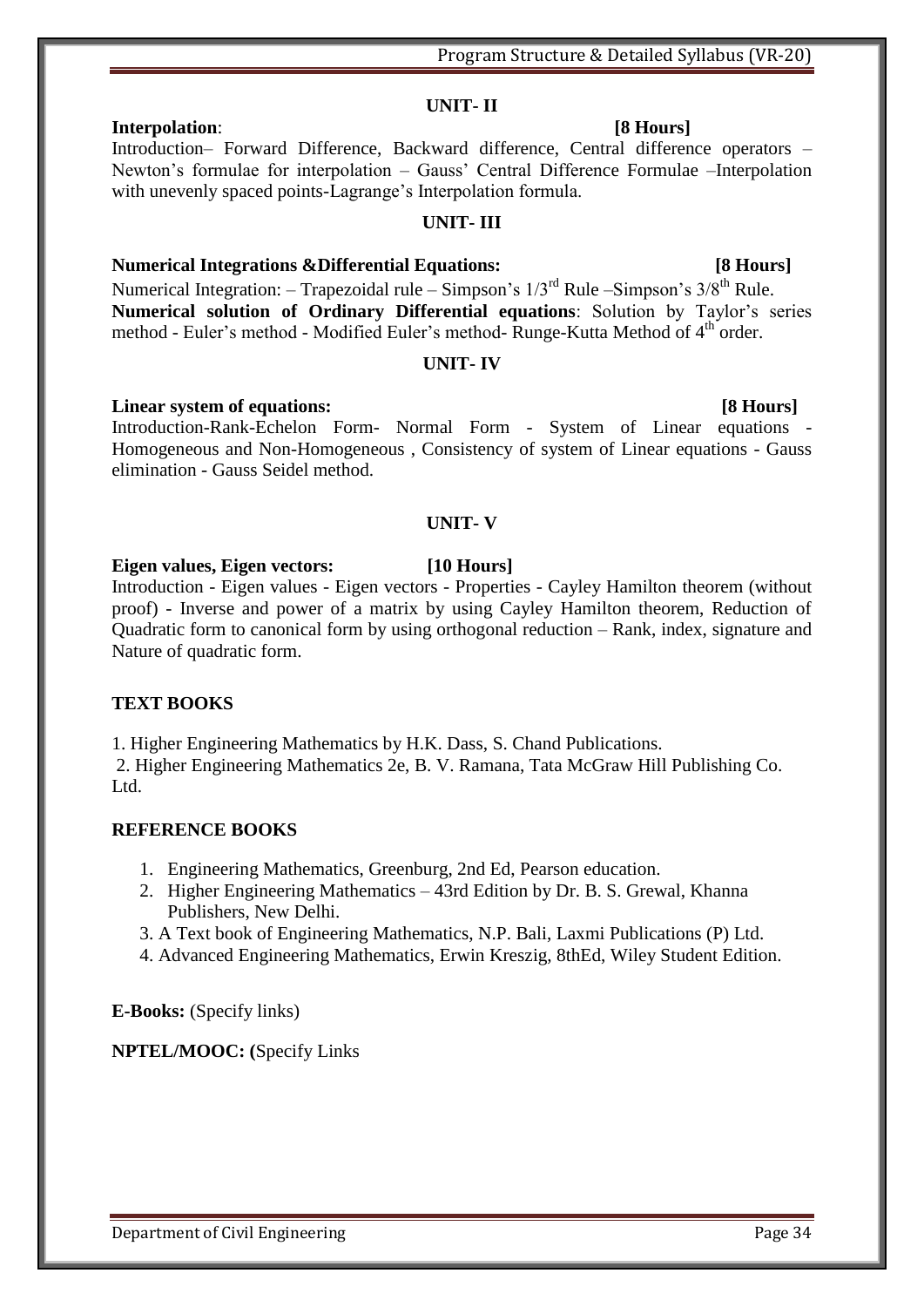1002201210

#### **Course Code BASIC ELECTRICAL AND ELECTRONICS ENGINEERINGLAB**

#### **COURSE OBJECTIVES:**

- 1. To memorize the basic electrical laws and analysis of circuits.
- 2. To discuss the principle of operation and construction details of DC machines.
- 3. To relate the principle of operation and construction details of transformer and AC rotating Machines.
- 4. To classify the measuring instruments and study the principle of operation.
- 5. To study the operation of PN junction diode, BJT and half wave, full wave rectifiers.

### **COURSE OUTCOMES:**

| CO's            | At the end of the course, the student       | <b>POs</b>    | <b>Strength of</b> |
|-----------------|---------------------------------------------|---------------|--------------------|
|                 | will have the ability to:                   | <b>Mapped</b> | mapping            |
| CO1             | Apply Ohms Law and Kirchhoff's Laws         | 1,2,9,10      | 3,3,2,1            |
|                 | and solve electrical circuits               |               |                    |
| CO <sub>2</sub> | Describe the constructional features of     | 1,2           | 3,2                |
|                 | DC machines, select suitable starters for   |               |                    |
|                 | DC motors estimate losses and efficiency    |               |                    |
|                 | of DC motor.                                |               |                    |
| CO <sub>3</sub> | Outline the constructional details and      | 1,2,10        | 3,2,2              |
|                 | operating principles of AC machines and     |               |                    |
|                 | calculate the efficiency identify the       |               |                    |
|                 | characteristics, losses and efficiency of a |               |                    |
|                 | three phase induction motor                 |               |                    |
| CO <sub>4</sub> | Identify the structure, operation<br>and    | 1,2,10        | 3,2,2              |
|                 | characteristics and<br>applications<br>of   |               |                    |
|                 | measuring<br>instruments<br>and             |               |                    |
|                 | semiconductor devices                       |               |                    |

\*\*Strength of mapping (Intensity Scale) – 1(Lightly mapped), 2(Moderately mapped), 3(Heavily mapped)

### **LIST OF EXPERIMENTS**

| S.No.                   | Name of the experiment                                                                                     | <b>Skill</b>               |
|-------------------------|------------------------------------------------------------------------------------------------------------|----------------------------|
| 1                       | Perform Swinburne's test on a DC shunt motor?                                                              | Understanding, Analysis    |
| $\overline{2}$          | Perform brake test on a DC shunt motor?                                                                    | Understanding,<br>Analysis |
| 3                       | Perform speed control techniques on DC shunt motor<br>by field control method and Armature control method? | Understanding,<br>Analysis |
| $\overline{\mathbf{4}}$ | Perform OC $\&$ SC test on a single phase transformer<br>and find different parameters?                    | Understanding, Analysis    |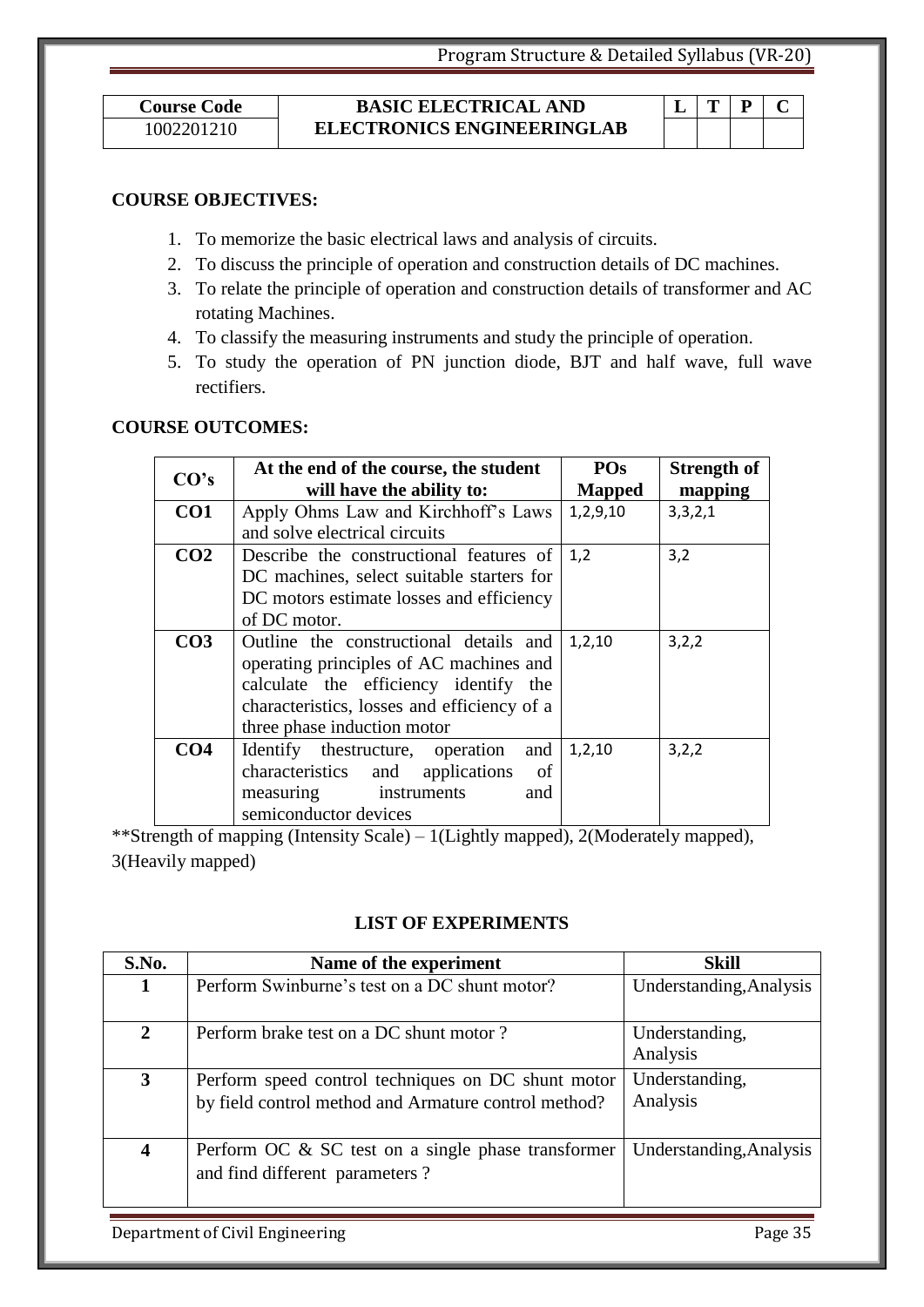#### Program Structure & Detailed Syllabus (VR-20)

| 5  | Perform brake test on 3 phase slip ring induction<br>motor?                      | Understanding              |
|----|----------------------------------------------------------------------------------|----------------------------|
| 6  | Regulation of Alternator by synchronus impedance<br>method?                      | Understanding              |
| 7  | Plot the forward bias and reverse bias characteristic of a<br>PN junction diode? | Understanding,<br>Analysis |
| 8  | Study the half wave rectifier characteristics with and<br>without filter?        | Design, Analysis           |
| 9  | Study the full wave rectifier characteristics with and<br>without filter?        | Design, Analysis           |
| 10 | Plot input and out put characteristics of a C.E transistor<br>$\gamma$           | Design, Analysis           |

#### **Text Books:**

1. Basic Electrical Engineering by S.K.BHATTACHARYA, Pearson Publications

2. Fundamentals of Electrical Engineering and Electronics by B.L. TherajaS.Chand Publications Volume I

3. Basic Electrical Engineering by M.S.Naidu and S.Kamakshiah,TMH Publications.

4. Fundamentals of Electrical Engineering by Rajendra Prasad, PHI Publications, 2nd edition

### **Reference Books:**

1. Electronic Devices and Circuits, R.L. Boylestad and Louis Nashelsky, 9th edition, PEI/PHI 200Electrical Technology by Surinder Pal Bali, Pearson Publications.

2. Electrical Circuit Theory and Technology by John Bird, Routledge Taylor & Francis Group.

3. Industrial Electronics by G.K. Mittal, PHI.

4. Basic Electrical Engineering by Nagsarkar, Sukhija, Oxford Publications, 2nd edition.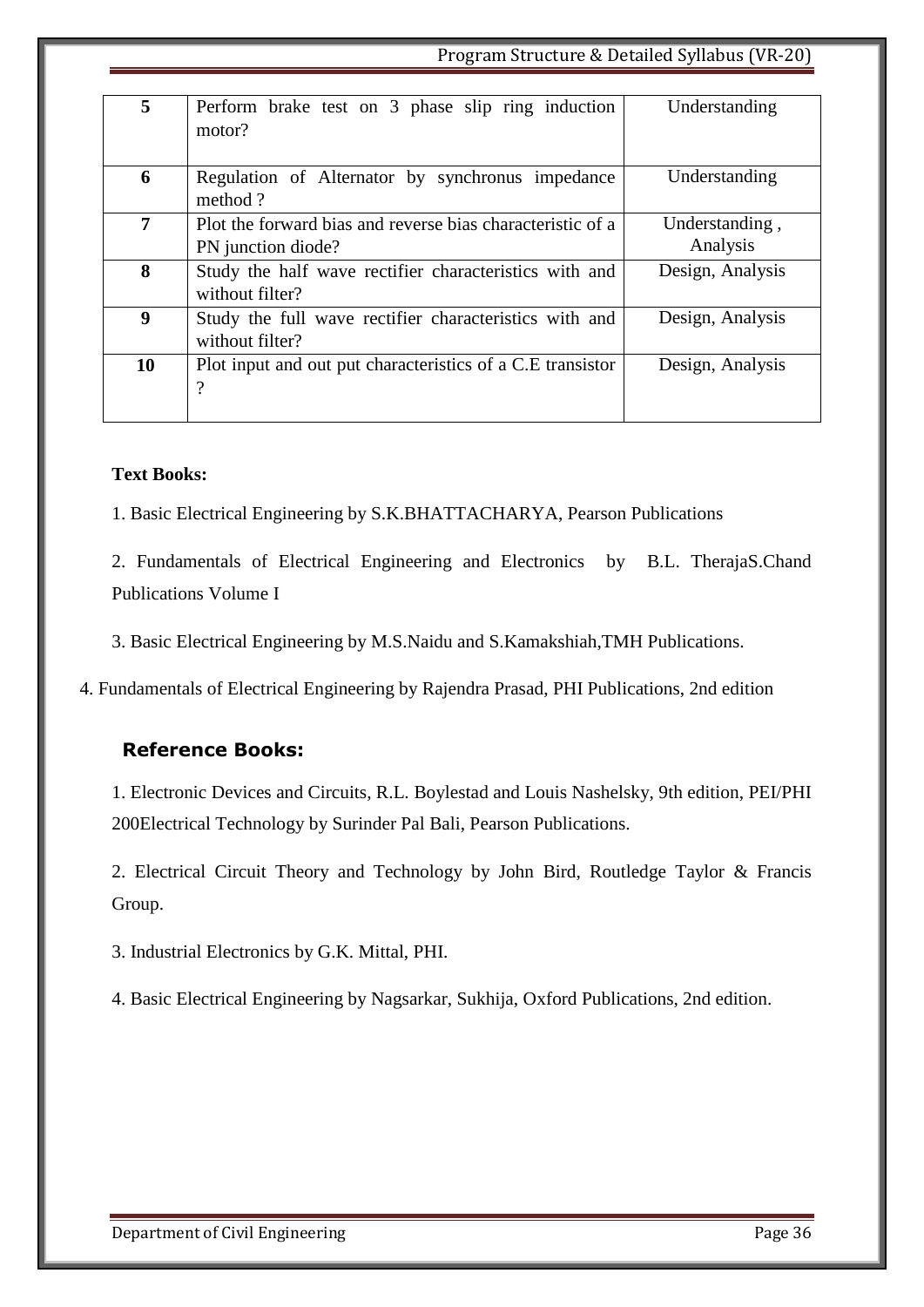| Course Code | <b>ENGINEERING CHEMISTRY</b> | - |   |   |
|-------------|------------------------------|---|---|---|
| 000201210   | <b>LABORATORY</b>            |   | 0 | ⊷ |

### **COURSE OBJECTIVES:**

To study about different types of titrations. Apply the analytical techniques to analyze cement, fuels and Lubricants.

### **COURSE OUTCOMES:**

| CO's            | At the end of the course, the student will have      | <b>POs</b>    | <b>Strength of</b> |
|-----------------|------------------------------------------------------|---------------|--------------------|
|                 | the ability to:                                      | <b>Mapped</b> | mapping            |
|                 |                                                      |               |                    |
| CO <sub>1</sub> | Analyze and develop experimental skills              |               |                    |
|                 |                                                      |               |                    |
|                 |                                                      |               |                    |
|                 |                                                      |               |                    |
| CO <sub>2</sub> | Enhance the thinking capabilities pertaining         |               |                    |
|                 | modern trends in Engineering & technology            |               |                    |
|                 |                                                      |               |                    |
|                 | Select and use a suitable Instrumental technique for |               |                    |
| CO <sub>3</sub> | the quantitative estimation and analyze the data     |               |                    |
|                 | obtained.                                            |               |                    |
|                 | Learn safety rules during the practice of laboratory |               |                    |
| CO <sub>4</sub> |                                                      |               |                    |
|                 | investigation                                        |               |                    |

### **LIST OF EXPERIMENTS**

| S.No.          | Name of the experiment              | <b>Skill</b>                                                                           |
|----------------|-------------------------------------|----------------------------------------------------------------------------------------|
| 1              | Acid – Base titration               | Determination of alkalinity of Water.                                                  |
| $\overline{2}$ | Complexometric titration            | Determination of Hardness of a groundwater<br>sample by using EDTA.                    |
| 3              | Complexometric titration            | Estimation of amount of Copper by using<br><b>Standard EDTAsolution.</b>               |
| $\overline{4}$ | Analysis of coal                    | Determination of percentage of Moisture<br>content in a coalsample.                    |
| 5              | Preparation of alternate fuel       | Preparation of Biodiesel.                                                              |
| 6              | Iron dichromate redox titration     | Determination of Iron (II) by using standard<br>$K_2Cr_2O_7$ solution.                 |
| 7              | Iron permanganate redox titration   | Determination of Iron (II) by using standard<br>KMnO <sub>4</sub> solution.            |
| 8              | Bakelite-A thermosetting<br>Polymer | Preparation of phenol-formaldehyde resin                                               |
| 9              | Analysis of viscosity of Lubricant  | Determination of viscosity of lubricant oil<br>by using survismeter/redwood viscometer |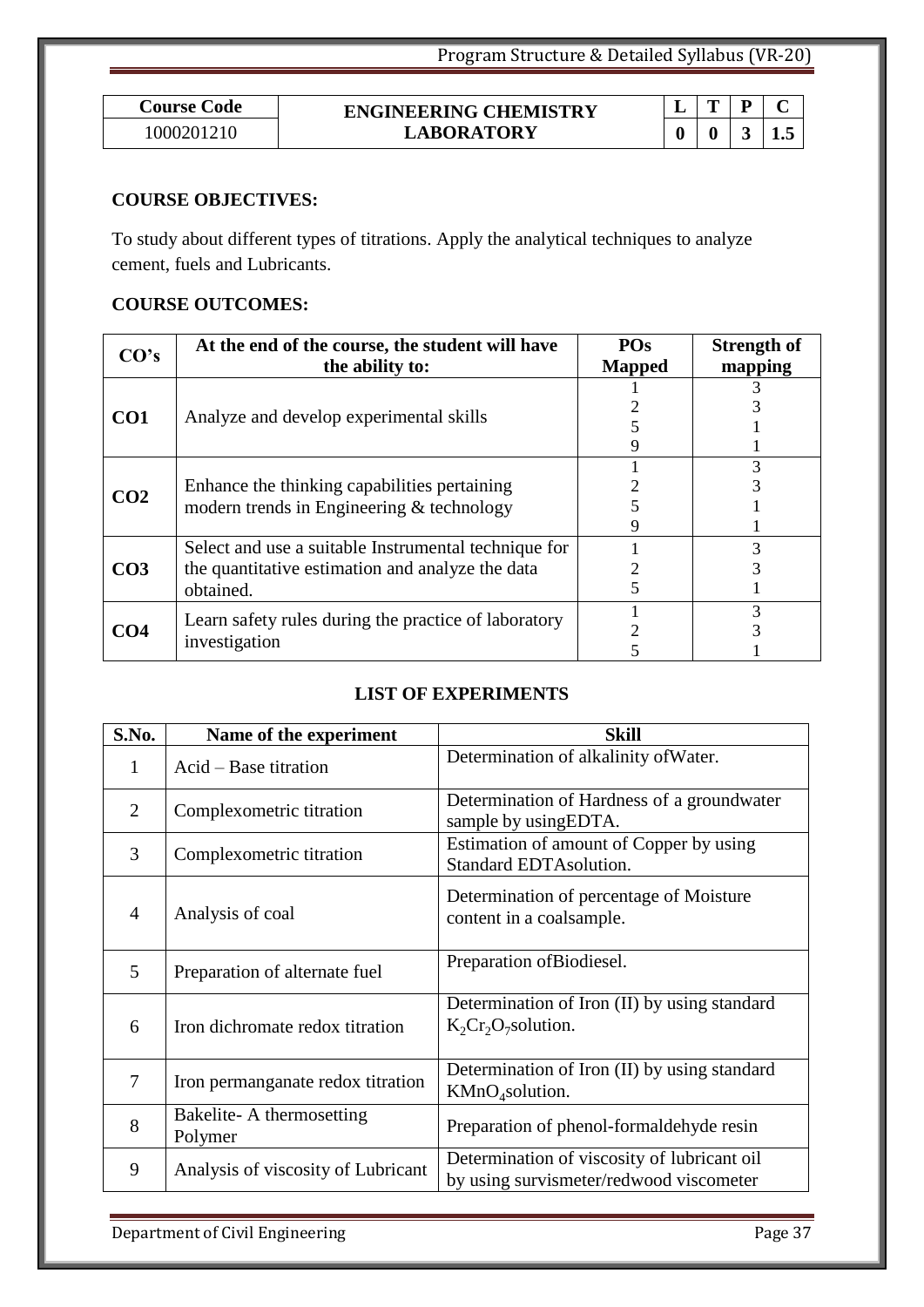|    | Program Structure & Detailed Syllabus (VR-20) |                                                                        |
|----|-----------------------------------------------|------------------------------------------------------------------------|
|    |                                               |                                                                        |
| 10 | Iron analysis in Cement                       | Determination of percentage of Iron in Cement<br>sample bycolorimetry. |
|    | Calcium analysis in Cement                    | Estimation of Calcium in port landCement.                              |
| 12 | Analysis of properties of fuel                | Determination of Flash and Fire points of<br>anyfuel                   |

### **Text Books:**

1. Arthur Vogel and G. Svehla, Qualitative Inorganic Analysis, Pearson Education India.

2. Thompson &Atteshlis, Advanced Practical Chemistry & Resource Pack, John Murray Publication.

### **Reference Books:**

1. Hill & Holman, Chemistry in Context Laboratory, Nelson Publication.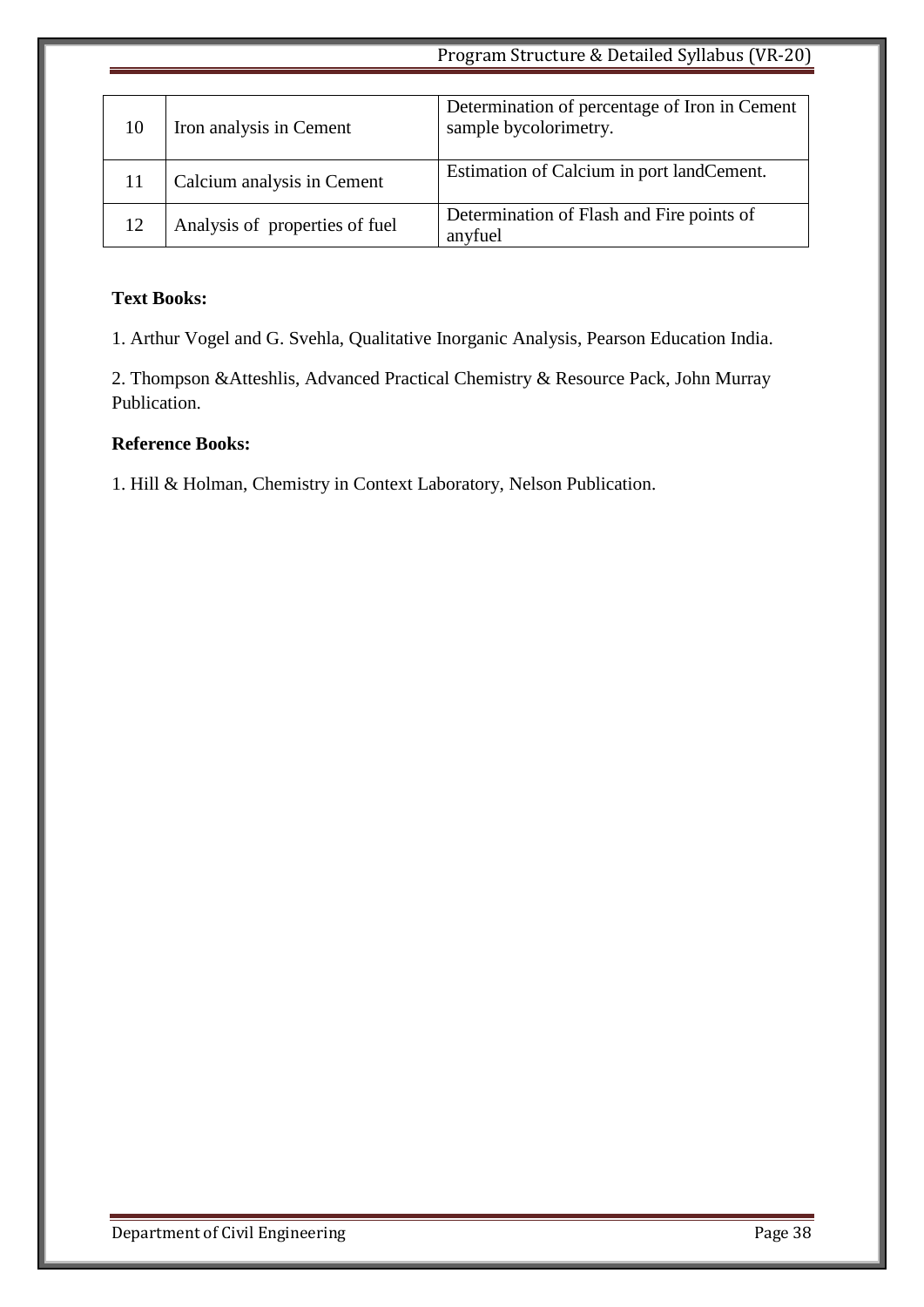| <b>Course Code</b> |  |
|--------------------|--|
| 1001201210         |  |

# **SURVEYING LABORATORY** 1001201210 **0 0 3 1.5**

|  | .5 |
|--|----|

### **COURSE OBJECTIVES:**

In this course student gets knowledge and can perform the operation of chain surveying, compass surveying, plane table surveying, levelling, theodolite survey, tacheomatric surveying, curve setting, areas from filed notes and total station survey.

### **COURSE OUTCOMES:**

| CO's            | At the end of the course, the student will   | <b>POs</b>    | <b>Strength of</b> |  |
|-----------------|----------------------------------------------|---------------|--------------------|--|
|                 | have the ability to:                         | <b>Mapped</b> | mapping            |  |
|                 | Use various types of surveying instruments   |               |                    |  |
| CO1             | along with understanding of basic concepts   |               |                    |  |
|                 | of surveying                                 |               |                    |  |
|                 |                                              |               |                    |  |
|                 |                                              |               | 3                  |  |
|                 | Decide the suitable method of levelling and  |               |                    |  |
| CO <sub>2</sub> | find the elevations followed by contour      |               |                    |  |
|                 | mapping                                      |               |                    |  |
|                 |                                              |               | 3                  |  |
|                 | Calculate the heights, elevations of the far |               | 3                  |  |
|                 | object and also calculate the areas and      |               |                    |  |
| CO <sub>3</sub> | volumes of any irregular areas.              |               |                    |  |
|                 |                                              |               |                    |  |
|                 |                                              |               |                    |  |
|                 | Setting out of a simple and compound         |               |                    |  |
| CO <sub>4</sub> | curve with various methods and uses total    |               |                    |  |
|                 | station and GIS                              |               |                    |  |
|                 |                                              |               |                    |  |

### **LIST OF EXPERIMENTS**

| S.No.          | Name of the experiment                                                                                       | <b>Skill</b>                                  |
|----------------|--------------------------------------------------------------------------------------------------------------|-----------------------------------------------|
|                | Surveying in an area by chain surveying (Closed<br>circuit)                                                  | Area determination                            |
| $\overline{2}$ | Chaining across obstacles                                                                                    | On uneven ground distance<br>determination    |
| $\overline{3}$ | Determination of distance between<br>two<br>inaccessible points by using compass                             | Inaccessible points distance<br>determination |
| $\overline{4}$ | Finding the area of the given boundary using<br>compass (Closed Traverse)                                    | Area determination                            |
| 5              | Finding the area of a given boundary by the<br>method of radiation & method of intersection.                 | Area determination                            |
| 6              | Height of the instrument method (differential)<br>levelling), Rise and fall method, Closed / Open<br>Circuit | Reduced level determination                   |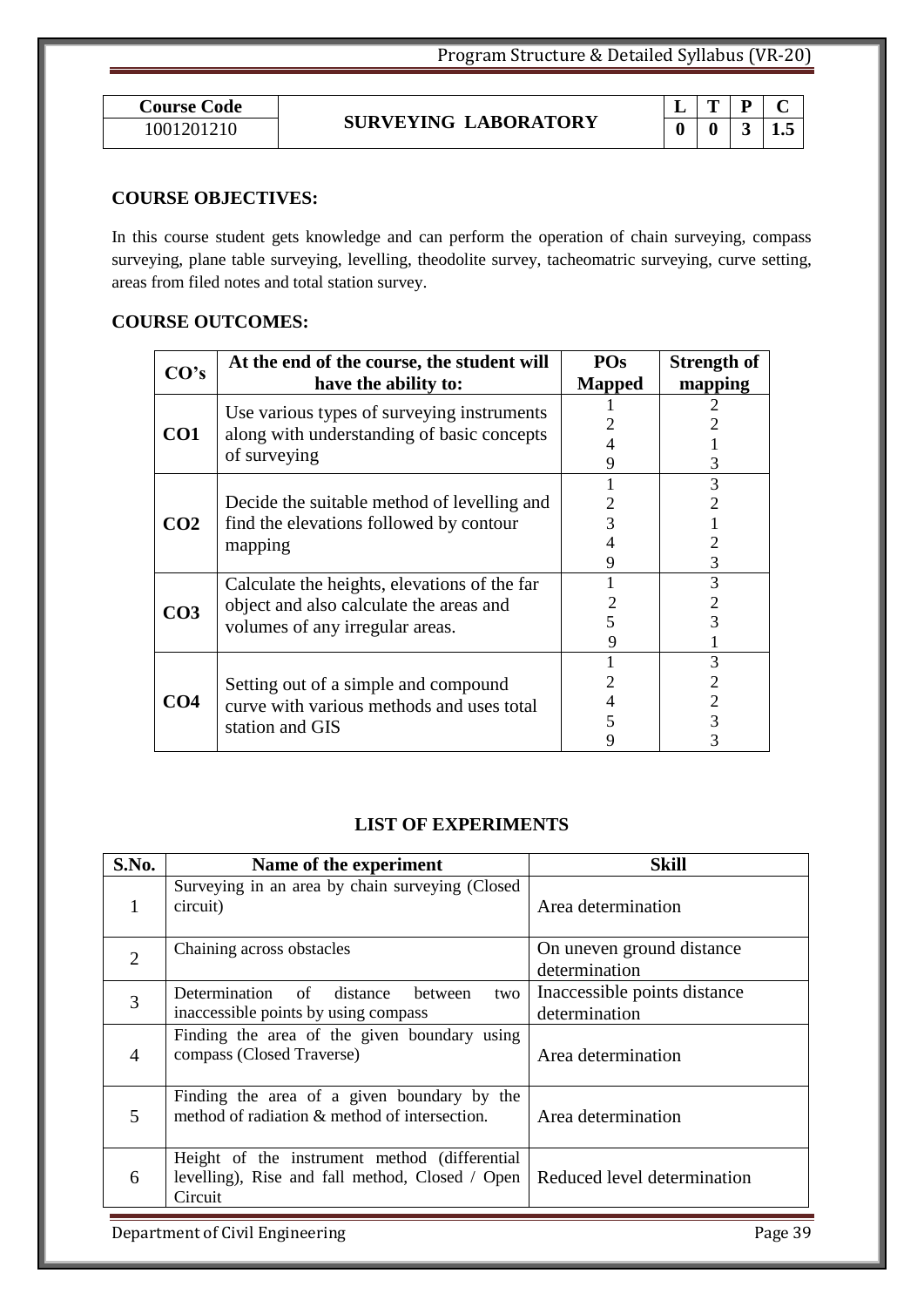| 7  | Measurements of horizontal and vertical angles by<br>repetition and reiteration method | Included angle determination                 |
|----|----------------------------------------------------------------------------------------|----------------------------------------------|
| 8  | Trigonometric leveling-heights and distance<br>problem                                 | Included angle determination                 |
| 9  | Tacheomatric Survey: Heights and distance<br>problems using tacheomatric principles.   | Heights and distance determination           |
| 10 | Setting out a simple curve by means of offsets<br>from long chord                      | Set out a simple curve                       |
| 11 | Determine distance and area using total station                                        | Distance and Area determination              |
| 12 | Determination of Remote height using total<br>station                                  | Remote location object height<br>measurement |

#### **Text Books:**

- 1. "Surveying (Vol 1, 2 & 3), by B.C. Punmia, Ashok Kumar Jain and Arun Kumar Jain -Laxmi Publications (P) ltd., New Delhi
- 2. Duggal S K, "Surveying (Vol 1, 2 & 3), Tata McGraw Hill Publishing Co. Ltd. New Delhi.

#### **Reference Books:**

- 1. Surveying and levelling by R. Subramanian, Oxford university press, New Delhi
- 2. Arora, K R "Surveying Vol 1, 2 & 3), Standard Book House, Delhi, 2004
- 3. Chandra A M, "Higher Surveying", New Age International Pvt. Ltd., New Delh

Virtual Lab: [http://sl-iitr.vlabs.ac.in/sl](http://sl-iitr.vlabs.ac.in/sl-iitr/List%20of%20experiments.html?domain=Civil%20Engineering)[iitr/List%20of%20experiments.html?domain=Civil%20Engineering](http://sl-iitr.vlabs.ac.in/sl-iitr/List%20of%20experiments.html?domain=Civil%20Engineering)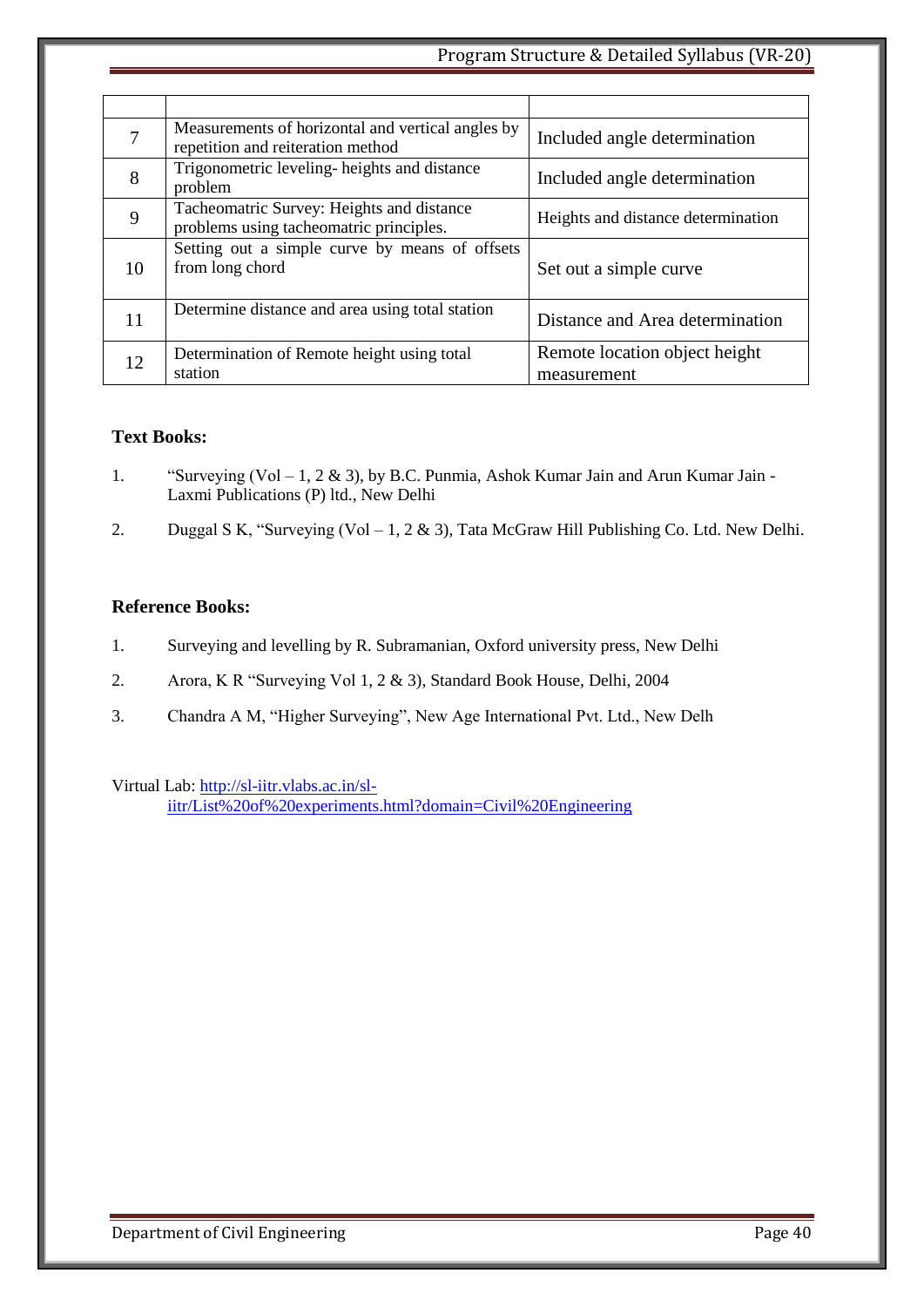**I Year – I Semester** 1000201160 **0 0 3 1**

#### **ENGINEERING EXPLORATION**

|   | ٠, |  |
|---|----|--|
| ı |    |  |

#### **COURSE OBJECTIVES:**

To understand the importance of multi-disciplinary Engineering knowledge in the current world, for making any project. To learn Engineering design process for creating any new product/system. To learn the fundamental practical knowledge for starting any interdisciplinary project.

#### **COURSE OUTCOMES:**

| CO's            | At the end of the course, the student will have    |               | <b>Strength of</b> |
|-----------------|----------------------------------------------------|---------------|--------------------|
|                 | the ability to:                                    | <b>Mapped</b> | mapping            |
|                 |                                                    |               |                    |
| CO1             | Realize the purpose/Role of Engineer for solving   |               | 3                  |
|                 | social problems                                    | 8             |                    |
|                 |                                                    | 9             | 2                  |
|                 |                                                    |               | 3                  |
| CO <sub>2</sub> | Learn to Design a component/system in an           |               | 3                  |
|                 | engineering way                                    | 9             | 2                  |
|                 |                                                    |               | 3                  |
|                 | Learn to use mechanisms, Arduino, sensors, motors. |               |                    |
| CO <sub>3</sub> |                                                    |               | 3                  |
|                 |                                                    | q             | 2                  |
|                 |                                                    |               | 2                  |
| CO <sub>4</sub> | Integrating different systems                      |               | 3                  |
|                 | (mechanical/Electrical/computer) to work as a unit |               | 3                  |
|                 |                                                    |               |                    |

#### **UNIT- I**

#### **INTRODUCTION TO ENGINEERING AND ENGIENERING STUDY [ 6 Hours]**

Introduction to Engineering, Difference between science and engineering, scientist and engineer, needs and wants various disciplines of engineering, some misconceptions of engineering, Role of engineers in solving social problems, Graduate Attributes.

**Activity theme:** Activities aimed to understand Engineering

#### **Activities:**

1. Identifying Various Engineering disciplines involved in projects/systems

2. Listing down various social problems in the world & Finding how engineering can solve these social problems.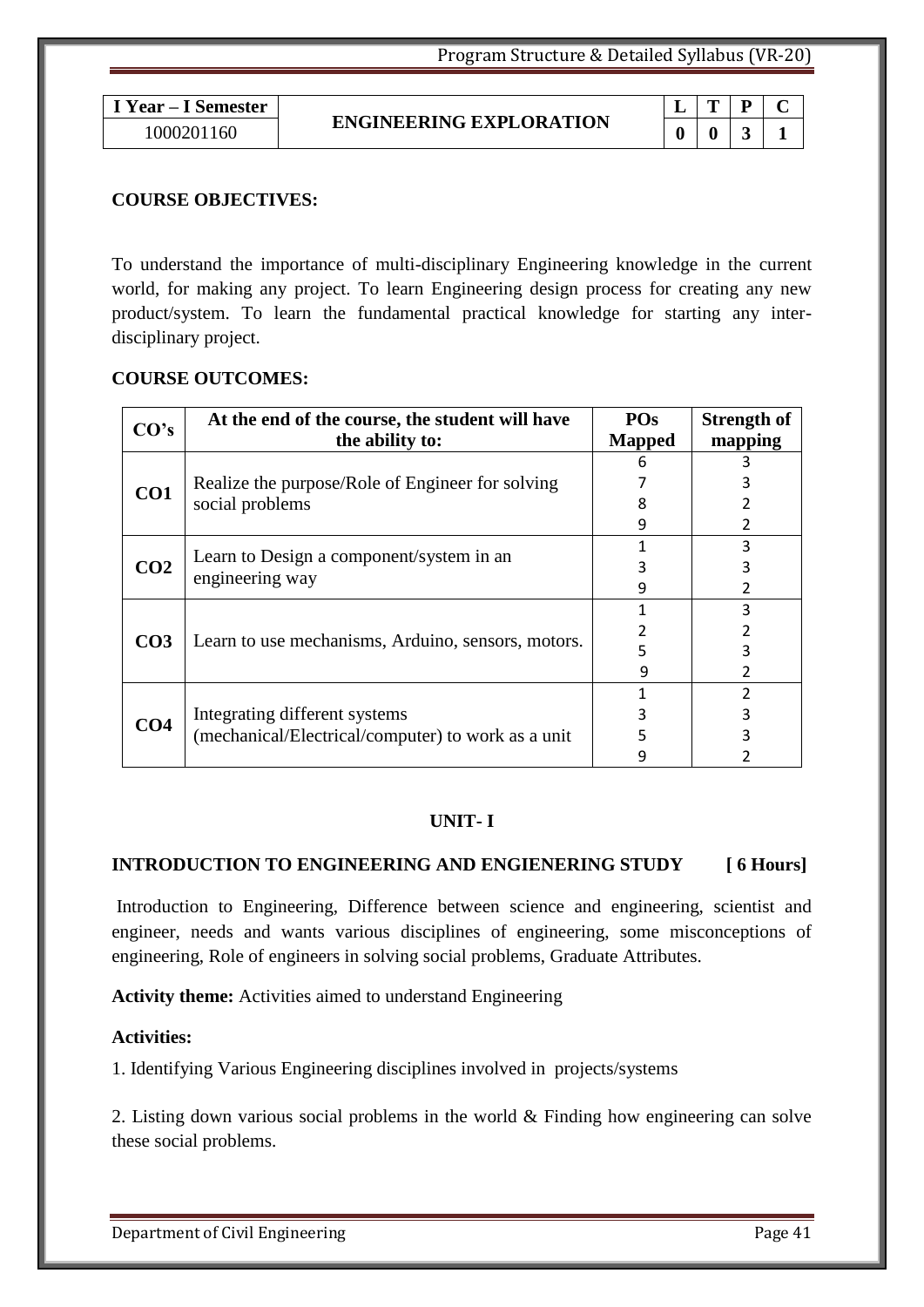### **UNIT- II**

### **ENGINEERING DESIGN [12 Hours]**

Engineering Design Process, Multidisciplinary facet of design, Generation of multiple solution, Introduction to Mechatronics systems, Motor and Battery Sizing concepts, Introduction to PCB design.

**Activity theme:** Activities based on the designing & making of models

#### **Activities:**

- 1. Making of a Popsicle sticks prototype bridge
- 2. Conversion of AC to DC using bridge rectifier
- 3. Creation of Mobile App using MIT App Inventor
- 4. Creating a Full adder circuit using Logic gates with IC's

#### **UNIT- III**

#### **MECHANISMS [6 Hours]**

Basic Components of a Mechanism, Degrees of Freedom (Mobility of a Mechanism), 4 Bar Chain, Crank Rocker Mechanism, Slider Crank Mechanism.

**Activity theme:** Creating a model which illustrate any mechanism

#### **Activities:**

- 1. Determining the number of Degrees of freedom for a given mechanism
- 2. Assembly of scissors mechanism

### **UNIT- IV**

#### **PLATFORM BASED DEVELOPMENT [8 Hours]**

Introduction to platform-based development (Arduino) programming and its essentials, Introduction to sensors, transducers and actuators and its interfacing with Arduino.

**Activity theme:** To Program Arduino to control lights, Motors, Sensors etc.

### **Activities:**

- 1. Blinking LEDs using Arduino interface
- 2. Identifying the objects with Infrared sensor
- 3. Usage of different sensors using Arduino Interface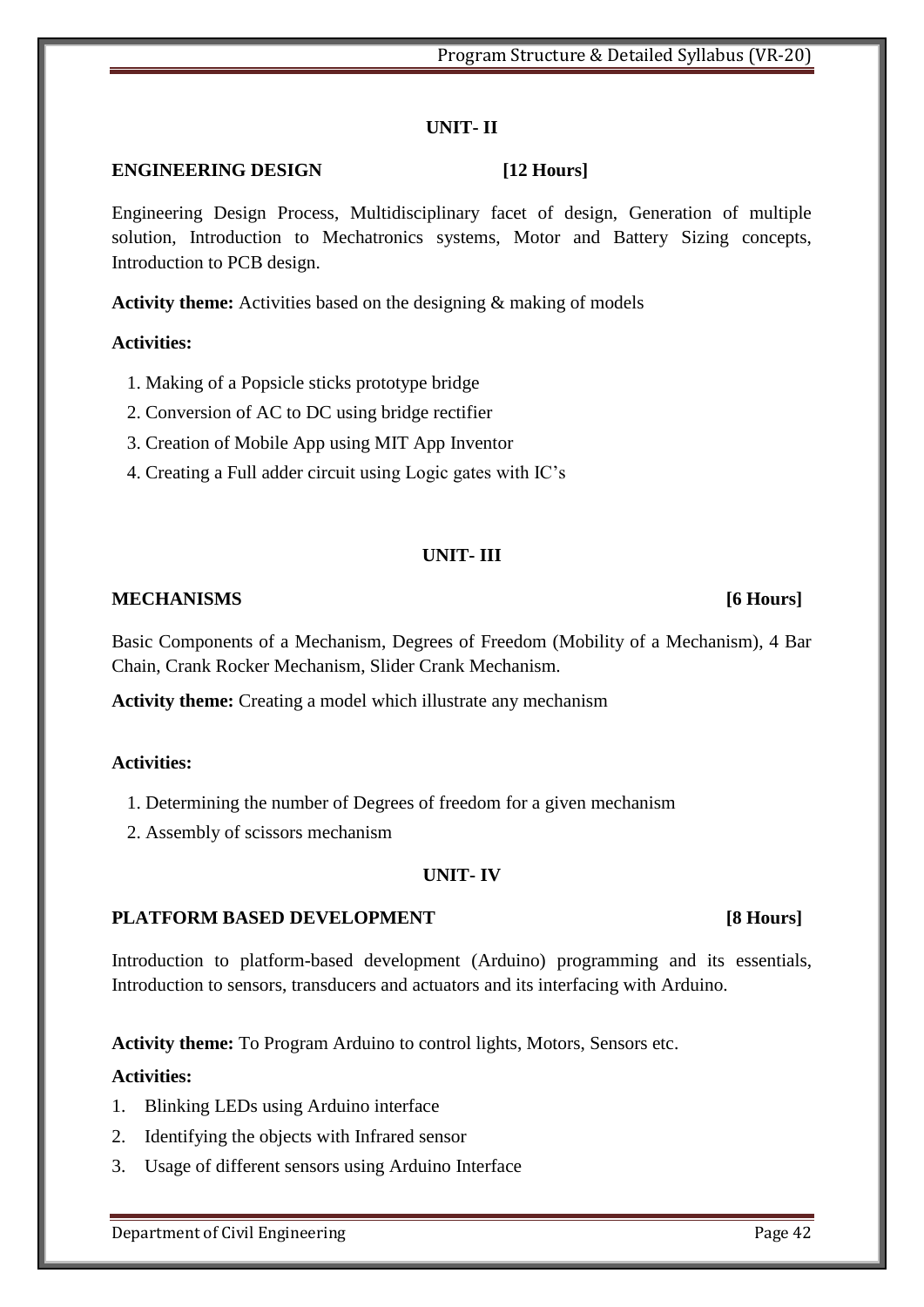#### **UNIT- V**

### **DATA ACQUISITION AND ANALYSIS [8 Hours]**

Types of Data, Descriptive Statistics techniques as applicable to different types of data, Types of graphs as applicable to different types of data, Usage of Microsoft Excel tool for descriptive statistics, Data Acquisition using Sensors interfaced with Arduino, exporting acquired data to Microsoft Excel and analysis using visual representation.

**Activity theme:** Acquiring data from sensors using Arduino

### **Activities:**

- 1. Data analysis of Ultrasonic sensor with Arduino as interface
- 2. Data analysis of DHT sensor with Arduino as interface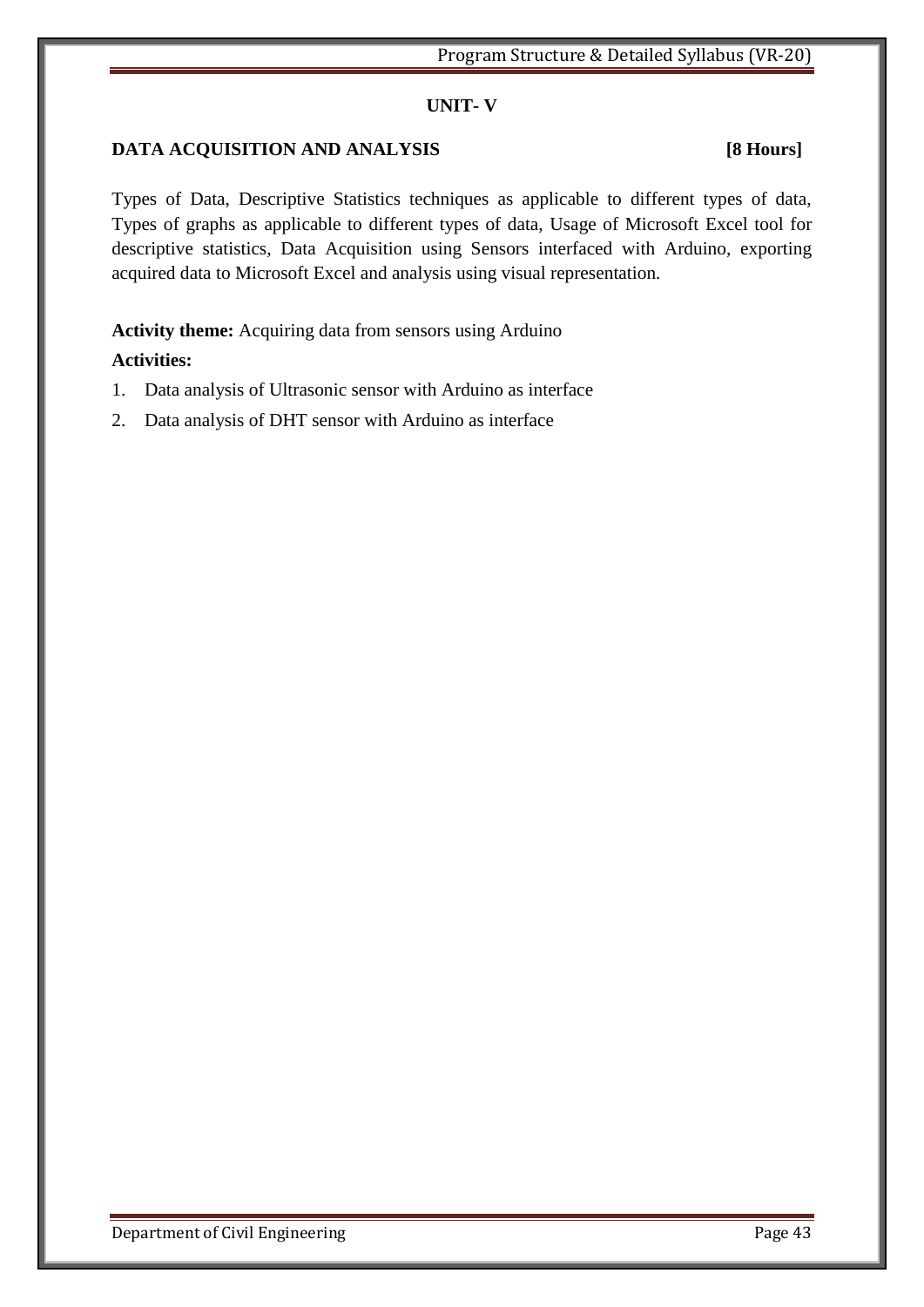| <b>Course Code</b> | <b>CONSTITUTION OF INDIA</b> | -      | m                |                  |   |  |
|--------------------|------------------------------|--------|------------------|------------------|---|--|
| 1000201121         | (Audit Course)               | $\sim$ | $\boldsymbol{0}$ | $\boldsymbol{0}$ | 0 |  |

#### **COURSE OBJECTIVES:**

To provide basic information about Indian constitution. To identify individual role and ethical responsibility towards society. Introduction to the Constitution of India, The Making of the Constitution and Salient features of the Constitution. Preamble to the Indian Constitution Fundamental Rights & its limitations.

#### **COURSE OUTCOMES:**

| CO's            | At the end of the course, the student will have<br>the ability to:                                                                                                             | <b>POs</b><br><b>Mapped</b> | <b>Strength of</b><br>mapping |
|-----------------|--------------------------------------------------------------------------------------------------------------------------------------------------------------------------------|-----------------------------|-------------------------------|
| CO1             | Understand the importance of constitution,<br>fundamental rights and duties                                                                                                    | 8                           |                               |
| CO <sub>2</sub> | Understand the structure of executive, legislature<br>and judiciary                                                                                                            | 8                           |                               |
| CO <sub>3</sub> | Understand the autonomous nature of constitutional<br>bodies like Supreme Court and high court controller<br>and auditor general of India and election<br>commission of India. | 8                           |                               |
| CO <sub>4</sub> | Understand the central and state relation financial<br>and administrative.                                                                                                     | 8                           |                               |

#### **UNIT- I**

Introduction to Indian Constitution: Constitution' meaning of the term, Indian Constitution constitutional history, Features - Citizenship, Preamble, Fundamental Rights and Duties

#### **LEARNINGOUTCOMES:** After completion of this unit student will

- Understand the concept of Indian constitution
- Apply the knowledge on directive principle of state policy
- Analyze the History, features of Indian constitution
- Evaluate Preamble Fundamental Rights and Duties

#### **UNIT- II**

.Union Government and its Administration Structure of the Indian Union. President: Role, power and position, PM and Council of ministers, ,LokSabha, RajyaSabha, The Supreme Court and High Court: Powers and Functions;

**LEARNING OUTCOMES:-**After completion of this unit student will

- Understand the structure of Indian government
- Differentiate between the state and central government
- Explain the role of President and Prime Minister
- Know the Structure of supreme court and High course

#### **UNIT- III**

State Government and its Administration Governor - Role and Position - CM and Council of ministers, State Secretariat: Organisation, Structure and Functions

#### **LEARNING OUTCOMES:-**After completion of this unit student will

- Understand the structure of state government
- Analyze the role Governor and Chief Minister